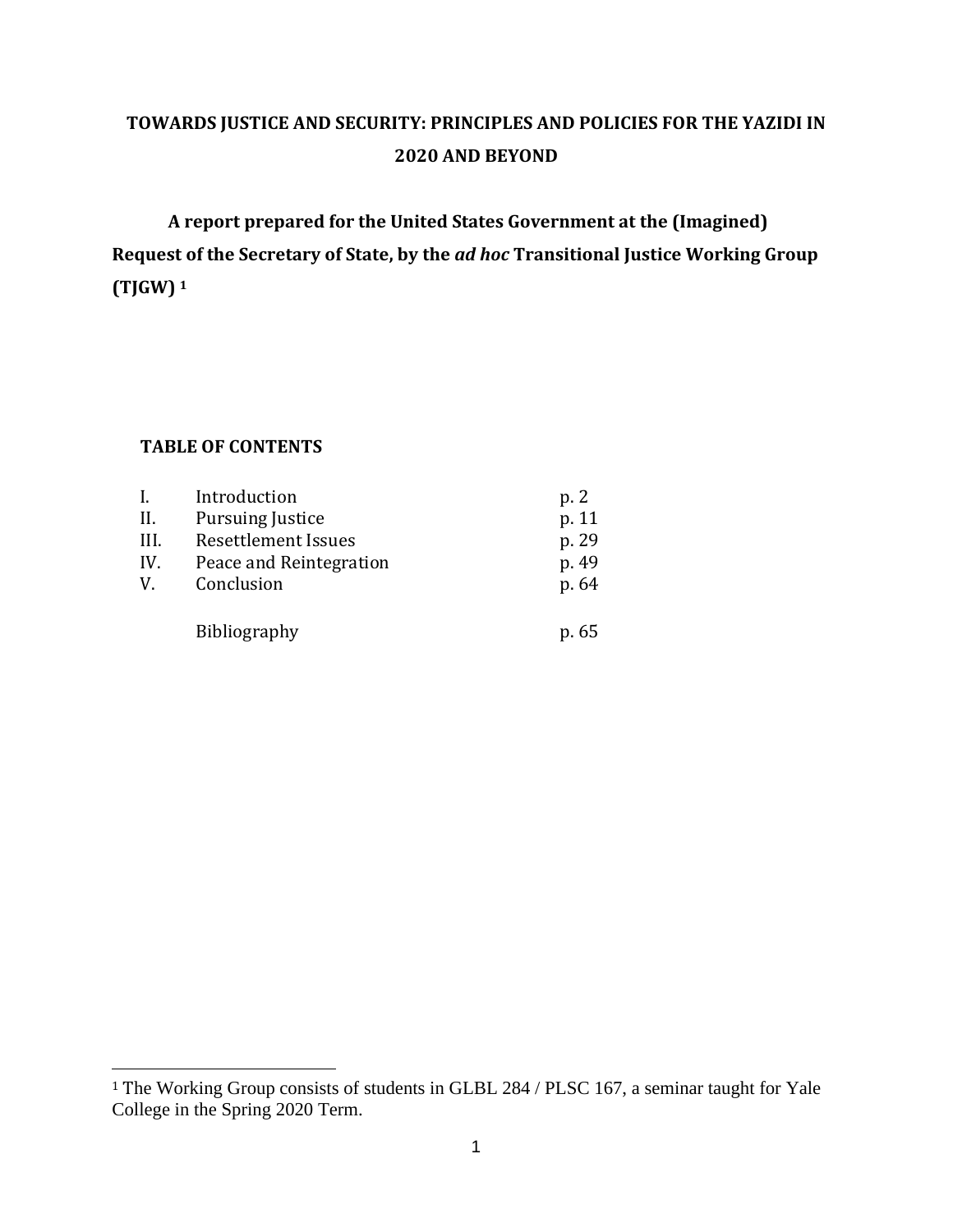## **I. INTRODUCTION**

The Transitional Justice Working Group (TJGW) has been tasked with devising a multi-dimensional transitional justice strategy for the United States government to implement in response of the Da'esh's crimes against the Yazidi. Using the Elie Wiesel Genocide and Atrocities Prevention Act of 2018, herby known as the Elie Wiesel Act, as legal framework, the TJGW has created a comprehensive transitional justice strategy focused on restitution, reintegration, and prevention. By considering the past, present, and future of the Yazidi, this report has developed a transitional justice strategy focused on improving the current reality of the Yazidi and developing a better future for the Yazidi and Iraq as a whole.

This introductory section begins with an explanation of transitional justice's definition and significance. It then provides an overview of the historical background of the Yazidi as well as an analysis of their current situation. It concludes with an outline of the considerations made in the report and a summary of the report's sections.

# **I.A. Understanding Transitional Justice**

To understand how the United States can implement transitional justice strategies, it is first important to define transitional justice. The Elie Wiesel Act, states that the United States government needs to develop strategies to "identify, prevent, and respond to the risk of atrocities" in a myriad of ways, including through "strengthening diplomatic response and the effective use of foreign assistance to support appropriate transitional justice measures…2" The Elie Wiesel Act defines transitional justice as the "the range of judicial, nonjudicial, formal, informal, retributive and restorative measures employed by countries transitioning out of an armed conflict or repressive regimes to redress legacies of atrocities

<sup>2</sup> U.S. Congress, Senate, *Elie Wiesel Genocide and Atrocities Prevention Act of 2018,* Section 3.3(C)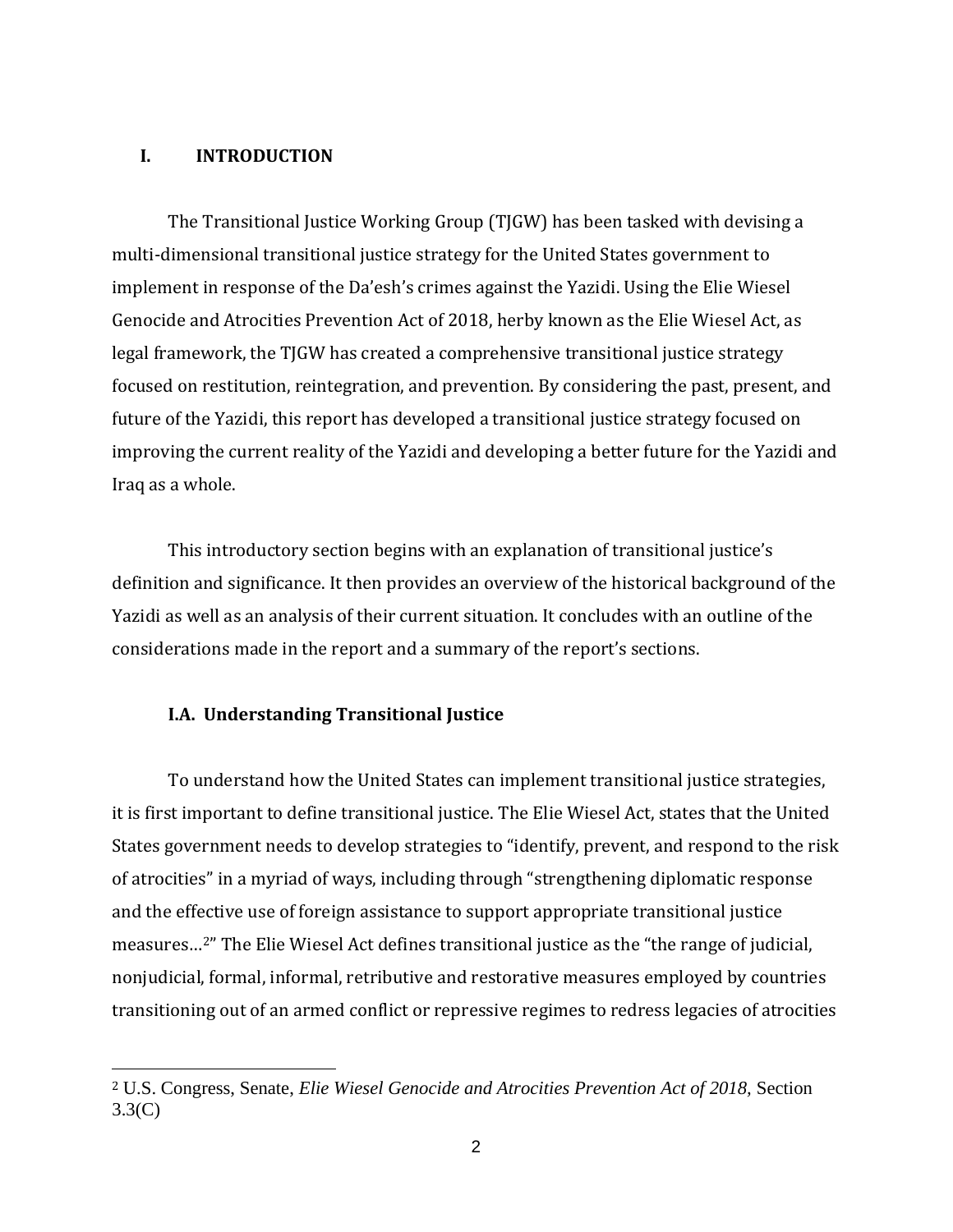and to promote long-term, sustainable peace.3" This definition clearly highlights two key components of transitional justice: The first being that transitional justice requires multiple venues, from diplomatic responses to foreign assistance, that are beyond only legal remedies to address the multiple problems that arise from and can cause atrocities. The second component highlighted in this definition is that transitional justice is meant to create long-term stability and peace where it is implemented using both short- and longterm time scales.

Although the definition of transitional justice provides some context into how the TJWG should approach creating a transitional justice strategy, past cases where transitional justice has been implemented can serve as a guide on how to best develop this strategy. Despite the fact that the term Transitional Justice was codified into American law in 2019 with the Elie Wiesel Act, its international use began decades before in the 1980's with the democratization processes in Chile and Argentina.<sup>4</sup> In the 1990's, transitional justice measures were used in the aftermath of the war in Yugoslavia, the end of Apartheid in South Africa, after the genocide in Rwanda, and after the collapse of the Soviet Union5, expanding both the concepts reach and application. The UN's 2000 Rome Statue and subsequent UN guidelines on transitional justice have not only solidified transitional justice's role in atrocity prevention and response, but it has also made it the international standard.<sup>6</sup> These different applications and developments have each provided innovations in the understanding of transitional justice, but certain themes remain a constant through the different applications. First and foremost, transitional justice measures involve both short term and long-term goals. They can also take a long time to show positive or negative results, especially because many transitional justice policies are inter-generational.<sup>7</sup> They also have shown that they all have the same goal: As Mihr articulates in *An Introduction to Transitional Justice* "the whole process attains to demystify and delegitimize the past, and legitimize and strengthen the future and present political or societal structures or regime.<sup>8"</sup>

<sup>3</sup> U.S. Congress, Senate, *Elie Wiesel Genocide and Atrocities Prevention Act of 2018,* Section 6.3 <sup>4</sup> Mihr, "Chapter 1: An Introduction to Transitional Justice," 7.

<sup>5</sup> Mihr, "Chapter 1: An Introduction to Transitional Justice," 7.

 $6$  Mihr, "Chapter 1: An Introduction to Transitional Justice," 8.

<sup>7</sup> Mihr, "Chapter 1: An Introduction to Transitional Justice," 7.

<sup>8</sup> Mihr, "Chapter 1: An Introduction to Transitional Justice," 2.

<sup>3</sup>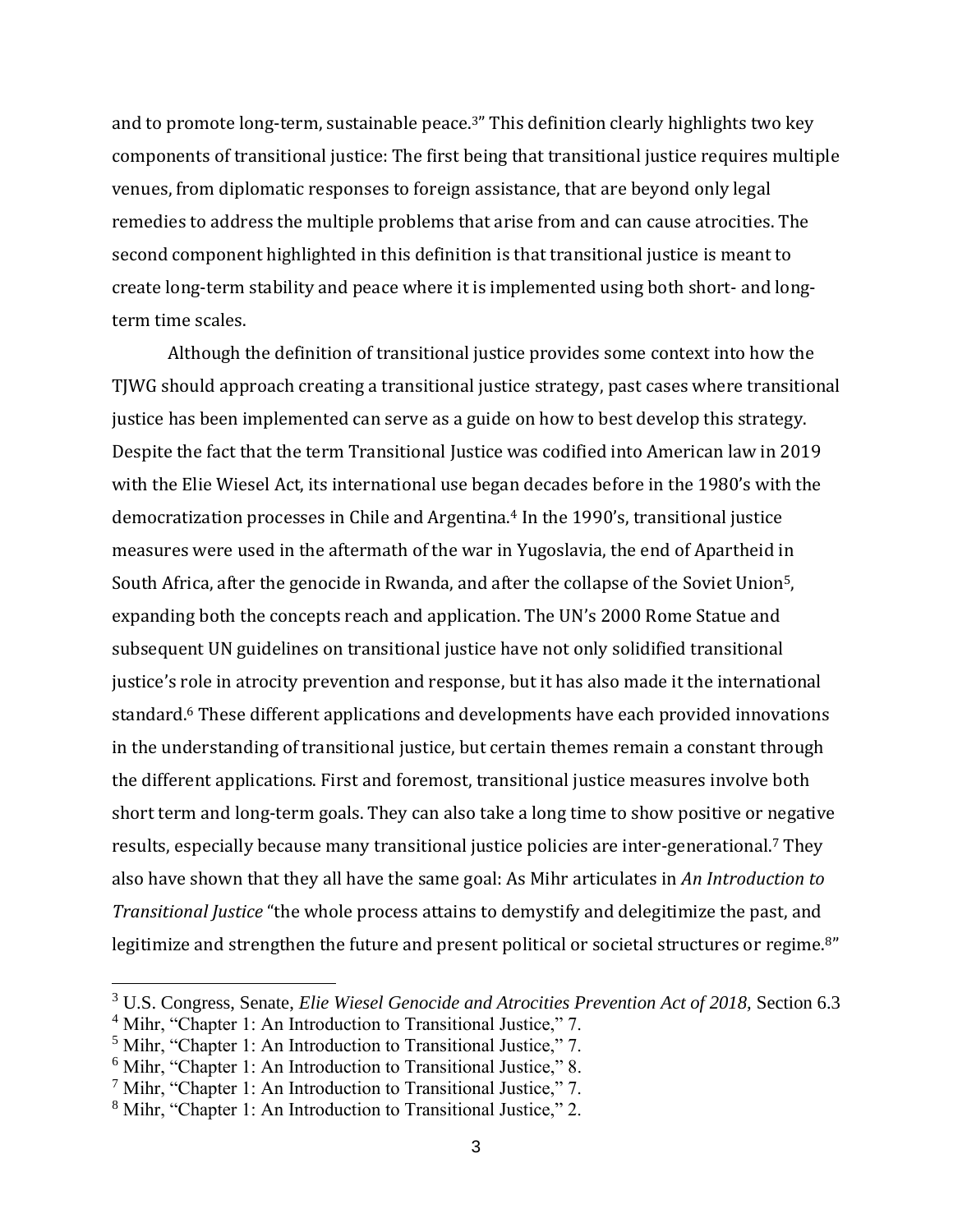Transitional Justice, as seen through the lessons from different applications, is about short and long term solutions to create better political or societal regimes for future generations.

Even when considering the complexity of transitional justice, transitional justice measures are the best approach for the United States government. One of the major breakthroughs of the Elie Wiesel Act is the understanding that the prevention of atrocities is in the United States' national interest.<sup>9</sup> As evidenced in the past implementations of transnational justice as well as its definition, transitional justice measures aim to create stability and peace for future generations. Not only does this give the United States an immediate opportunity to foster stability in the present, but it can also pave the road for future allies in the region that have similar democratic and economic values to the United States. Transitional Justice measures with the Yazidi would also allow the United States to become an international leader in the implementation of transitional justice. The United States can be at the forefront of implementation strategies and become the most updated example for the rest of the international community to follow. Ultimately, transitional justice measures would allow the United States to help the Yazidi receive the justice they deserve. Transitional justice would allow the United States to pursue legal, social, and political solutions to help the Yazidi receive a robust justice that considers their past grievances, present concerns, and future hopes.

### **1.B. Understanding the Yazidi**

For centuries, the Yazidis have occupied the mountains of northwestern Iraq and are concentrated in areas north of Mosul, and in the Kurdish-controlled province of Dohuk.<sup>10</sup> Although the Yazidis are religiously and ethnically distinct from Iraq's predominantly Sunni Kurdish population, most of them use the Kurmanji langauge and some speak Arabic.<sup>11</sup> Their land holds deep religious significance, as Yazidi holy places,

<sup>&</sup>lt;sup>9</sup> U.S. Congress, Senate, *Elie Wiesel Genocide and Atrocities Prevention Act of 2018*, Section 3.1 <sup>10</sup> Asher-Schapiro, *National Geographic,* Web.

<sup>&</sup>lt;sup>11</sup> The original version of this paper contained the language, "Although the Yazidis are religiously distinct from Iraq's predominantly Sunni Kurdish population, most of them can speak the language and consider themselves ethnically Kurdish", with a reference to the Asher-Schapiro *National Geographic* article. We have decided that this construction is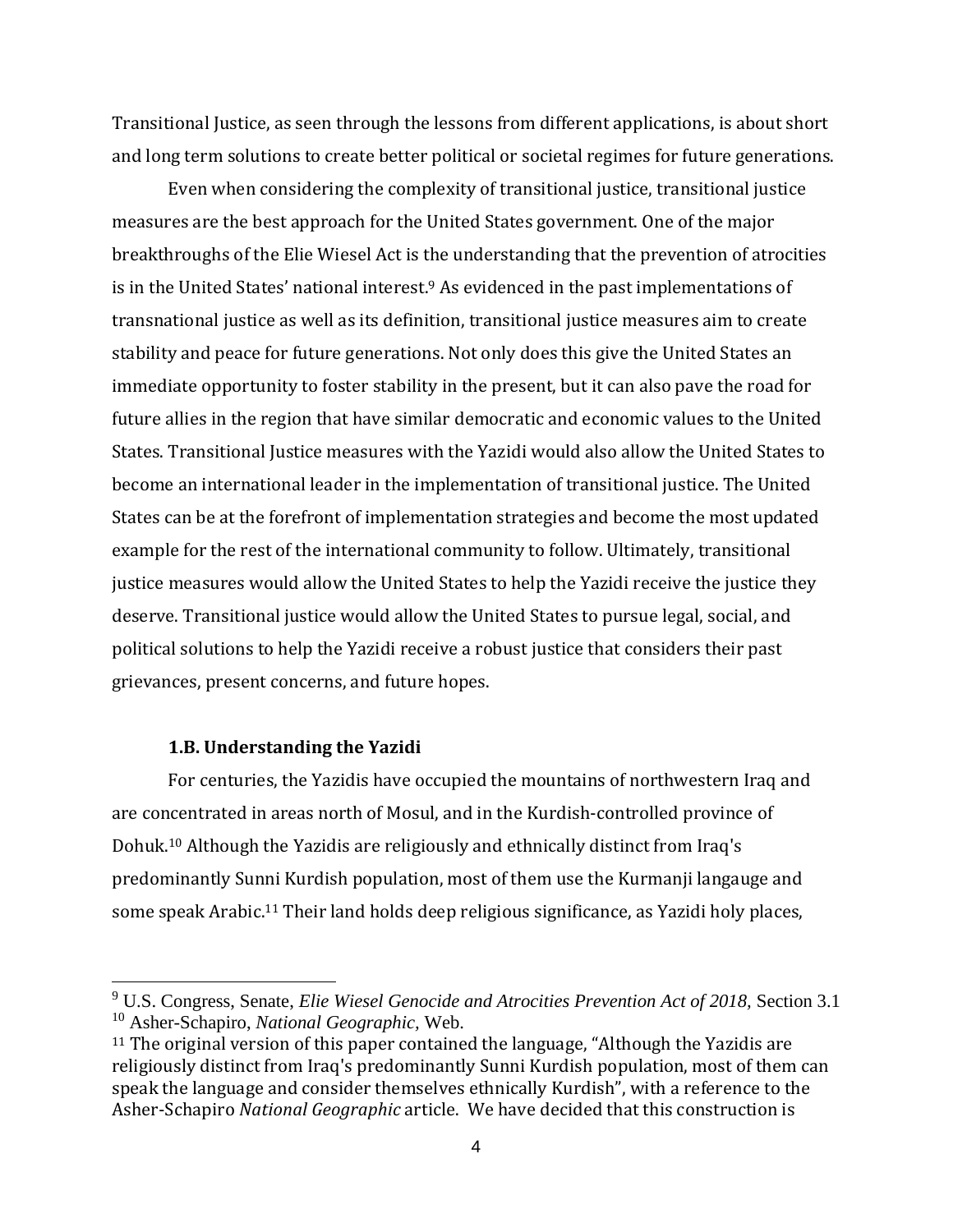shrines, and ancestral villages are located in this region.<sup>12</sup> An ancient faith, Yezidism is a rich oral tradition that combines Islamic beliefs with the ancient Persian religion, Zoroastrianism, and the enigmatic Eastern Mediterranean religion, Mithraism.<sup>13</sup>

The Yazidi religion has never found its place into Iraq's sectarian mosaic, leaving the Yazidis feeling isolated and misunderstood.<sup>14</sup> Isolated geographically and accustomed to discrimination, the Yazidis "forged an insular culture and have often been referred to as a 'closed community.'"<sup>15</sup> They were branded as heretics among Muslims early on, as their blended belief systems and religious syncretism led to an intense disassociation from the other religious groups in the region. While the rigid religious caste system used in Yazidi society and the belief that the soul is reincarnated after death are two foundational elements to the Yazidi religion, it is the accusations of devil worship beginning in the late 16th and early 17th centuries that set off a violent chain of historical events towards the Yazidis.<sup>16</sup> The misinterpretation stems from a central figure in their faith, Tawusî Melek, an angel who defies God and establishes the connection between man and the divine.<sup>17</sup> Tawusî Melek is a force for good in the Yazidi religion, however, to Muslims, Tawusî Melek often can be interpreted as the Quranic rendering of Shaytan, or 'the devil'. This religious divide is the root of the hatred and mass atrocities carried out against the Yazidi population.<sup>18</sup>

Violent religious campaigns escalated in the second half of the 19th century, as the Yazidis were targeted by both Ottoman and local Kurdish leaders.<sup>19</sup> 40,000 Ottoman soldiers attacked Yazidi communities around Mount Sinjar in 1640. More than 3,060 Yazidis were killed during the battle, while 200 Yazidi villages were raided and set to fire.<sup>20</sup> As the Islamic State continued to grow and overtake more Yazidi territory, they began

misleading and have deleted to reference to "considering themselves ethnically Kurdish." [Noted dated 9 April 2021]

<sup>12</sup> Asher-Schapiro, *National Geographic,* Web.

<sup>13</sup> Asher-Schapiro, *National Geographic,* Web.

<sup>14</sup> Asher-Schapiro, *National Geographic,* Web.

<sup>&</sup>lt;sup>15</sup> Asher-Schapiro, "Who Are the Yazidis, the Ancient, Persecuted Religious Minority Struggling

to Survive in Iraq?" *National Geographic,* Web.

<sup>16</sup> Asher-Schapiro, *National Geographic,* Web.

<sup>17</sup> Asher-Schapiro, *National Geographic,* Web.

<sup>18</sup> Asher-Schapiro, *National Geographic,* Web.

<sup>19</sup> Asher-Schapiro, *National Geographic,* Web.

<sup>&</sup>lt;sup>20</sup> Celebi, "The Intimate Life of an Ottoman Statesman: Melek Ahmed Pasha," 1588-1662.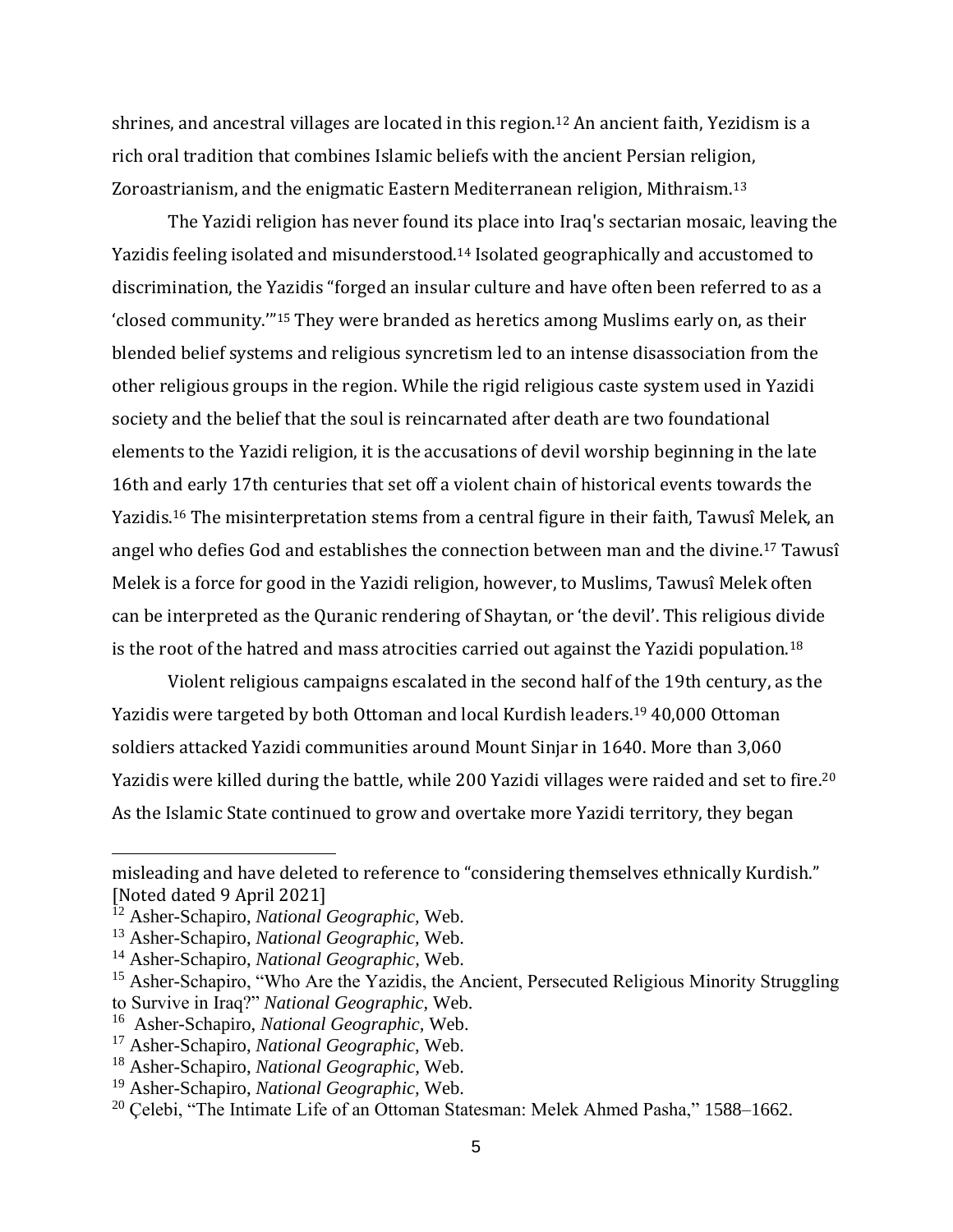forcing the Yazidis to convert, face execution, or flee.<sup>21</sup> Since its formation, persecution has been an agonizing reality for the small religious community, and the unfortunate, intensifying hatred toward the Yazidi people has lead us to one of the more horrific atrocities in recent history.

On August 3rd of 2014, ISIS fighters attacked the Yazidi community of Sinjar, in northwest Iraq.<sup>22</sup> Immediately, reports came out that men and boys were being executed. Women and girls as young as nine were being kidnapped, sold, sexually enslaved, beaten and forced to work, while Yazidi boys were ripped from their families and forced to participate in ISIS training camps.<sup>23</sup> ISIS "used rape as a weapon of war" and sold Yazidi women into slave markets, proving that they were impartial to who they used their violent and disturbing tactics on. Anyone was fair game. According to CNN, the had gynecologists physically examine the captives, and checked to see if they were "virgins" or if they were pregnant.<sup>24</sup> Pregnant women were taken by ISIS gynecologists and forced to get abortions.<sup>25</sup> It is believed that roughly 10,000 Yazidis were either killed or kidnapped during this assault, making it clear that ISIS wants exterminate the Yazidi population.

The attack began when ISIS fighters left their bases in Iraq and Syria and converged on the Sinjar region in northwest Iraq, located near the Iraqi-Syrian border.<sup>26</sup> Only a couple months prior to the massacre, ISIS had taken control of Mosul, and within the span of a few weeks, made multiple small-scale attacks on Sinjar.<sup>27</sup> This set up the ISIS fighters nicely, as they moved in groups and seized towns and villages on all sides of Mount Sinjar. The Iraqi Kurdish fighting forces withdrew as ISIS advanced, which left the Sinjar region defenseless and the ISIS fighters with very little resistance.<sup>28</sup> The best the Yazidis could do was try and

<sup>21</sup> Asher-Schapiro, *National Geographic,* Web.

<sup>&</sup>lt;sup>22</sup> Cetorelli and Ashraph, "A demographic Documentation on ISIS's Attack on the Yazidi Village of Kocho, *London School of Economics and Political Science,* 6.

<sup>&</sup>lt;sup>23</sup> Shubert and Bharati, "ISIS 'forced pregnant Yazidi women to have abortions," *CNN*. Web.

<sup>24</sup> Shubert and Bharati, *CNN,* Web.

<sup>25</sup> Shubert and Bharati, *CNN,* Web.

<sup>&</sup>lt;sup>26</sup> Cetorelli and Ashraph, "A demographic Documentation on ISIS's Attack on the Yazidi Village of Kocho, *London School of Economics and Political Science,* 7.

<sup>27</sup> Cetorelli and Ashraph, *London School of Economics and Political Science,* 7.

<sup>&</sup>lt;sup>28</sup> Cetorelli and Ashraph, "A demographic Documentation on ISIS's Attack on the Yazidi Village of Kocho, *London School of Economics and Political Science,* 9.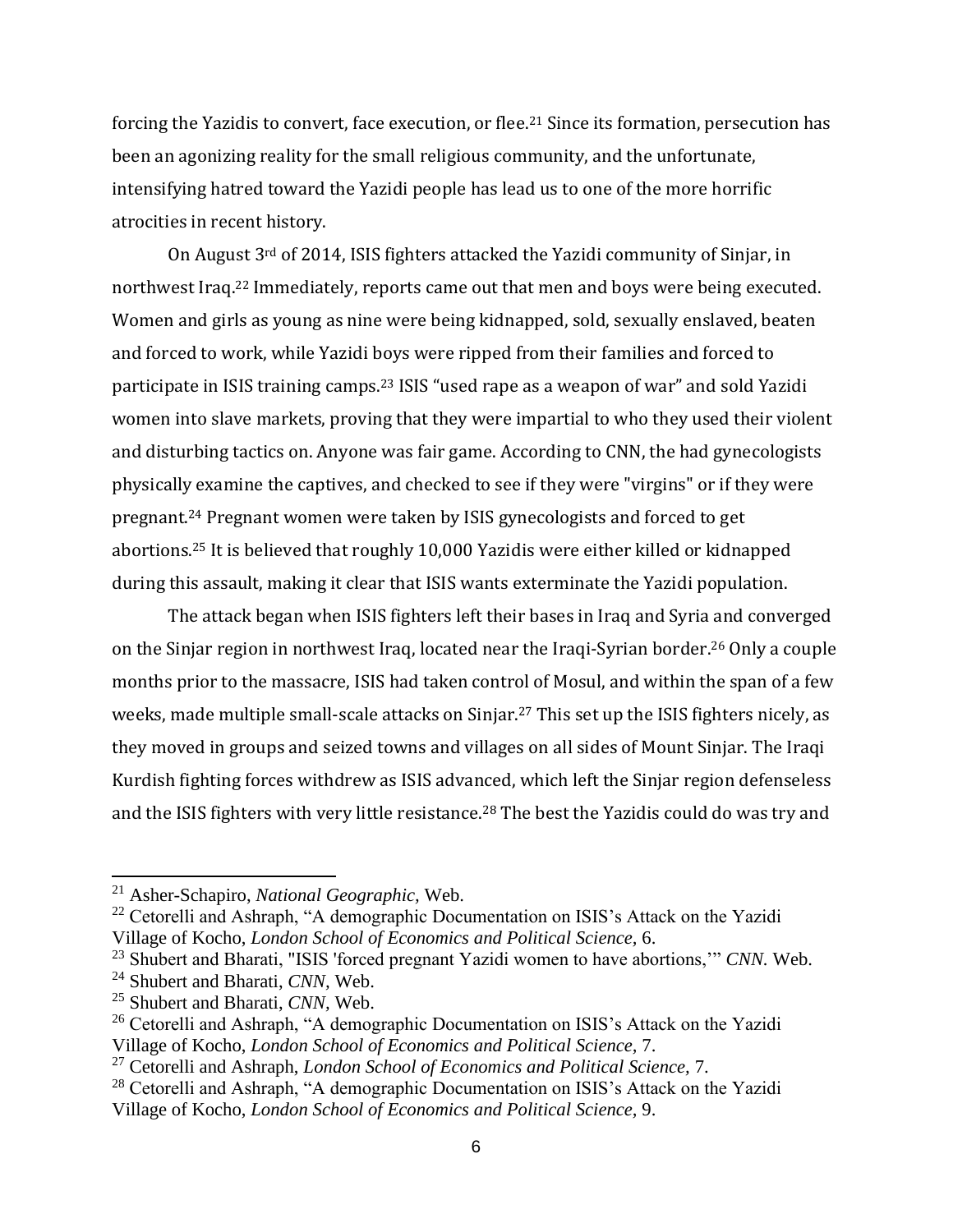defend some of the villages with hopes to give their families time to flee. Those who were close to Mount Sinjar in proximity fled up the mountain to higher slopes.<sup>29</sup> However, the Yazidis were surrounded and ultimately captured by ISIS. Infants and young children died of dehydration because of the lack of shade or access to water.<sup>30</sup> A few days after the attack, the Syrian Kurdish forces opened a travel zone, and with the protection of American and Iraqi airstrikes, rescued a number of survivors. The thousands of Yazidis trapped on lower ground fared no better. Once ISIS controlled the main roads, they constructed checkpoints and sent cars to search for Yazidi families that were on the run.<sup>31</sup> ISIS moved quickly, and the Yazidis who took too long to run found themselves surrounded by armed ISIS fighters.<sup>32</sup> It only took 72 hours for ISIS to empty nearly every Yazidi village.<sup>33</sup>

As time went on, the Yazidis who fled into the mountains were facing starvation and dehydration, resulting in a multitude of deaths.<sup>34</sup> Yazidis who were not able to flee Sinjar were either captured or murdered on the spot by ISIS militants outside of their own homes. ISIS targeted the abduction of women to sell as sex slaves. ISIS believed that rape was a valuable "weapon of war", and used the older Yazidi women to sell in the slave market and the young girls were often raped or married off to ISIS soldiers.<sup>35</sup> The women who were sold into the slave market were transported to Iraq villages such as Tal Afar, Si Basha Khidri and Ba'aj.<sup>36</sup> The price of each woman was fully dependent on their age, marital status and if they were a virgin or not.<sup>37</sup> As Yazidi women were being held in Iraqi villages, Kurdish smugglers managed to free roughly one hundred and thirty women per month.<sup>38</sup> This went on for roughly six months but then ISIS militants cracked down and reduced these numbers dramatically.<sup>39</sup> As time continued to progress, the Yazidi people started to get help from outside forces. For example, the Kurdish People's Protection Units broke ISIS

 $39$  ibid

<sup>29</sup> Cetorelli and Ashraph, *London School of Economics and Political Science,* 9.

<sup>30</sup> Cetorelli and Ashraph, *London School of Economics and Political Science,* 9.

<sup>31</sup> Cetorelli and Ashraph, *London School of Economics and Political Science,* 9.

<sup>32</sup> Cetorelli and Ashraph, *London School of Economics and Political Science,* 9.

<sup>33</sup> Cetorelli and Ashraph, *London School of Economics and Political Science,* 9.

<sup>34</sup> Wikipedia, "TheYezidi"

<sup>35</sup> ibid

 $36$  ibid <sup>37</sup> ibid

<sup>38</sup> ibid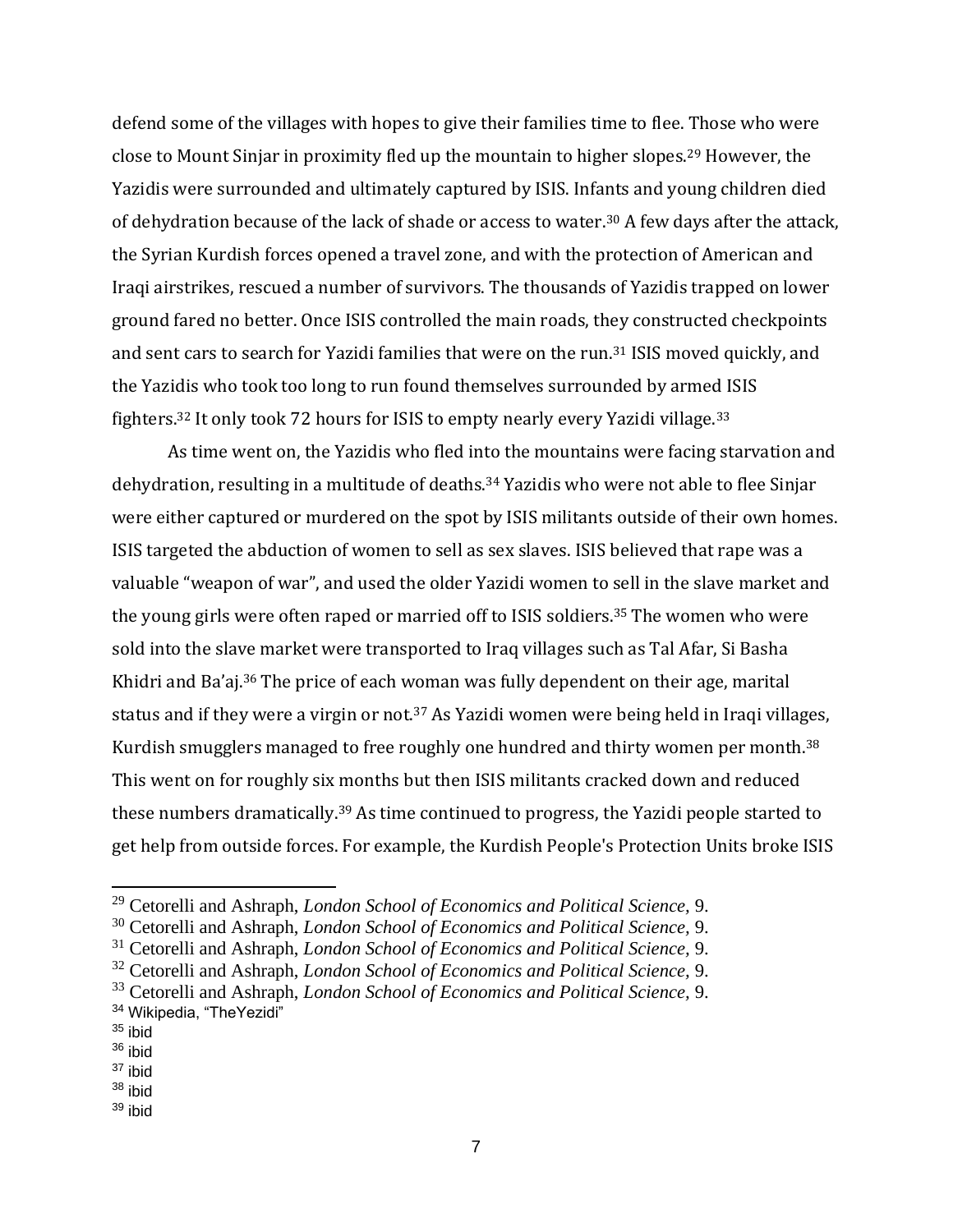siege in the Sinjar mountains and helped rescue roughly fifty thousand Yazidi people.<sup>40</sup> Since the attack in August, at least five thousand Yazidi people were brutally murdered by ISIS militants, over seven thousand Yazidi women were held in sexual slavery, and over six thousand Yazidi people were captured.<sup>41</sup> Later, in 2016, the United Nations classified the August 2014 attack on the Yazidi people as genocide.<sup>42</sup>

In the fall of 2015, the Yazidi people and Kurdish military forces took back control of Sinjar. However, the town is far from stable as the remains of the ISIS attacks are littered throughout.<sup>43</sup> Booby traps and landmines are still present in the area making the town a dangerous place to live. Running water is absent throughout the town and all of the hospitals and schools were destroyed during the genocide.<sup>44</sup> Only one quarter of the original Sinjar inhabitants have tried to return back to Sinjar after the genocide, as there are limited work opportunities due to the mass destruction of the area.<sup>45</sup>

Over three hundred thousand Yazidi people currently live in displacement camps across the northern region of Iraq. Due to Northern Iraq's location, these people are exposed to brutal weather conditions resulting in a lack of food, water, and sanitation supplies.<sup>46</sup> According to a young Yazidi girl named Layla, her entire family has been displaced: "My family is still missing. Life is very difficult, and our houses are bombed out. We want to trust again, and we want protection."<sup>47</sup> Suicide rates among the Yazidi population have increased and PTSD, behavior disorders and depression have all seen a dramatic increase as well.<sup>48</sup> The suicide ratet has increased the most among the Yazidi population was between the age group of fifteen and twenty five, suggesting that the youth, in particular seem to have lost hope, which could end up being catastrophic for the progression of the community.

 $40$  ibid

 $41$  ibid

 $42$  "Mass Violence and Genocide by the Islamic State/Daesh in Iraq and Syria." University of Minnesota. 43 "Five Years after the Genocide, Yazidis Share Their Forgotten Stories and Demand Justice - Iraq." ReliefWeb.

<sup>44</sup> ibid

<sup>45</sup> ibid

<sup>46</sup> ibid

 $47$  ibid

 $48$  ibid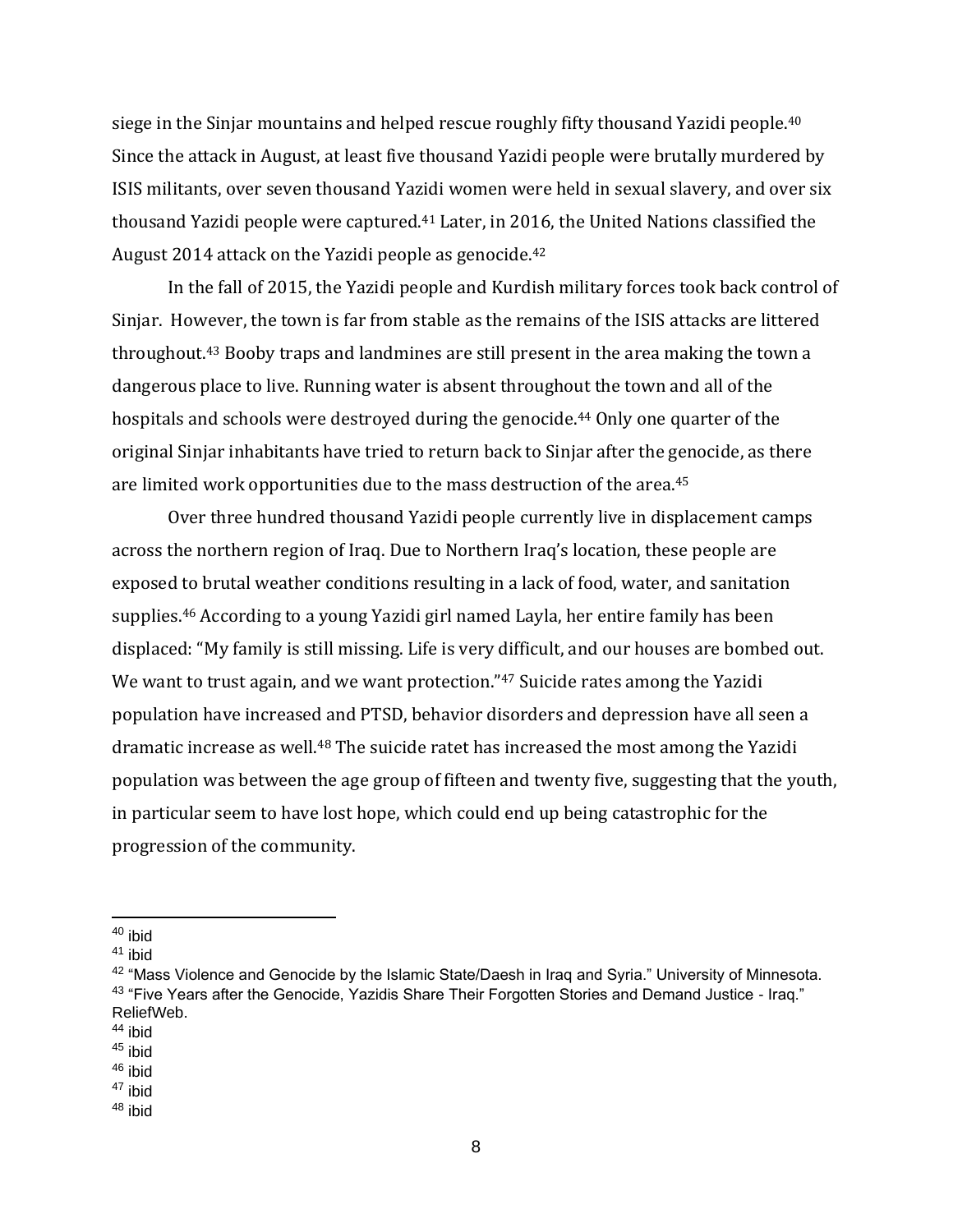Although the majority of the Yazidi population have settled back in Iraq, western Europe and even the United States have seen an influx of Yazidi emigrants. Second to Iraq, western Europe is home to the largest Yazidi population with most people residing in Germany. Germany is home to roughly two hundred thousand Yazidi people and Sweden has recently seen an inflow of Yazidi people consisting of approximately five thousand.<sup>49</sup> Small groups of Yazidis are also found placed in both regional countries like Georgia, Armenia, Syria and Turkey, as well as distant ones like the United States and Canada<sup>50</sup>

## **I.C. Understanding the Report**

Given the complexities of the Yazidi's political and social reality as well as intricacies of transitional justice strategies around the globe, it is imperative to understand the considerations taken when developing the transitional justice measures outlined in this report. In *an Introduction to Transitional Justice,* Mihr warns of developing strategies based on winner's justice that clearly delineate victims and perpetuators. Strategies based on winner's justice can create permanent divisions in a society and ultimately disincentivize cooperation and democratization.<sup>51</sup> In practice, this means that it is important to consider all the viewpoints of those involved with Yazidi communities. Although the multifaceted nature of the Yazidi reality makes it even more complicated to incorporate all these viewpoints, this report makes a point of considering parties such as Iraqi nationals and the Kurdistan Worker's Party (PKK) in the development of the transitional justice strategy. This report also makes a point to understand how different cultural considerations can shape and impact the implementation and development of the recommendations stipulated in the report. Ultimately, the different sections of this report prioritize the needs those involved in the Yazidi's political and social reality and gives recommendations to best fit these needs. Although some of these recommendations could be achieved through unilateral actions from the United States, the majority of them will require multilateral cooperation with international and national players.

<sup>49</sup> ibid

<sup>50</sup> ibid

<sup>51</sup> Mihr, "Chapter 1: An Introduction to Transitional Justice," 3-4.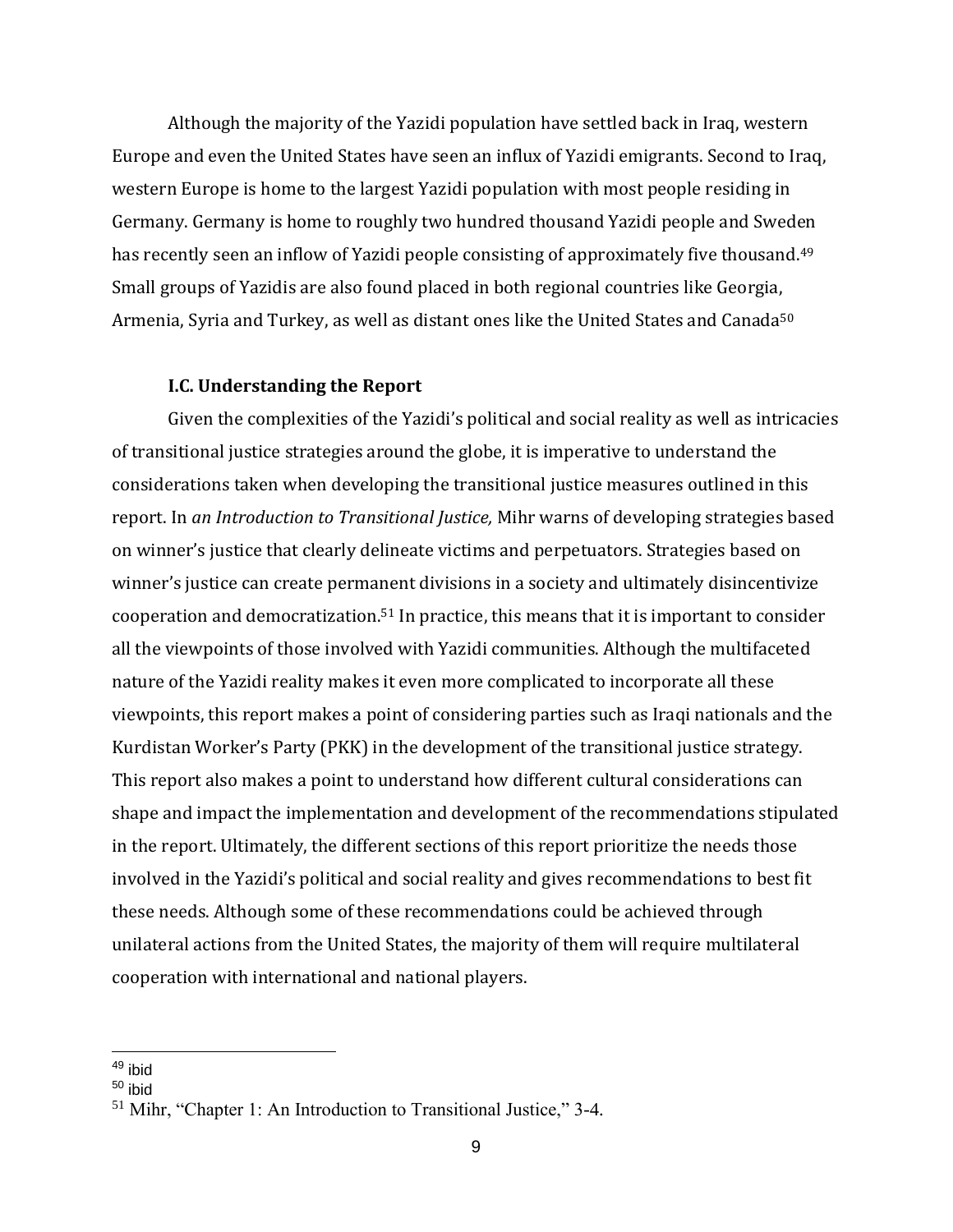This report is divided into three main sections: Restitution, Reintegration and Prevention. The restitution section delves into the complexities of current UNITAD investigations and considers how domestic, international, and customary justice systems could be used to administer legal justice. The reintegration section explores the environmental, political, and physical boundaries to resettlement and reincorporation as well as particular gender, youth and mental health considerations needed in Yazidi communities. The prevention section investigates ways through which Iraqi society as a whole can achieve sustainable societal and political relations.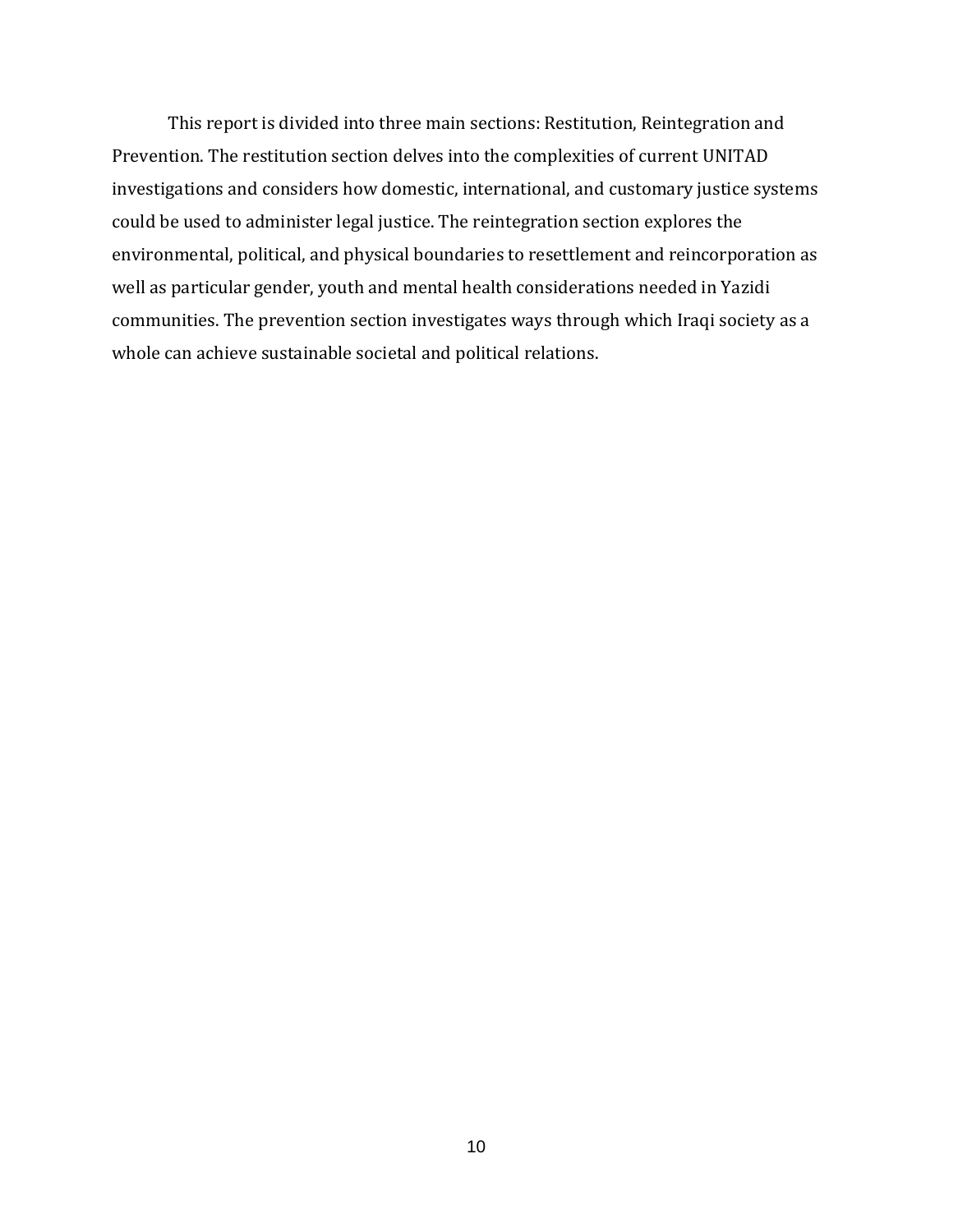# **II. PURSUING JUSTICE**

#### **Section II.A. Prosecution - Support for Investigation**

Attacks on Yazidi people date back centuries, with the early twenty-first century recently bringing violent terrorist acts presumed to be at the hands of Al-Qaeda. Despite the long history of oppression these people have faced, this investigation will focus exclusively on the recent violence committed against the Yazidis, specifically that which began with the capture of Mosul by ISIS in June 2014. Investigating these crimes predominantly requires the attainment of physical evidence and testimonials; however, as a large component of the overall process of transitional justice, the investigation will also play an important role in setting the tone for the relationship between the United States, the victims and survivors in Iraq, the local and national Iraqi authorities, and those guilty parties being tried. In order to best support this investigation and be able to move on to the next step of holding trials, the investigative team will need to work efficiently yet carefully, being cognizant of the fact that this evidence includes pieces of people's personal lives and is therefore extremely sensitive material.

Currently, the investigation into the crimes is being headed by the United Nations Investigative Team to Promote Accountability for Crimes Committed by Da'esh/Islamic State in Iraq and the Levant (UNITAD). The team was established in 2017 through UNSC res. 2379, and tasked with supporting local efforts to bring justice for Yazidis and hold ISIS accountable for crimes committed.<sup>52</sup> Through the 2019 res. 2490, the original mandate has been extended in length to September of 2020.<sup>53</sup> This gives us just five more months to join their efforts and help achieve these goals by providing more researchers, psychologists, and field workers to collect and analyze new and remaining evidence for the investigation. We must work within this extension, providing new members and new resources to double the size and scope of the 100 person team in order to build upon their efforts and continue on the path toward transitional justice for the marginalized community of Yazidi people.

 $52$  "UNITAD Submits Biannual Report to the UN Security Council; Reports Substantial Progress [EN/AR] -Iraq."

<sup>&</sup>lt;sup>53</sup>" Security Council Extends Mandate of Investigative Team Holding ISIL/Da'esh Accountable for Crimes in Iraq, Adopting Resolution 2490 (2019) | Meetings Coverage and Press Releases."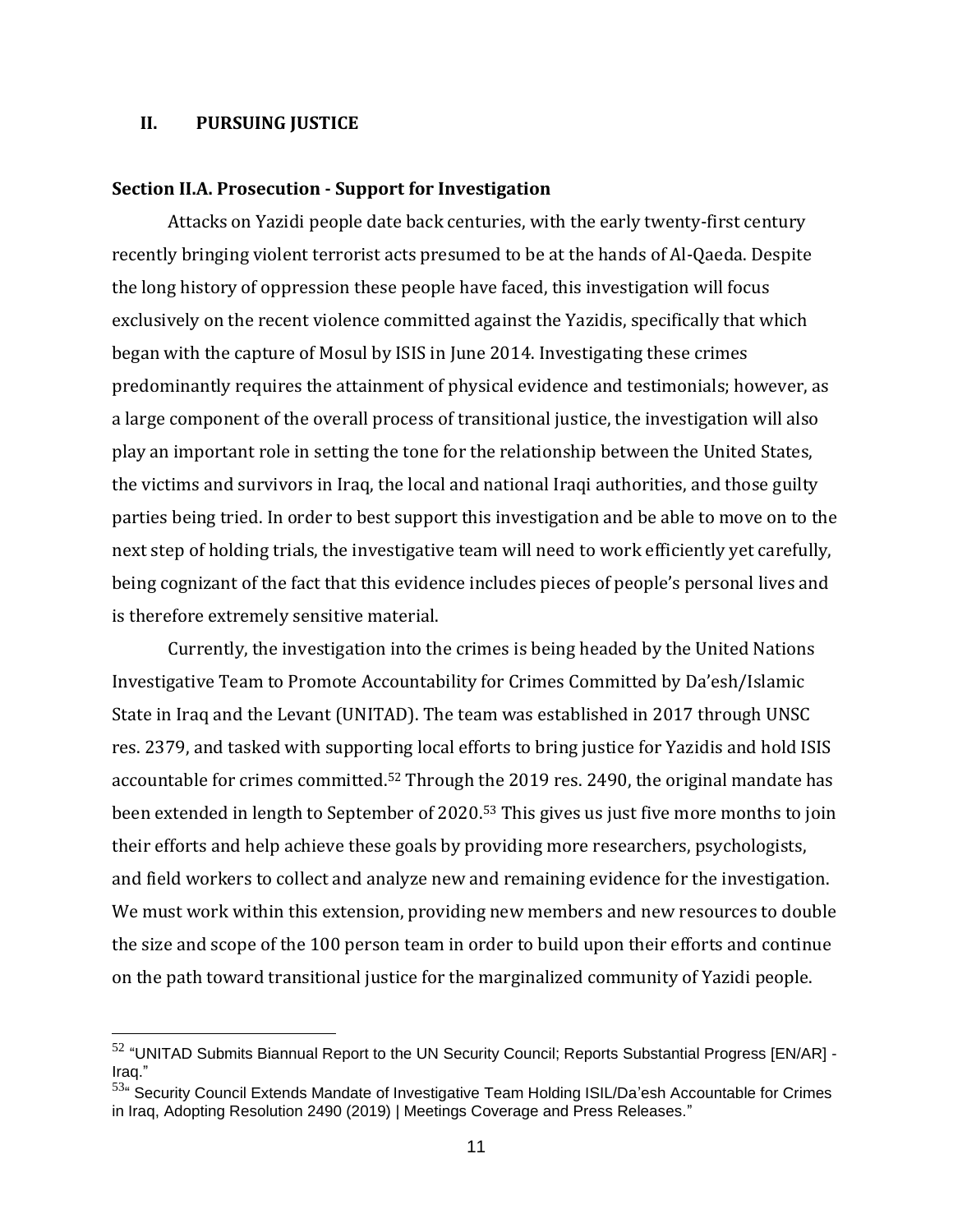# **Prioritization of Crimes and Offenders**

In supporting and conducting this crime investigation, one of the main pillars of the job will involve determining the specific crimes that need to be tried and the individuals who will be held accountable. As mentioned by human rights groups and other national parties, we recommend creating a prosecution strategy that targets the top individuals responsible for these crimes. While some might argue that we should charge all individuals and groups involved, in order to use time and resources wisely, we believe it is in the best interest of the Yazidi people and our own team to target certain top criminal individuals first, instead of attempting to charge all members of ISIS on the terms of their membership.<sup>54</sup>

During the summer of 2014, ISIS members killed hundreds of already imprisoned Yazidi.<sup>55</sup> These killings were targeted and also included attempts at killing Yazidi leaders.<sup>56</sup> Due to the evidence showing its intent, its execution of at least 5,000 Yazidi men at the hands of ISIS, and other crimes which will be discussed below, ISIS was ruled in 2016 to have committed genocide, war crimes, and crimes against humanity toward the Yazidis, by the UN Commission of Inquiry on the Syrian Arab Republic.<sup>57</sup> The gathering of evidence around these genocidal crimes, specifically the targeted killings, should be prioritized above all else. We also recommend that the focus also cover other prevalent crimes such as the child kidnappings and abductions and the forced sexual slavery of approximately 7,000 women.<sup>58</sup> Specifically, a special unit should be designated that will deal with crimes involving gender-based violence and sexual violence. While reports from certain studies that up to 85 percent of certain Yazidi groups experienced food and water deprivation, 63 percent witnessed or experienced violent or combat-related events, and over 50 percent faced forced family separation, these crimes and other forced religious conversions must unfortunately take a back seat for the time being, as we focus on the most violent crimes.<sup>59</sup>

<sup>&</sup>lt;sup>54</sup> Avenue, York, and t 1.212.290.4700, "Flawed Justice | Accountability for ISIS Crimes in Iraq."

<sup>55</sup> " The Yazidis: Perceptions of Reconciliation and Conflict | MERI."

<sup>&</sup>lt;sup>56</sup> Persecution Prevention Project, "Before It's Too Late - A Report Concerning the Ongoing Genocide and Persecution Endured by the Yazidis in Iraq, and Their Need for Immediate Protection." June 2019.  $57$  Ibid, 6.

<sup>58</sup> " The Yazidis: Perceptions of Reconciliation and Conflict | MERI."

<sup>&</sup>lt;sup>59</sup>" Before It's Too Late - A Report Concerning the Ongoing Genocide and Persecution Endured by the Yazidis in Iraq, and Their Need for Immediate Protection." 10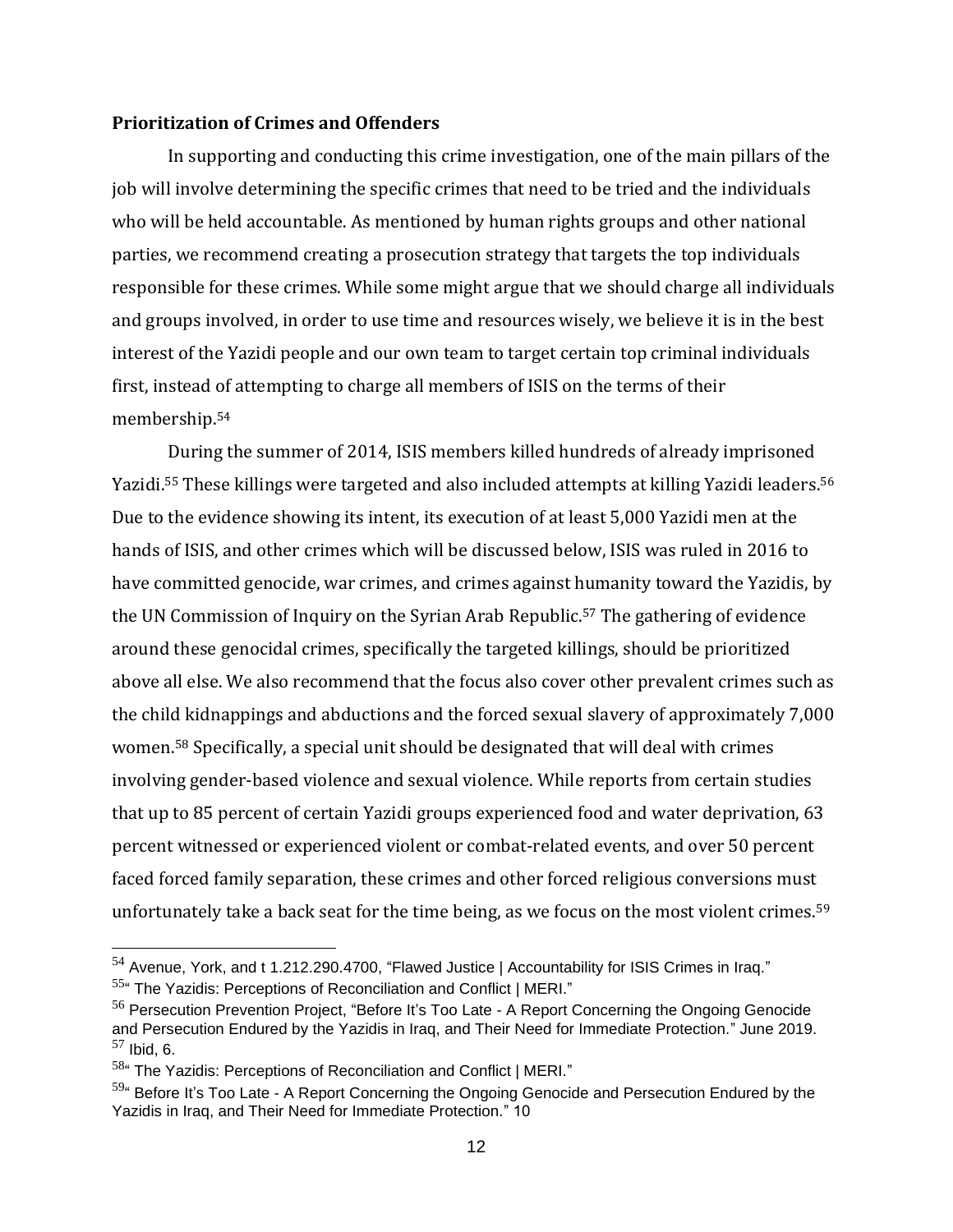In time, all war crimes should be investigated and prosecuted, but for the sake of staying on pace, it is imperative to target the violent crimes of genocide first and foremost, with the largest of the investigative teams focusing on genocidal crimes.

ISIS is the biggest perpetrator of crimes in the region and against the Yazidi, and its leading members who orchestrated and carried out the genocide will be investigated and hopefully tried as such. According to the German penal code, "If the perpetrator has not committed a genocidal act him/herself but has solely contributed to such an act carried out by others, he/she is punishable for incitement as well as aiding and abetting genocide." $60$ This ruling will help us to prioritize the prosecutions of individuals and the collection of evidence necessary to do so, as it essentially excludes the prosecution of members of ISIS unless they directly carried out or aided the specific genocidal acts being charged. We recognize, however, that crimes were committed on many fronts. For example, local Arab villagers gave ISIS information on Yazidi whereabouts, and should be held accountable for their role in aiding the subsequent crimes committed.<sup>61</sup> UNITAD has already been working on reaching out to national governments who have seen increasing levels of ISIS activity or membership by their citizens.<sup>62</sup> Thus, searching for parties on all sides who committed human rights abuses is a crucial job of this team and our UNITAD partners in order to ensure accountability. We recommend diplomatic efforts be made in order to demonstrate that these broader investigations are truly in everyone's best interest to fully restore peace to the country and help it not just rebuild, but become stronger and safer than it was before. Finally, as we now have a more coherent idea of who we are investigating and who we need to find evidence against, it is important to map out the terms of evidence gathering.

## *Evidence*

In this investigation, we believe the focus should be on two types of evidence gathering. The first is the gathering of physical evidence. This will include continuing to find and visit the sites of mass Yazidi graves, visiting the Sinjar mountains, and helping to

 $^{60}$  Duarte-Herrera and Ifsits, "Genozide against Yazidis." 16

<sup>&</sup>lt;sup>61</sup> Before It's Too Late - A Report Concerning the Ongoing Genocide and Persecution Endured by the Yazidis in Iraq, and Their Need for Immediate Protection." 19

 $62<sup>a</sup>$  Promoting Da'esh Accountability Worldwide | Investigative Team to Promote Accountability for Crimes Committed by Da 'esh/ISIL (UNITAD)."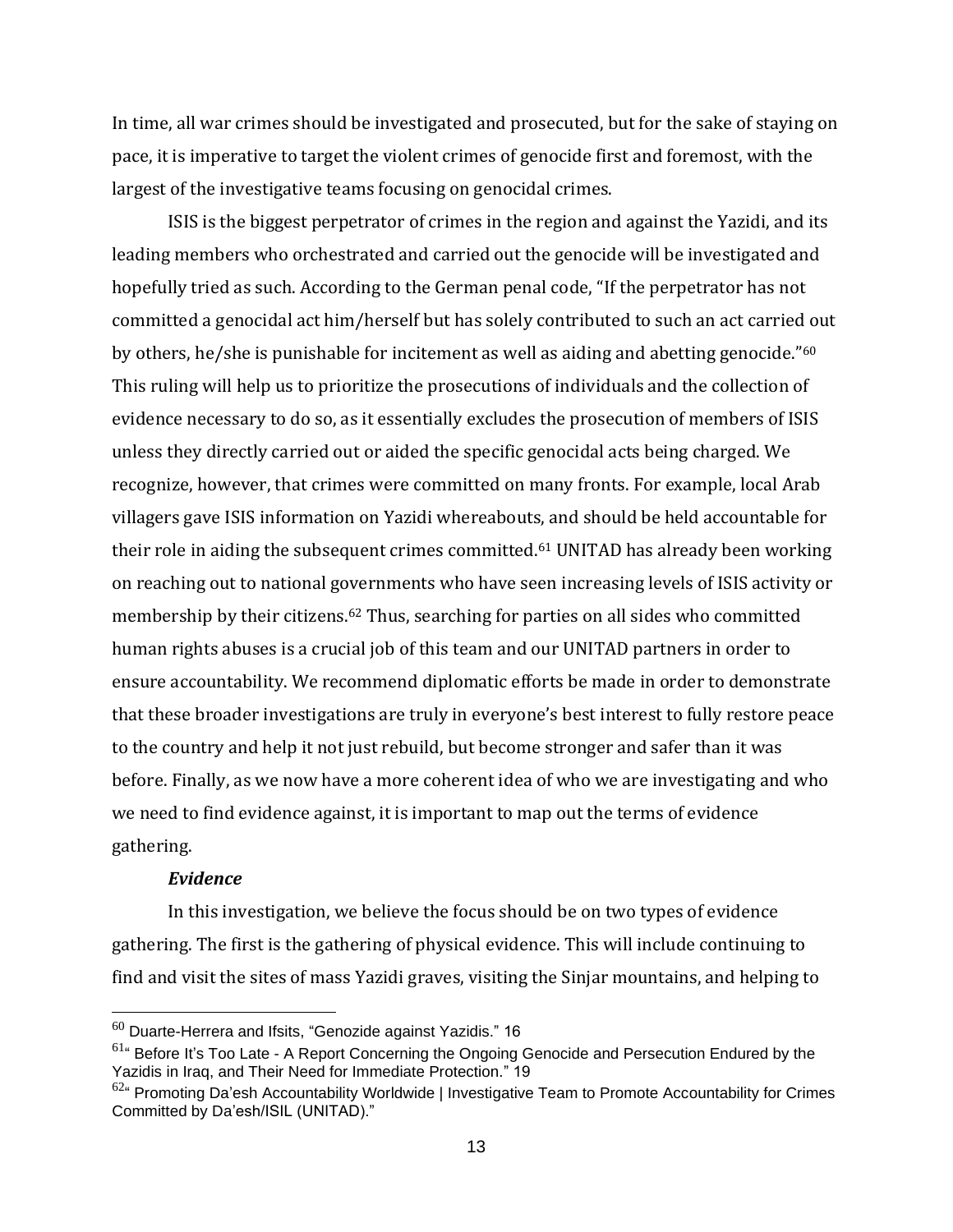locate dead and missing persons from the genocide. The second type of evidence that needs to be collected, particularly once missing persons have been found, and deceased persons have been located or identified, involves reaching out to living victims and victims' families to gather more testimonial evidence. This is perhaps the most important part of the team's job in this investigation, as the subsequent trials will rely on this verbal witness testimony. This job is also more difficult than acquiring the physical remnants of evidence, and will require trained professionals such as psychologists, to help witnesses and victims testify and prepare to potentially appear in court. This evidence, physical and testimonial, must be digitized in an efficient manner by those who are working, and then organized in a way so as to be transmittable and available to national governments and their courts.

The field work to complete these tasks will require a large number of investigators and researchers, so we suggest doubling the current 100 person team, then dividing personnel into smaller, focused subdivisions that will be dedicated to individual regional areas, different genocidal acts, crimes against humanity, and war crimes. With the 400,000 person community of Yazidis displaced, killed, or captured, with over 50,000 men stuck, dying of starvation and dehydration after the siege of Sinjar mountain in 2014, and with over two million Iraqis internally displaced as of 2018, it is a massive job even when focusing in on only the gravest crimes and prioritizing which ISIS individuals to investigate.<sup>63</sup> Moreover, with as many as 3,000 Yazidis still potentially in ISIS custody, the gathering of evidence must be done as soon as possible with the end date of fall 2020.<sup>64</sup> To complete this field work, we must create well-rounded teams set out to gather evidence from their assigned sites, talk to locals, and obtain the necessary evidence for trials over the next year. One cohesive document should be published and circulated immediately, discussing the prioritization of crimes, the types of evidence needed, and the locations that are known where this evidence may be located. This will ensure that all investigative teams are on the same page and working consistently toward the same goals so these crimes can begin being tried.

 $63$  Duarte-Herrera and Ifsits, "Genozide against Yazidis."

 $64$ <sup>a</sup> Before It's Too Late - A Report Concerning the Ongoing Genocide and Persecution Endured by the Yazidis in Iraq, and Their Need for Immediate Protection." 8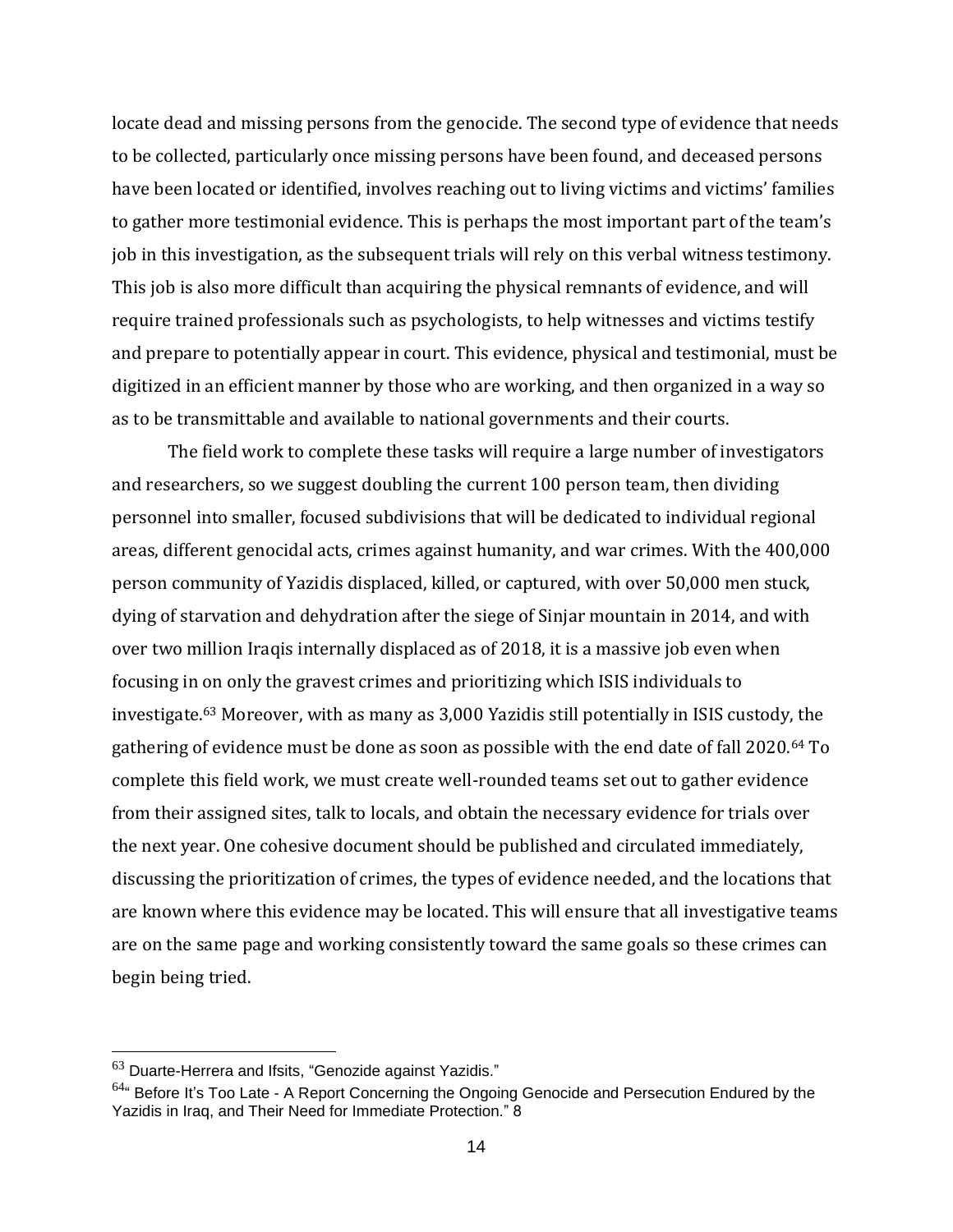In looking ahead, we as the international community, will need to partner with the national and local communities in Iraq. The current UNITAD team has already utilized the Iraqi national government in acquiring much of the existing evidence, as Iraqi people have greater knowledge of the areas and their communities and can lead investigative teams. Thus, all new and enlarged teams will have at least one member who is an Iraqi national. Only once the evidence is fully gathered, crimes are pieced together, and the loss of lives is acknowledged, can we move on and begin to restore and seek justice in courts and through other methods.

#### **Section II.B. The Viability of International Courts**

This section examines the viability of prosecuting individuals accused of committing violence against the Yazidi in international courts. While prosecution in international courts could lead to convictions of those responsible for the genocide, logistic difficulties and political caveats prevent it from delivering victim-centric retributive justice for the Yazidis. We recommend that the United States continue cooperating with courts in Iraq and around the world to prosecute leaders who orchestrated the genocide against the Yazidis, in lieu of establishing separate courts or referring the case to the ICC.

### *Ad-hoc Courts*

Some advocates for Yazidi survivors have called for the establishment of an ad-hoc international tribunal to try those accused of genocide against the Yazidis. Such court could be composed of foreign judges, resembling the International Criminal Tribunal for the Former Yugoslavia (ICTY) and the International Criminal Tribunal for Rwanda (ICTR). Alternatively, it could combine international and domestic laws and personnel, being more similar in structure to the hybrid courts of Special Court for Sierra Leone (SCSL) and the Extraordinary Chambers in the Courts of Cambodia (ECCC).<sup>65</sup> Supporters of this option include Düzen Tekkal, a German-Yazidi filmmaker who runs a charity that helps Yazidi survivors of Islamic State (IS)'s slavery, and German politicians including Markus Grübel,

<sup>65</sup> Rachel Kerr, "International Criminal Justice," in *An Introduction to Transitional Justice*, ed. Olivera Simic (London, Routledge, 2016), 53.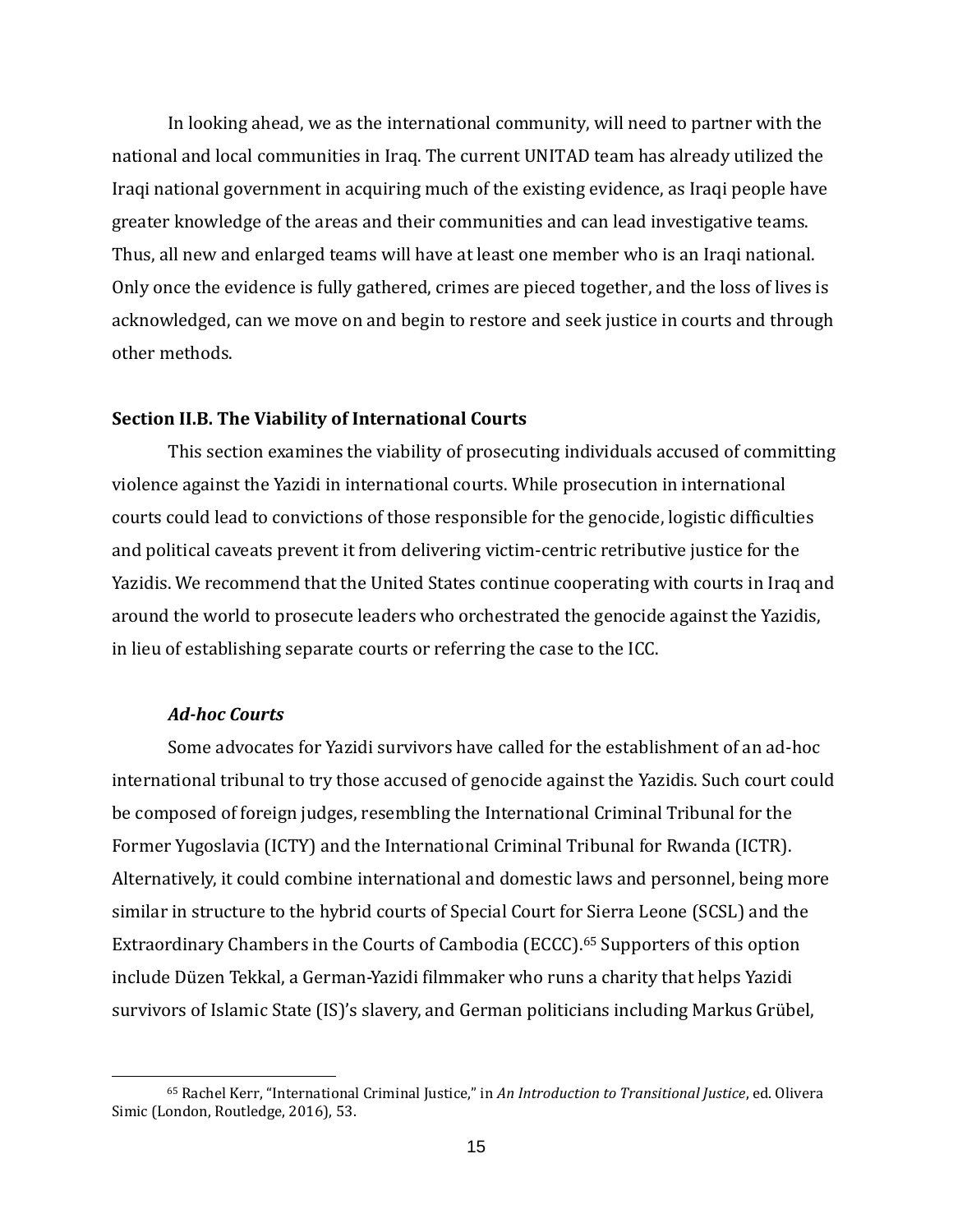the German Federal Commissioner for Global Freedom of Religion.<sup>66</sup>

Champions of this approach cite its numerous advantages. As a court staffed by international judges, it would be unaffected by "weaknesses of the justice systems in Iraq."<sup>67</sup> If the ad-hoc court were based in Iraq, it would allow international prosecutors to investigate more freely in areas where the crimes were committed, thereby avoiding the perennial problem of western prosecutors being "unable to conduct investigations in conflict zones" remotely.<sup>68</sup> In addition, judgments from such ad-hoc courts could spur efforts to secure gender-sensitive law reform, an aspect that is lacking in current Iraqi judicial system. For instance, judgments of SCSL raised awareness of forms of gender-based violence in Sierra Leone and promoted a gender-sensitive legal reform.<sup>69</sup>

But setting up an ad-hoc courts presents clear logistical disadvantages. For one, adhoc courts are very expensive. Up to 10% of UN's budget was spent on operating the ICTY and the ICTR, and the SCSL posed a similar cost per defendant.<sup>70</sup> Moreover, trials in ad-hoc courts take up too much time. For example, the ICTY took over two decades to complete its trials, from 1993 to 2017.<sup>71</sup> Nathan A. Sales, the Coordinator for Counterterrorism at the U.S. Department of State, summarises these difficulties well: "It's simply not a viable option to take on that kind of financial burden that would drag out over so many years."<sup>72</sup> Due to cost and efficiency concerns, we do not advise you to establish ad-hoc courts.

#### *International Criminal Court (ICC)*

Other advocates for the Yazidi survivors support referring the accused to the ICC in the Hague for its symbolic function and logistical ease. According to field interviews of Yazidi victims in internally-displaced persons' camps, many of them prefer prosecution in the ICC over prosecution in Iraqi courts, since they distrust local institutions.<sup>73</sup> Moreover,

<sup>66</sup> Bojan Pancevski, "Yazidi Survivors Are Key to Bringing Islamic State Members to Justice," *The Wall Street Journal,* January 1, 2020, [wsj.com/articles/yazidi-survivors-are-key-to-bringing-islamic-state](https://www.wsj.com/articles/yazidi-survivors-are-key-to-bringing-islamic-state-members-to-justice-11577882496)[members-to-justice-11577882496](https://www.wsj.com/articles/yazidi-survivors-are-key-to-bringing-islamic-state-members-to-justice-11577882496)*.*

<sup>67</sup> Pancevski, "Yazidi Survivors."

<sup>68</sup> Pancevski, "Yazidi Survivors."

<sup>69</sup> Kerr, "International Criminal Justice," 61.

<sup>70</sup> Sareta Ashraph, "Gender and Transitional Justice" (Guest lecture on Zoom, GLBL 284: Mass Atrocities in Global Politics class, New Haven, CT, April 14, 2020).

<sup>71</sup> Pancevski, "Yazidi Survivors."

<sup>72</sup> Pancevski, "Yazidi Survivors."

<sup>73</sup> Payam Akhavan, Sareta Ashraph, Barzan Barzani, and David Matyas, "What Justice for the Yazidi Genocide?: Voices from Below," *Human Rights Quarterly* 42, no. 1 (2020): 46, doi:10.1353/hrq.2020.0000.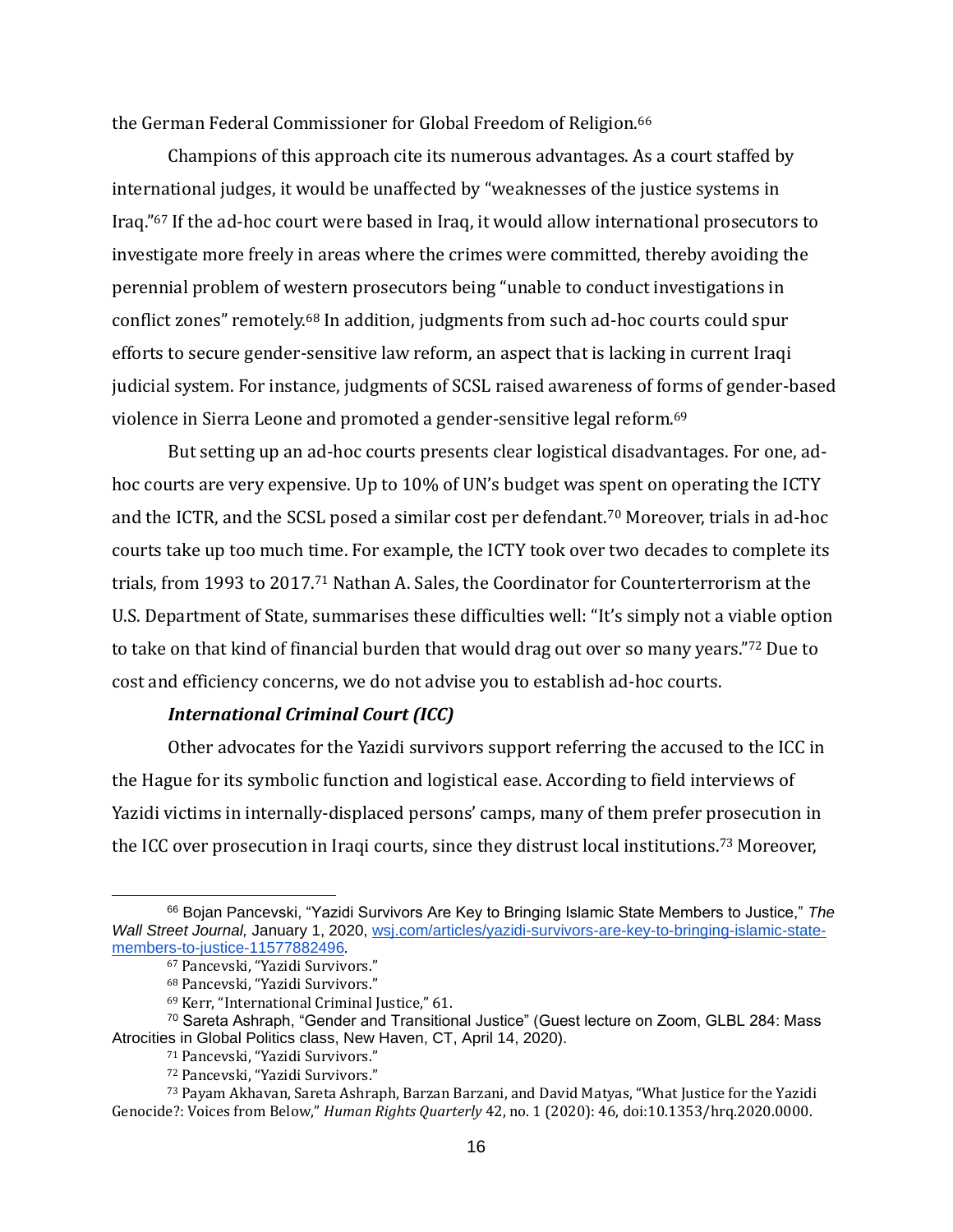since IS assailants come from different countries, it would be easier to prosecute them under the ICC than to pinpoint a single national jurisdiction.<sup>74</sup> In addition, prosecuting them in the ICC would serve a symbolic function of condemning their crimes in front of the world, in line with the underlying principle of the ICC "that such heinous crimes shock the conscious of the world."<sup>75</sup> Supporters of this option include Nadia Murad, the winner of the 2018 Nobel Peace Prize.<sup>76</sup>

Referring the case to the ICC, however, entails administrative and political challenges. First of all, ICC trials are very expensive and inefficient. In the past 20 years, the ICC convicted only 3 people for war crimes and crimes against humanity after spending \$1.5 billion.<sup>77</sup> Furthermore, the ICC cannot prosecute anyone in anywhere for international crimes at will.<sup>78</sup> Under the principles of preponderance of national courts and complementarity, the ICC can only exercise its jurisdiction if national courts cannot or are not willing to try the accused in question.<sup>79</sup> This would be difficult in the Yazidi case, since Iraqi courts have not explicitly recused themselves from prosecuting the perpetrators. Most importantly, it is unlikely that the ICC can gain jurisdiction over the case at this time due to political caveats. According to the Rome Statute, the founding document of the ICC, the ICC can gain jurisdiction over a situation or an individual in four cases: 1) if a crime in question occurred in the territory of a State Party to the Statute;<sup>80</sup> 2) if the accused is a national of a State Party;<sup>81</sup> 3) the United Nations Security Council refers it to the ICC;<sup>82</sup> 4) a state retrospectively accepts ICC jurisdiction.<sup>83</sup> None of the ways fit the Yazidi case, since: 1) neither Syria nor Iraq are parties to the Rome Statute;<sup>84</sup> 2) the ICC prosecutor decided not to indict nationals from State Parties, since those most responsible are nationals of Syria

<sup>74</sup> Akhavan, Ashraph, Barzani, and Matyas, "What Justice for the Yazidi Genocide?" 40.

<sup>75</sup> Akhavan, Ashraph, Barzani, and Matyas, "What Justice for the Yazidi Genocide?" 40.

<sup>76</sup> Akhavan, Ashraph, Barzani, and Matyas, "What Justice for the Yazidi Genocide?" 40.

<sup>77</sup> Akhavan, Ashraph, Barzani, and Matyas, "What Justice for the Yazidi Genocide?" 44.

<sup>78</sup> Kerr, "International Criminal Justice," 50.

<sup>79</sup> Kerr, "International Criminal Justice," 51.

<sup>80</sup> Akhavan, Ashraph, Barzani, and Matyas, "What Justice for the Yazidi Genocide?" 41.

<sup>81</sup> Akhavan, Ashraph, Barzani, and Matyas, "What Justice for the Yazidi Genocide?" 41.

<sup>82</sup> Kerr, "International Criminal Justice," 51.

<sup>83</sup> Kerr, "International Criminal Justice," 51.

<sup>84</sup> Akhavan, Ashraph, Barzani, and Matyas, "What Justice for the Yazidi Genocide?" 41.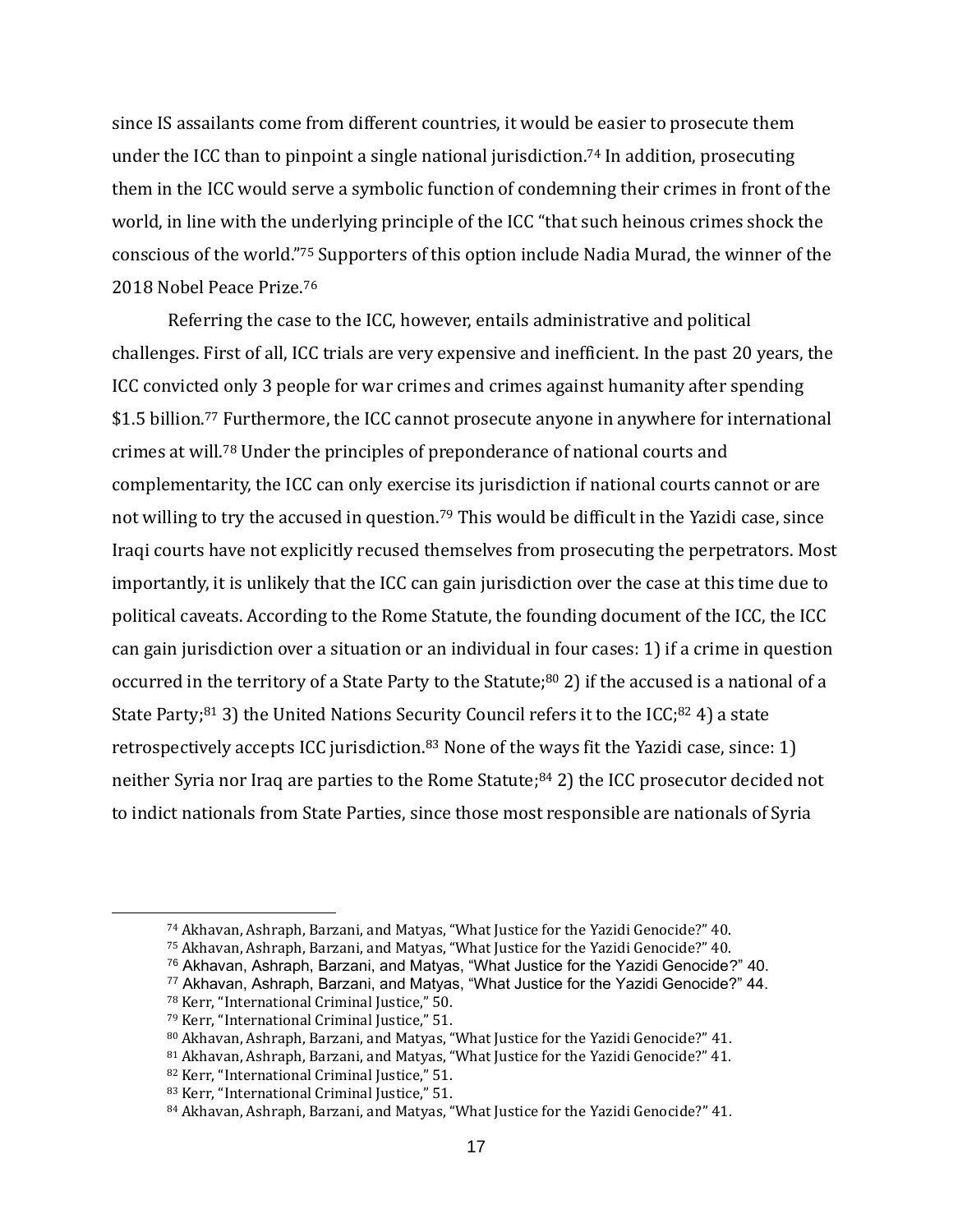and Iraq;<sup>85</sup> 3) Russia and China oppose ICC inquiry into Syria and vetoed a similar Security Council resolution in 2014;<sup>86</sup> 4) Iraqi acceptance of ICC jurisdiction could lead to ICC prosecution of U.S. citizens, which threatens U.S. sovereignty and contradicts our checksand-balances system.<sup>87</sup> We thus do not recommend that the perpetrators of the Yazidi genocide be referred to the ICC.

# *Third State Courts*

As prosecuting perpetrators of violence against the Yazidis in international courts is unfeasible, courts in third states have taken initiative to prosecute them. There are two ways national courts can pursue prosecution. The first is direct jurisdiction: the accused is tried in a national court if "the accused is a national of that country, resides in that country, or commits crimes against the country."<sup>88</sup> Under this principle, Germany, Sweden, and Finland have prosecuted and tried individuals for committing war crimes during the Syrian Civil War and the Iraqi Civil War.<sup>89</sup> This approach, however, is not appropriate for the Yazidi case, because individuals are more likely to be prosecuted for having violated domestic provisions rather than having committed crimes abroad.

The second is universal jurisdiction, which lets national courts in third states to try foreign-born defendants for international crimes committed abroad.<sup>90</sup> For instance, in Germany, the 2002 Code of Crimes Against International Law (CCAIL) incorporates the principles of the Rome Statute into the German criminal code and gives German courts universal jurisdiction over crimes of genocide, crimes against humanity, and war crimes.<sup>91</sup> In February 2020, German prosecutors indicted Taha Al-J., a former Iraqi IS member, for

<sup>85</sup> Samar El-Masri, "Prosecuting ISIS for the Sexual Slavery of the Yazidi Women and Girls," *The International Journal of Human Rights* 22, no. 8 (2018): 1059, doi:10.1080/13642987.2018.1495195.

<sup>86</sup> United Nations, Human Rights Council, *"They Came to Destroy": ISIS Crimes Against the Yazidis*, A/HRC/32/CRP.2 (June 15, 2016): 36,

ohchr.org/Documents/HRBodies/HRCouncil/CoISyria/A\_HRC\_32\_CRP.2\_en.pdf.

<sup>87</sup> El-Masri, "Prosecuting ISIS," 1059.

<sup>88</sup> El-Masri, "Prosecuting ISIS," 1057. <sup>89</sup> El-Masri, "Prosecuting ISIS," 1057-8.

<sup>90</sup> Christopher F. Schuetze, "German Trial Accuses Iraqi of Genocide in Killing Yazidi Girl," *The* 

*New York Times*, April 25, 2020, nyti.ms/3eRCS2g.

<sup>91</sup> § 1 VStGB (Germany).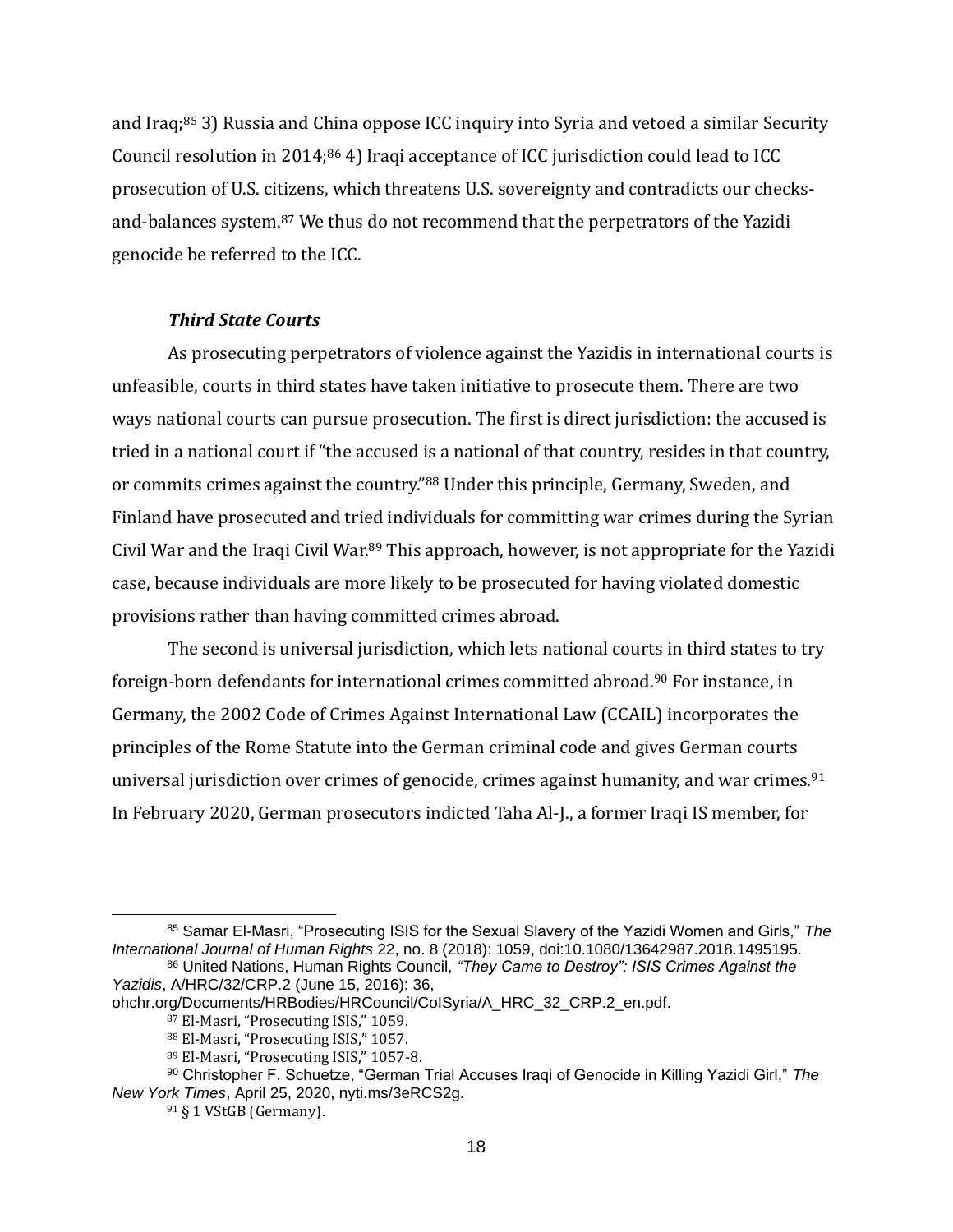buying a 5 year old Yazidi girl and her mother in 2015, whom he enslaved and tortured.<sup>92</sup> He later chained the girl "at a window in open sun," causing her death; the indictment charges that Al-J. intended "to exterminate the religious minority of the Yezidi" and thus charges him with genocide and crimes against humanity.<sup>93</sup> Al-J. faces trial in Frankfurt for the next few months. This shows that it is possible to try individuals accused of genocide against Yazidis in third states under universal jurisdiction.

But prosecuting the accused under universal jurisdiction involves logistical and legal challenges. European and U.S. authorities have struggled to prosecute members of IS due to the difficulty in collecting evidence in Iraq and Syria; consequently, many perpetrators have received lighter sentences.<sup>94</sup> This also leads to issues in identifying the defendants and linking them to specific crimes.<sup>95</sup> Cooperation has been sluggish between national prosecutors and UNITAD, charged with collecting evidence for crimes committed by IS, as UNITAD has not had enough time to build strong cases.<sup>96</sup> In addition, universal jurisdiction could infringe on national sovereignty; the United States would not let foreign judges try American citizens. We thus caution against limitless application of universal jurisdiction.

#### *Recommendations*

It is difficult to rely on international courts to prosecute those accused of crimes against the Yazidis. Establishing an ad-hoc court or referring them to the ICC is appropriate due to logistical and political challenges. Prosecution by third state courts is also elusive, hindered by legal caveats and low level of cooperation between national prosecutors and UNITAD.

In light of these limitations, we recommend that prosecutions should continue for high-level individuals who are responsible for orchestrating and leading the violence against the Yazidis in national courts of Iraq and third states. The United States should push for greater international cooperation on gathering evidence and providing it to national

<sup>92</sup> Oberlandesgericht Frankfurt am Main, "Higher Regional Court Frankfurt/Main: Beginning of the Main Trial Against Taha Al-J," Press release (April 24, 2020): 2, [ordentliche](https://ordentliche-gerichtsbarkeit.hessen.de/sites/ordentliche-gerichtsbarkeit.hessen.de/files/PI%2053ste1204120%20%28beginning%20main%20trial%20Taha%20Al%20J.%29_0.pdf)[gerichtsbarkeit.hessen.de/sites/ordentliche](https://ordentliche-gerichtsbarkeit.hessen.de/sites/ordentliche-gerichtsbarkeit.hessen.de/files/PI%2053ste1204120%20%28beginning%20main%20trial%20Taha%20Al%20J.%29_0.pdf)[gerichtsbarkeit.hessen.de/files/PI%2053ste1204120%20%28beginning%20main%20trial%20Taha%20Al](https://ordentliche-gerichtsbarkeit.hessen.de/sites/ordentliche-gerichtsbarkeit.hessen.de/files/PI%2053ste1204120%20%28beginning%20main%20trial%20Taha%20Al%20J.%29_0.pdf)

[<sup>%20</sup>J.%29\\_0.pdf.](https://ordentliche-gerichtsbarkeit.hessen.de/sites/ordentliche-gerichtsbarkeit.hessen.de/files/PI%2053ste1204120%20%28beginning%20main%20trial%20Taha%20Al%20J.%29_0.pdf)

<sup>93</sup> Oberlandesgericht Frankfurt am Main, "Higher Regional Court Frankfurt/Main," 2.

<sup>94</sup> Pancevski, "Yazidi Survivors."

<sup>95</sup> Akhavan, Ashraph, Barzani, and Matyas, "What Justice for the Yazidi Genocide?" 40.

<sup>96</sup> Ashraph, "Gender and Transitional Justice."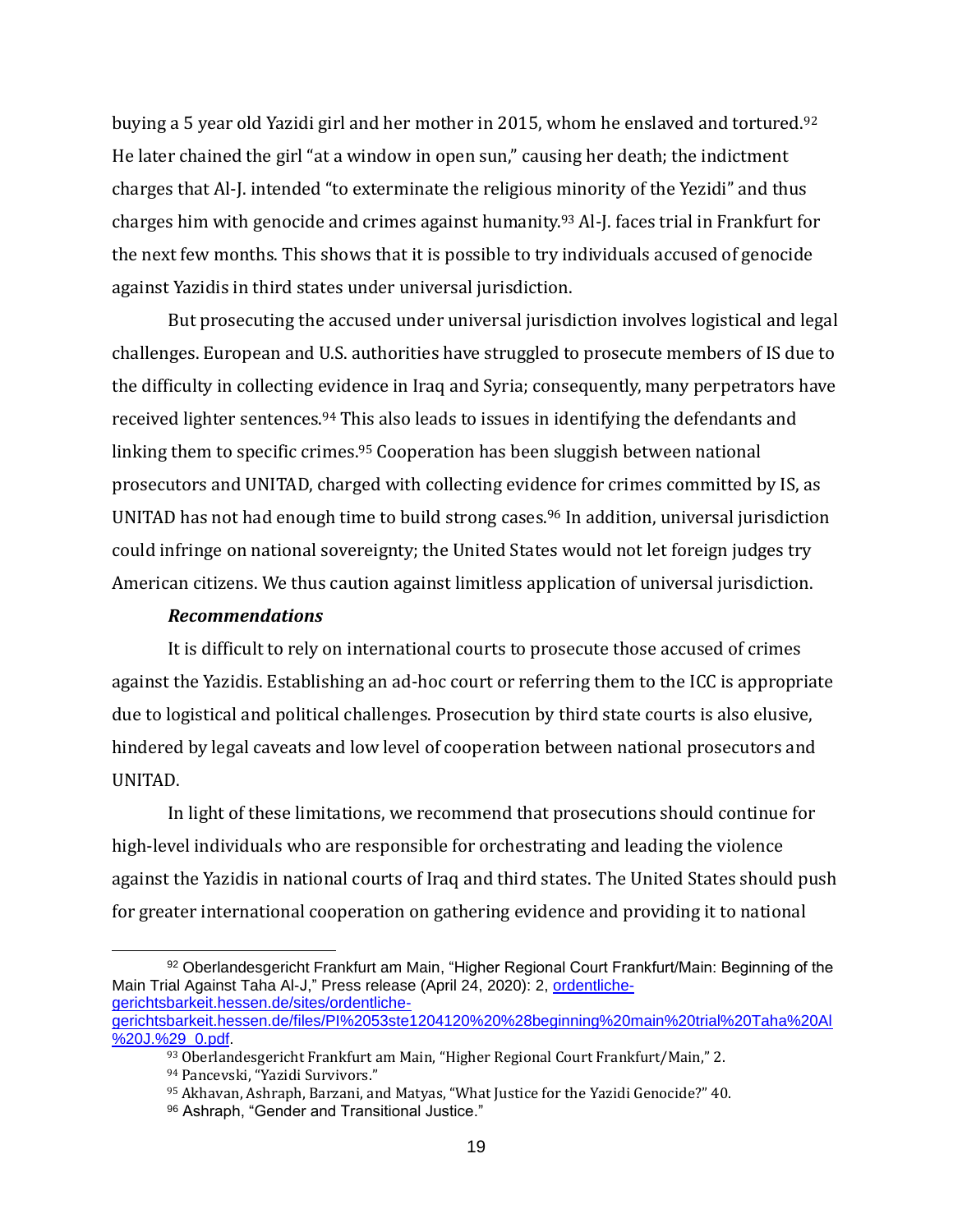courts. But the United States should remain vigilant of the possible overuse of universal jurisdiction by third state courts and ensure that it does not violate U.S. national sovereignty.

## **Section II.C. Viability of Iraqi Courts**

Next we explore the possibility for justice for the Yazidi people within the Iraqi court system, pursuant to UNITAD's mandate to focus on evidence collection to support domestic court cases.<sup>97</sup> According to Van Schaack, the Iraqi government effectively has a veto over most third State prosecutions, meaning it is important to fully explore the prospects for justice within domestic courts. As of 2018, the Iraqi government had detained more than 19,000 suspected Daesh members and, between 2013 and 2018, convicted at least 8,861 people, approximately 3000 of whom were sentenced to death.<sup>98</sup> This section will first explain the judicial structure and extant federal law in Iraq, and then provide recommendations for the State Department to support the drafting of a national prosecution strategy.

The heterogeneous nature of Iraqi courts will prove to be a significant hurdle in achieving justice for the Yazidi people. Notedly, there are two court systems within the country: the judiciary of the Iraqi government as well as that of the Kurdistan Regional Government (KRG). The KRG, which has jurisdiction over the governorates of Dohuk, Erbil, and Sulaimaniya, is thought to be holding the bulk of suspected Daesh fighters.<sup>99</sup> Both systems have distinct criminal courts, as well as counterterrorism courts that prosecute cases under their counterterrorism legislation.<sup>100</sup> Importantly, neither court system has legislation to prosecute crimes of genocide, war crimes or crimes against humanity, so under the status quo, the prosecution must be for specific crimes that contravene the legal codes of the respective jurisdictions.<sup>101</sup> While Human Rights Watch was told in interviews with court officials that "the two systems are operating in parallel," there is no national

<sup>&</sup>lt;sup>97</sup> UNSC Res 2379, Terms of Reference, 26.

<sup>98</sup> Redlich Revkin, "After the Islamic State," 4.

<sup>99</sup> Van Schaack, "The Iraq investigative team," 121.

<sup>100</sup> Human Rights Watch, "Flawed Justice," 1.

<sup>101</sup> OHCHR, "Human Rights," 6.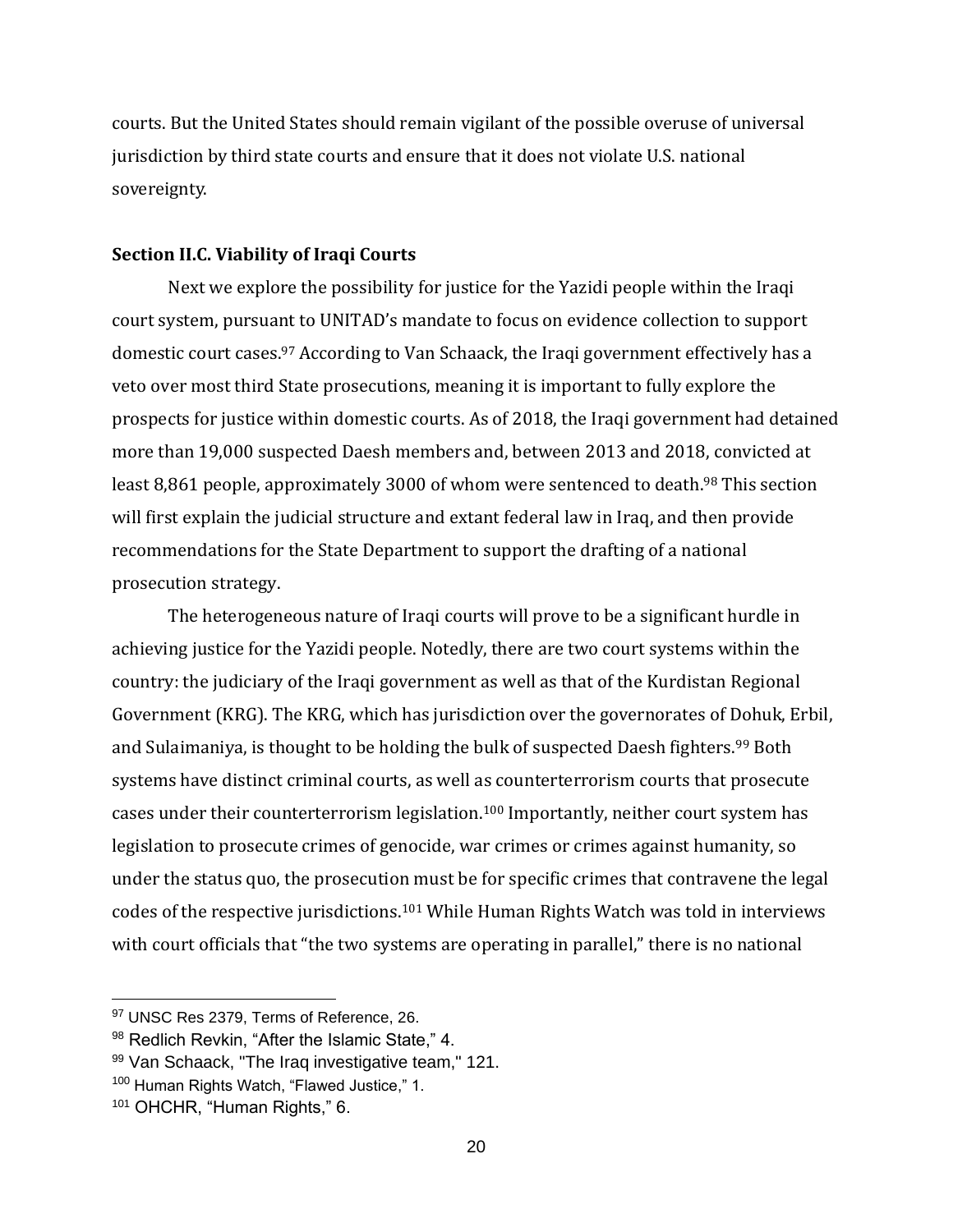strategy or coordination.<sup>102</sup> Both the KRG and Iraqi government are primarily relying on their respective counterterrorism courts to prosecute alleged Daesh and other extremist fighters, but the two systems are not identical.

The KRG renewed their Anti-Terrorism Law (No. 3 of 2006) on July 1, 2018, which "stipulates the death penalty for anyone who committed an act of terror; joined, founded, coordinated, or cooperated with a terrorist organization; or incited, planned, financed, or assisted in a terror act."<sup>103</sup> It has more flexibility, however, than the federal law as it differentiates crimes that require life, or less than life, sentences for lesser crimes such as destroying a building or kidnapping.<sup>104</sup> Due process is severely restricted for those convicted in counterterrorism courts, but the KRG Anti-Terror Law explicitly states that the accused should be treated fairly and have the right to a lawyer (Article 13).<sup>105</sup> Kurdish counterterrorism courts also claim jurisdiction over terrorism crimes that took place outside KRG territory because they consider terrorism a crime "against all Iraqi citizens."<sup>106</sup> In practice, this means the KRG rarely transfers suspects to the Iraqi government, even though constitutionally they should be doing so.<sup>107</sup> This issue is of particular importance to the prosecution of crimes against the Yazidi at Mount Sinjar, as the region falls within disputed territory, where both governments claim to have jurisdiction.

For the prosecution of counterterrorism crimes in Iraqi courts, the government relies on the 2005 Counter-Terrorism Law. This law is prosecuted in separate courts from those trying crimes committed under the 1971 Criminal Procedure Code and the 1969 Penal Code. The Counter-Terrorism Law is strict in its wording — its six articles give judges two sentencing options: life imprisonment or the death penalty.<sup>108</sup> A judge interviewed by Mara Redlich Revkin admitted that Iraqi counterterrorism courts can be "sometimes as

<sup>102</sup> Human Rights Watch, "Flawed Justice," 22.

<sup>103</sup> Ibid, 37.

<sup>104</sup> OHCHR, "Human Rights," 4.

 $105$  Ibid, 5.

<sup>106</sup> Human Rights Watch, "Flawed Justice," 38.

<sup>&</sup>lt;sup>107</sup> Redlich Revkin, "After the Islamic State," 18.

<sup>&</sup>lt;sup>108</sup> Megally, "Heavy-handed Counterterrorism Approach."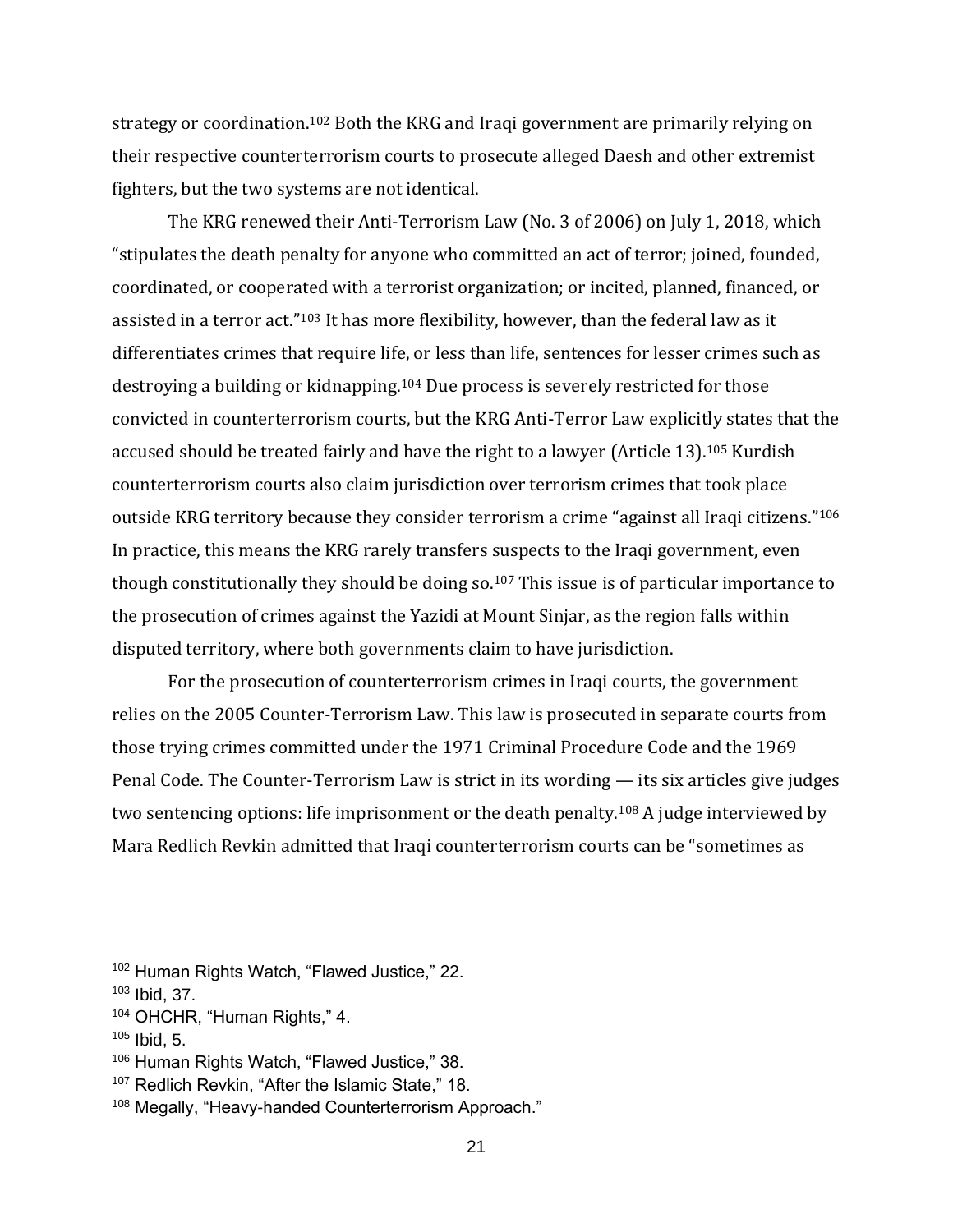harsh as Daesh."<sup>109</sup> In contrast to the KRG counterterror law, the federal equivalent does not guarantee any fair trial rights to the accused, and defendants are often poorly represented in court. For example, in 2019, the UNAMI observed a trial in Baghdad where the defendant was not granted a lawyer until hours before the trial. This lawyer had not reviewed the court files or ever met the defendant, and thus remained silent throughout the trial and the accused was subsequently sentenced to death.<sup>110</sup> This is particularly concerning when considering the number of those sentenced purely for the crime of membership in Daesh.

Concerns over the prosecuting of doctors, chefs, and other civilians due to their ties to Daesh led to the passage of an amnesty law to pardon low-level participants. The General Amnesty Law adopted by the Iraqi government in 2016, in theory, allowed for low-level fighters to be given amnesty if they demonstrate they were forced into Daesh.<sup>111</sup> It also opened a door to amnesty for those convicted of crimes that did not result in death or permanent disability (Article 4). However, due to backlash over perceived loopholes in the initial legislation, it was amended in 2017 to preclude anyone convicted of any terrorism crime from receiving amnesty and expanded the scope of ineligible convictions to include kidnapping, drug trafficking, and counterfeiting currency.<sup>112</sup> Proponents of amnesty laws would also note that even the unamended law provided little assistance to those seeking amnesty as many judges simply ignored it. In 2016, released numbers indicate that 190 of 612 amnesty requests were granted (a 69% rejection rate) while in 2017, 298 of 2185 were granted (a 86% rejection rate).<sup>113</sup> Some judges are permitting amnesty for those who believed in Daesh ideology without aiding in any crimes, but even such rulings are inconsistent at best. Compounding the inconsistency is the fact that the KRG does not have a pathway for amnesty or pardons in their court system.<sup>114</sup>

<sup>&</sup>lt;sup>109</sup> Redlich Revkin, "After the Islamic State," 18. Reports by the UN, Human Rights Watch and Amnesty International contain similar stories about the courts infringing on due process. <sup>110</sup> OHCHR, "Human Rights, 7.

<sup>&</sup>lt;sup>111</sup> Redlich Revkin, "After the Islamic State," 21.

<sup>&</sup>lt;sup>112</sup> Redlich Revkin, "After the Islamic State," 21.

 $113$  Ibid.

<sup>114</sup> Human Rights Watch, "Flawed Justice," 4.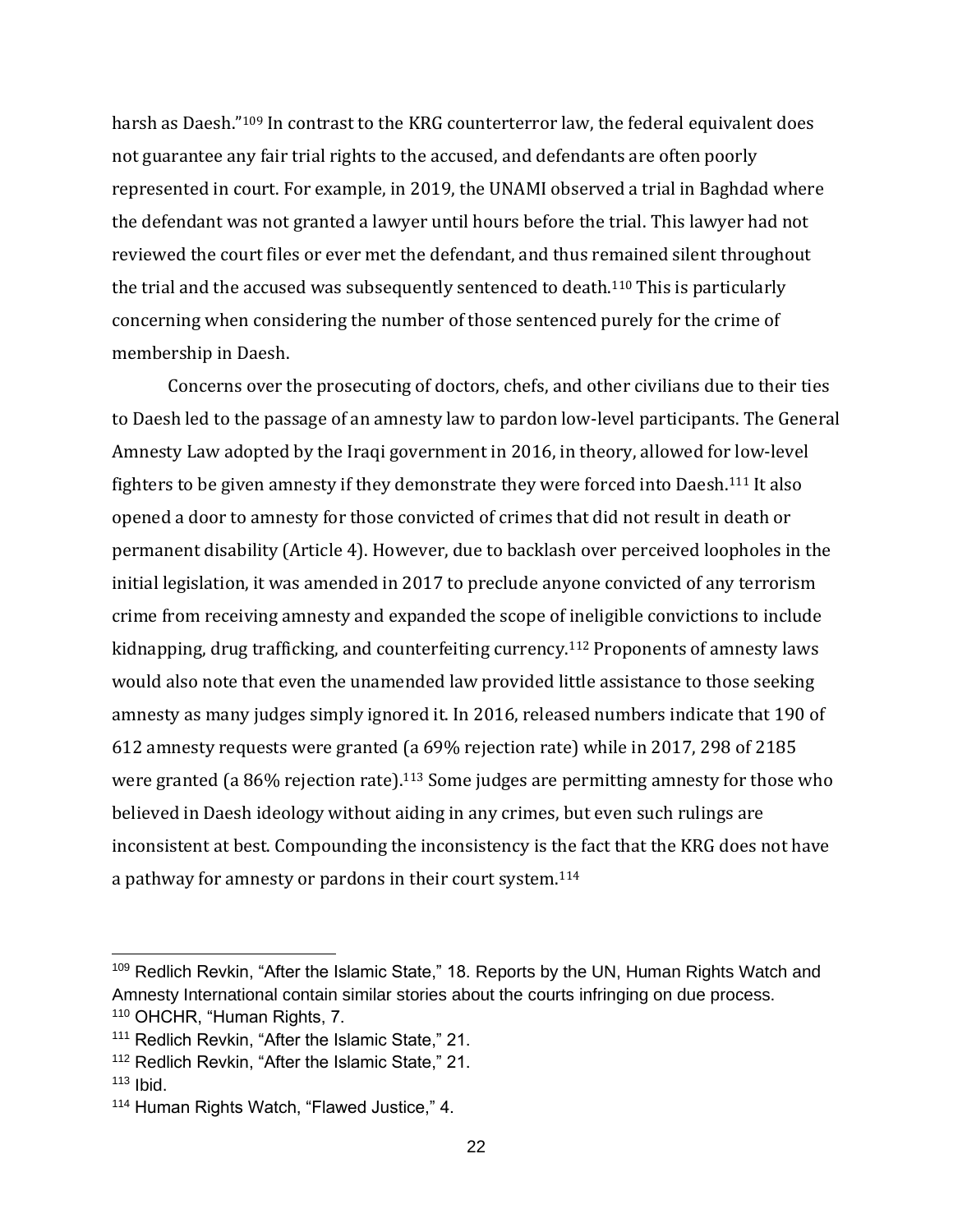Finally, given that many of the crimes committed against the Yazidi were gendered, and as such, it is incumbent to explore the specific challenges faced by women in the Iraqi justice systems. Rape and sexual slavery, as it stands, are not encoded in the federal counterterrorism law, meaning they cannot be included as part of cases in the counterterrorism courts. As of 2017, the Human Rights Watch had not heard of a single rape trial under the Criminal Code for Daesh fighters, even in cases where the accused admitted to rape during their trial.<sup>115</sup> However, in KRG counterterrorism courts, judges have sentenced Daesh members for crimes of rape and sexual enslavement, although such trials are rare.<sup>116</sup>

Compounding the general lack of prosecution for rape and sexual enslavement crimes are the broader societal and legal barriers facing women seeking justice in Iraq. It is mostly understood that rape charges in Iraq must be dropped if the accused marries the victim.<sup>117</sup> Additionally, under the Iraqi Penal Code, men are allowed to "punish" their wives (Article 41) and slavery charges require a monetary transaction, so the process of "gifting" women by Daesh does fit under the law.<sup>118</sup> Finally, given the shame culturally associated with sexual violence, many women choose not to participate in investigation or trials to avoid further ostracization by their communities. Under current laws, women who faced gender-based violence at the hands of Daesh do not have the support from the legal system to seek justice for the crimes committed against them.

As described above, both the KRG and Iraqi courts focus on casting a wide net: trying all associated with Daesh, irrespective of the severity of their transgressions. Justice is applied inconsistently and is often at the discretion of specific judges. While the KRG does more than its federal counterparts to ensure due process, both systems have their flaws. Especially important when considering justice for the Yazidi people, neither system adequately facilitates trials for crimes of gender-based violence. Approximately 33 percent

<sup>115</sup> Ibid., 30.

<sup>116</sup> Ibid, 39.

<sup>117</sup> State Department, "Custom Reports Excerpts: Iraq."

<sup>118</sup> Global Justice Center, "Iraq's Criminal Laws," 4-6.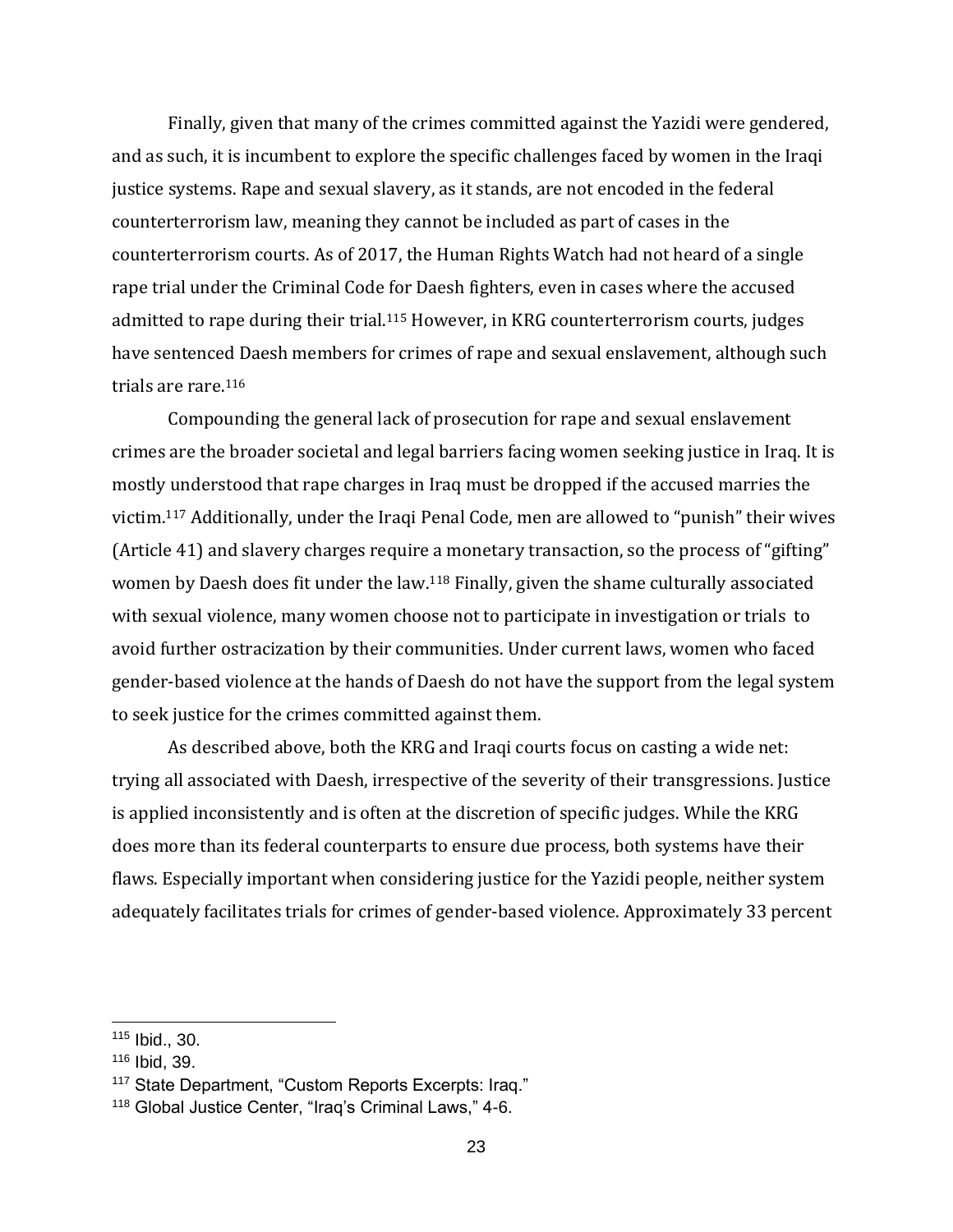Yazidi women interviewed by Akjavan et al. listed the weakness of the Iraqi and Kurdish institutions as the primary obstacle for achieving justice.<sup>119</sup>

With all of this in mind, the State Department should lead an effort to bolster the justice systems in Iraq, with three key recommendations:

- 1. The United States should work with Iraq, the KRG, and international partners, to develop a national strategy for the prosecution of crimes committed by Daesh and other extremist groups. This strategy should seek to build more consistency into the justice systems and set standards for due process for the accused. This system should prioritize prosecuting severe crimes, rather than instituting sweeping penalties irrespective of the crime. It should also address what should be done with foreign fighters.
- 2. The international community should support the Iraqi parliament and the KRG to consider a more robust amnesty system so civilians pulled into the conflict have a mechanism to apply to avoid the harsh sentences of the counterterrorism courts. Specifically, this system should ensure that doctors are not prosecuted for treating Daesh fighters, as is required by their Hippocratic Oath.
- 3. The United States should support the Iraqi government and the KRG to develop a strategy and legislation to prosecute gender-based violence, such as rape and sexual enslavement, committed by extremist groups. This strategy should close the marriage loophole and bring gender-based violence under the jurisdiction of counterterrorism courts.

### **Section II. D: Traditional Forms of Transitional Justice**

In this section, we hope to examine the possibility of integrating traditional tribal justice systems into the overall system of prosecution of the crimes against the Yazidi in Iraq. This section begins with a description of the tribal justice system in Iraq. It then discusses three major issues which a traditional justice system could help to address: the need to bolster Iraq's official justice system; the need to match punishments for more minor crimes; and the need for greater reconciliation between the Yazidi population at-

<sup>119</sup> Akhavan et al., "What Justice," 27.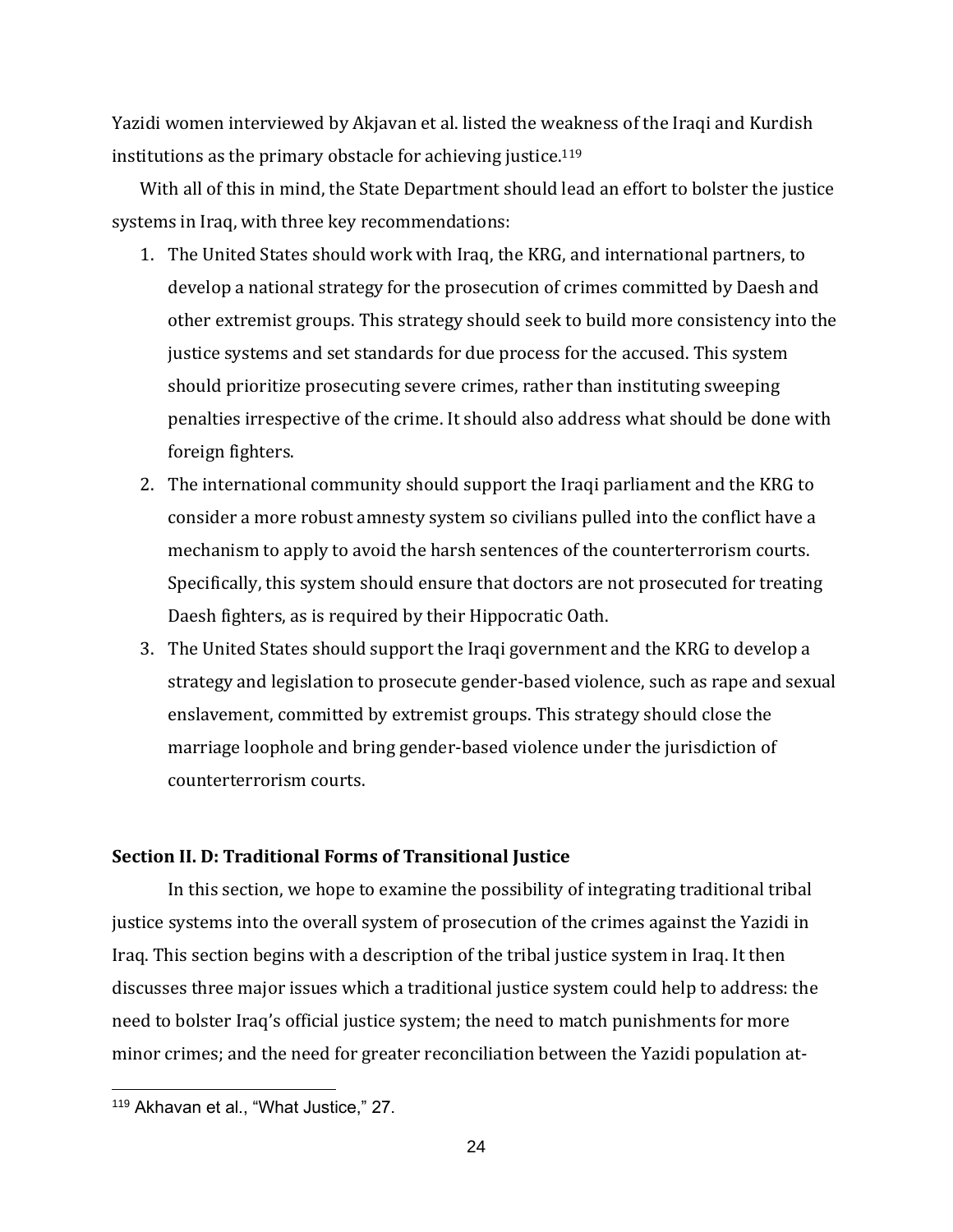large and its neighbors. Finally, the section concludes by recommending that the United States only support the implementation of a tribal system of justice into the overall prosecution of the crimes against the Yezidi if the system can be properly vetted to ensure equity in outcome and respect for human rights.

## *Tribal Justice Systems in Iraq*

Alongside the official judicial system of Iraq, most Iraqis also live under a traditional and unofficial system of justice at the tribal level. The majority of Arab Iraqis, whether Sunni or Shia, associate with one of many dozens of tribes scattered throughout Iraq.<sup>120</sup> These tribes have a very long history of leaders serving as mediators or administering judicial systems alongside, or at times in lieu of, the official justice systems in place in Iraq. Tribal leaders often serve as mediators between parties in disputes; in order to avoid revenge killings by the families of victims of crimes, leaders establish an agreed-upon *diya*, generally translated as "blood money," that the families of the perpetrator must pay, traditionally as an alternative to acts of revenge by the victim's family.<sup>121</sup> Notably, these tribal justice systems are far from *ad hoc* mediations. Rather, they are highly formalized, often with a codified constitution and a hierarchical scale which provides different ministers of justice depending on the severity of the crime.<sup>122</sup> Indeed, this system even has precedent for developing fact-finding councils in cases in which there are few witnesses.<sup>123</sup> The tribal system of justice in Iraq, while unofficial, possesses many of the aspects that one would expect from an official court of justice, and therefore has potential as a means of prosecuting more minor offenders against the Yazidi.

Even so, the tribal system of justice is not without its faults. One major issue is that reparations are frequently demanded not only from the perpetrator, but the perpetrator's family or entire tribe. Collective punishments not only go against established norms of international justice, $124$  and could foment longer-term resentment towards the Yazidi community. There is also the issue of patriarchalism within the tribal justice system;

<sup>120</sup> Hassan, "Iraq: Tribal Structure, Social, and Political Activities", 1.

 $121$  Carroll, "Tribal Law and Reconciliation in the New Iraq", 12-13.

<sup>122</sup> Ibid., 13.

 $123$  Ibid., 14-15.

<sup>124 &</sup>quot;Rule 103: Collective Punishments."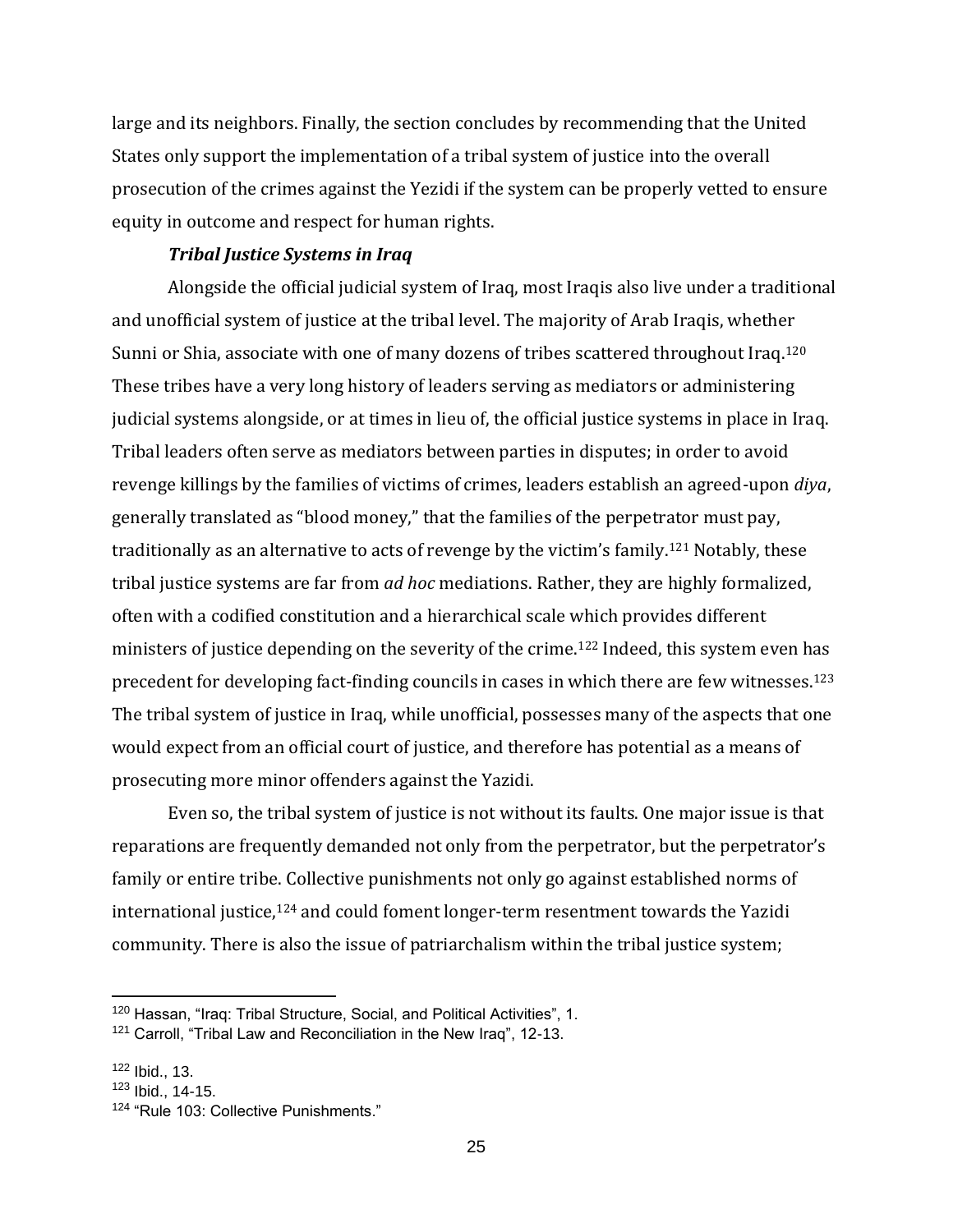women, although often victims in crimes for which *diya* is levied, have little agency in the process of mediation. In addition, the *diya* given to the families of female victims are traditionally lower than that given to the families of male victims.<sup>125</sup> Finally, there is the ever-present issue of corruption which has the potential to impede the due process at the community level. These issues should give the international community pause, as prosecutors should not be encouraged to support systems which perpetuate breaches in international human rights law. However, as previous sections have pointed out, such issues also exist at the national level in Iraq, and therefore the international community must be careful to balance the need for individual justice for victims with the possibility of supporting systems that violate international norms.

Despite these disadvantages, however, integrating such systems with the overall prosecutorial process has potential to provide justice for victims of crimes whose perpetrators may be ignored by official courts, should the proper oversight be implemented. It is true that the Yazidis have not historically been party to this justice system, having frequently been excluded from societal systems in which Muslim Iraqis participate. However, there is precedent for the development of joint committees when crimes in question took place between different sects, as was frequently the case in conflict-stricken Baghdad of 2006-2008.<sup>126</sup> In addition, in a series of interviews with Iraqi Yazidis published in late 2017, many Yazidis expressed a desire for cooperation with Arab tribes on the question of justice for Yazidis.<sup>127</sup> Therefore, it is not unreasonable to assume that, with proper support, the integration of traditional justice into the overall process of transitional justice for the Yazidis could aid in the societal reconciliation of all groups involved.

### *Benefits of Integration of Traditional Justice*

The integration of tribal justice into the prosecution of the crimes against the Yezidi would help the prosecution confront three principal issues.

First, the use of traditional forms of justice would allow the overtaxed Iraqi justice system to focus on more major crimes against the Yazidi. While ideally every perpetrator of

<sup>125</sup> Pascoe, "Is Diya a Form of Clemency?", 156-7.

<sup>126</sup> Carroll, "Tribal Law and Reconciliation in the New Iraq," 24.

 $127$  Van Zoonen and Wirya, "The Yazidis: Perceptions of Reconciliation and Conflict," 16.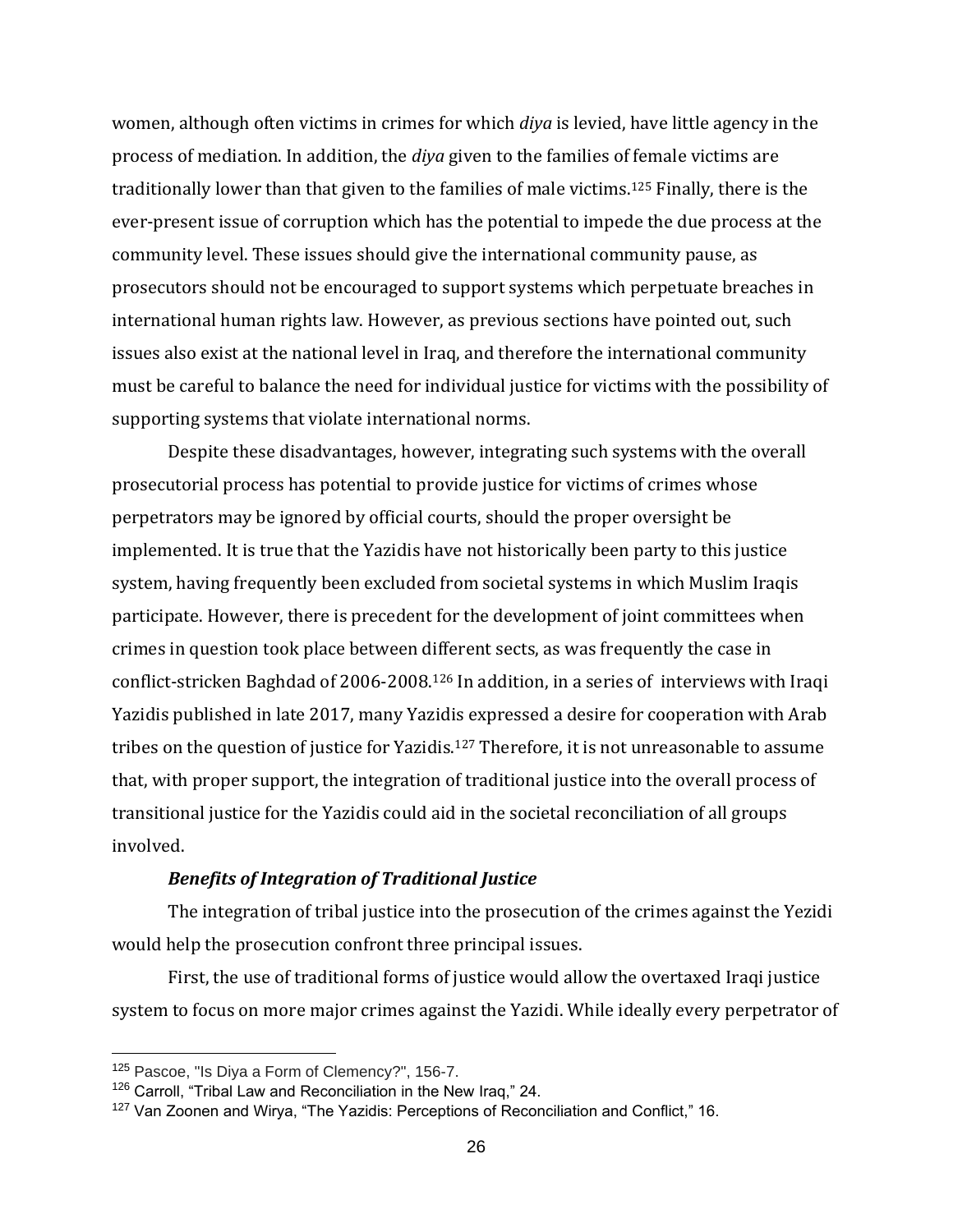crimes against the Yazidi would be recognized and brought to justice, the overworked justice systems of Iraq render this infeasible; indeed, the push for prosecution of ISISaffiliated individuals has already pushed the Iraqi prison and criminal justice system to its limits.<sup>128</sup> While UNITAD and international justice systems can assist in the investigation and prosecution of high-level crimes, lowering the workload of the Iraqi courts, these institutions have limited budgets and mandates, and their nature as foreign institutions may impede their credibility and harm their ability to find facts and prosecute defendants. Meanwhile, Iraq's tribal justice system, due to its decentralized nature, is able to focus on crimes of a lesser nature, such as the selling of goods or services to ISIS fighters; tribal courts have been known to provide *diya* for offenses as minor as car accidents or property disputes.<sup>129</sup> In a system that is already overworked while focusing on more major offenses, the integration of tribal justice may provide justice for victims of more minor crimes.

Second, the use of tribal court systems could create more lenient outcomes that still provide both justice for victims and reconciliation for community members. In the current national court system in Iraq, the death penalty is frequently used for even minor offenses related to the support of ISIS, as Iraq's counter-terrorism laws permit the death penalty for any person who "commits, incites, plans, finances or assists in acts of terrorism".<sup>130</sup> While justice for the Yazidi people means bringing perpetrators to justice, the broad and indiscriminate use of the death penalty also certainly violates the norms of international justice. Therefore, the *diya* system of providing financial recompense to victims or victims' families can serve as a manner of fitting a punishment to the crime. Following mass atrocities in which thousands may have played a part, such processes are certainly necessary to provide justice that fits within the norms of international human rights law.

Finally, implementing a tribal justice system could provide an avenue for community-wide reconciliation through cooperation. As mentioned before, a survey of Yazidi community members showed widespread support for the participation of Arab tribes in the prosecution of crimes. Their participation would serve as an indicator to the

<sup>128</sup> Mironova, "The Overloaded Prisons of Iraq."

<sup>129</sup> Bobseine, "Tribal Justice in a Fragile Iraq."<https://tcf.org/content/report/tribal-justice-fragile-iraq/> <sup>130</sup> Coker and Hassan, "A 10-Minute Trial, a Death Sentence: Iraqi Justice for ISIS Suspects." [https://www.nytimes.com/2018/04/17/world/middleeast/iraq-isis-trials.html.](https://www.nytimes.com/2018/04/17/world/middleeast/iraq-isis-trials.html)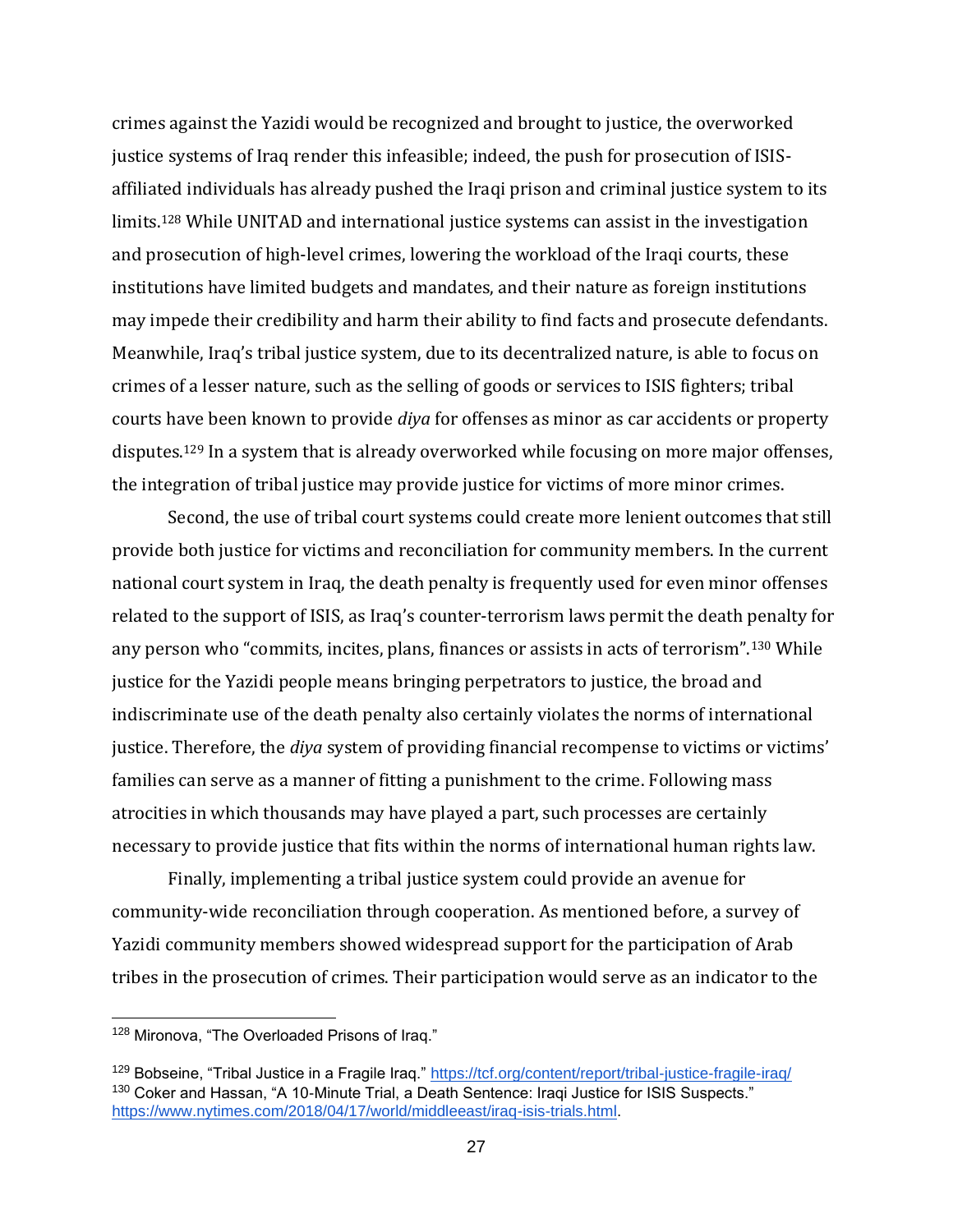Yazidi community that there is a distinction between those who have committed crimes against them and the common Iraqi citizen. In a region in which crimes and discrimination against the Yazidis span centuries, one cannot expect overnight reconciliation; however, the willing prosecution of crimes against the Yazidis by the tribes of the perpetrators would certainly be a major step in building mutual trust between these two communities.

#### *Recommendations:*

While there are many benefits to integrating tribal justice into the prosecution strategy in Iraq, we recommend that the United States only advocate for such action if it is possible to do so with appropriate oversight to ensure that the norms of human rights are properly defended. Tribal courts could provide fast and widespread justice on more minor cases than national or international justice systems, but they are also mired with human rights issues. If the system were to be implemented as part of the prosecution of crimes against the Yazidi, it would have to be heavily altered and regulated to ensure that female victims receive justice and autonomy in decision-making, and to ensure that the punishments administered are not collective against entire communities. Ultimately, therefore, we suggest that the United States hold off on endorsing the implementation of tribal justice into the overall scheme of prosecution until it is certain that it will be done in an equitable and just manner.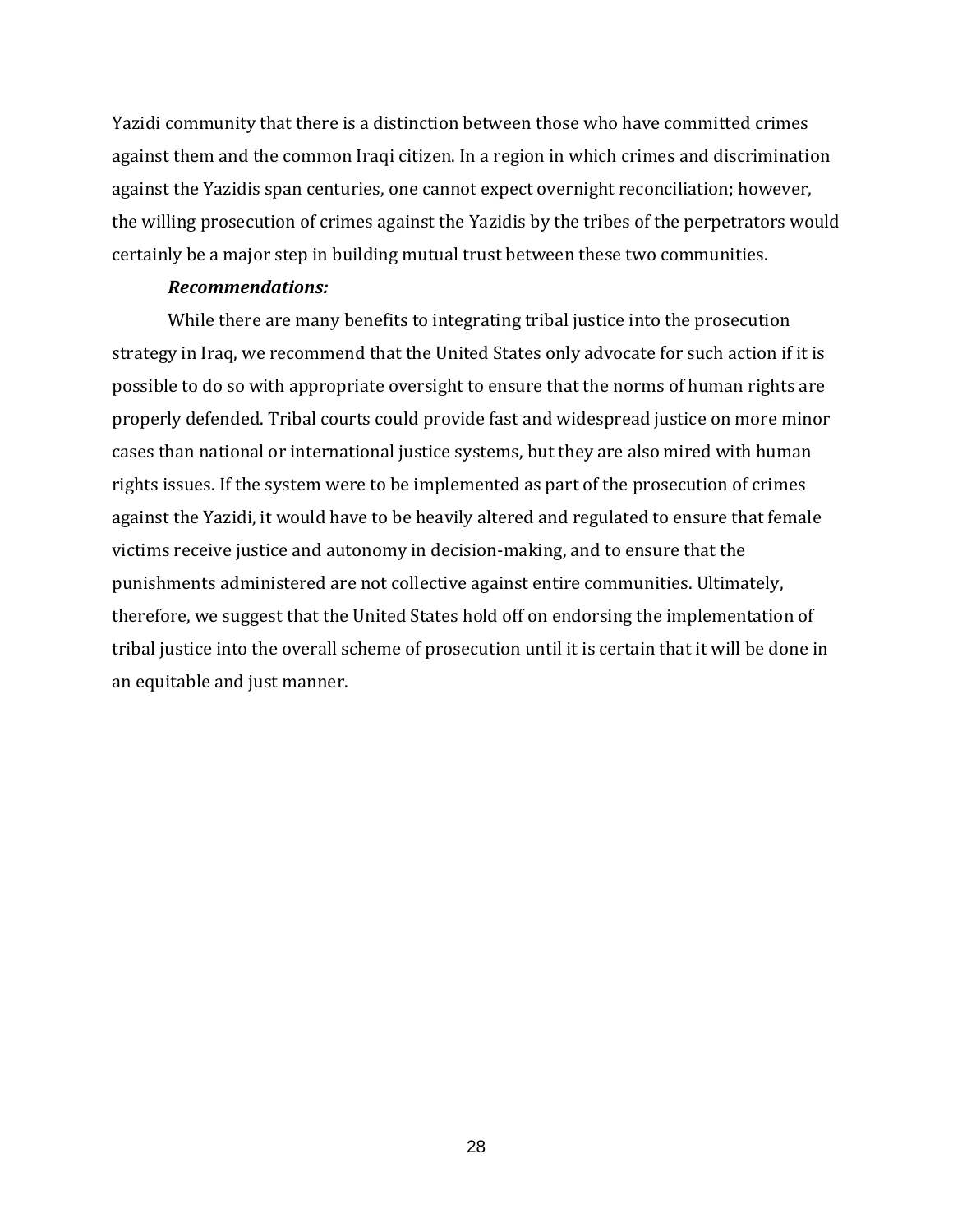# **III. Resettlement and Return: Conditions Required to Promote the Safe Return of the Yazidi Population to Their Homes**

### **Section III.A. Security**

We now turn to three interlinked issues that address the prospect of restoring life as it once was to Iraq's Yazidi community: return, resettlement, and restitution. The genocide against the Yazidi is ongoing. ISIS forces have not been completely eliminated from the area and continue to carry out attacks on civilians. The Iraqi government is not providing the protection that Yazidis need to feel safe enough to return to their lands. The government and military need to be persuaded to protect Yazidi civilians, even though military action against ISIS insurgents or collaboration with Yazidi militia groups. Problems of accessibility, landmine contamination, armed conflict, and rescuing remaining captives remain important and difficult to address.

Creating and maintaining security for Yazidis in Sinjar and beyond is not only a matter of clearing the way for reconciliation and prevention processes. Security means ensuring that the ISIS threat is fully removed from the area and its remnants, both physical and ideological, are neutralized as much as possible. The physical security of Yazidi territory and Yazidi people are integral as they begin to rebuild their lives in northern Iraq. Without the necessary measures for returning the Yazidi people to their communities and creating a reliably safe environment, the road to resettlement, gender-specific reintegration, health services, and installing prevention methods becomes even more difficult to navigate.

In August 2014, Yazidis fleeing Sinjar to escape ISIS insurgents and their attacks hid in the mountains for protection, attempting to evade bombing and foot-soldier attacks. Even after a US-led campaign that helped thousands of the Yazidi refugees escape into Iraq's Kurdistan area, thousands remain stranded in the mountains without steady supplies of food or water.<sup>131</sup> ISIS's desire to starve both civilians and local militia fighters alike has led to the cutting off of all accessible supply routes.<sup>132</sup> Currently, air routes remain the only

<sup>131</sup> Su, "No Escape from Sinjar Mountain."

<sup>&</sup>lt;sup>132</sup> Persecution Prevention Project, "Before It's Too Late," 8.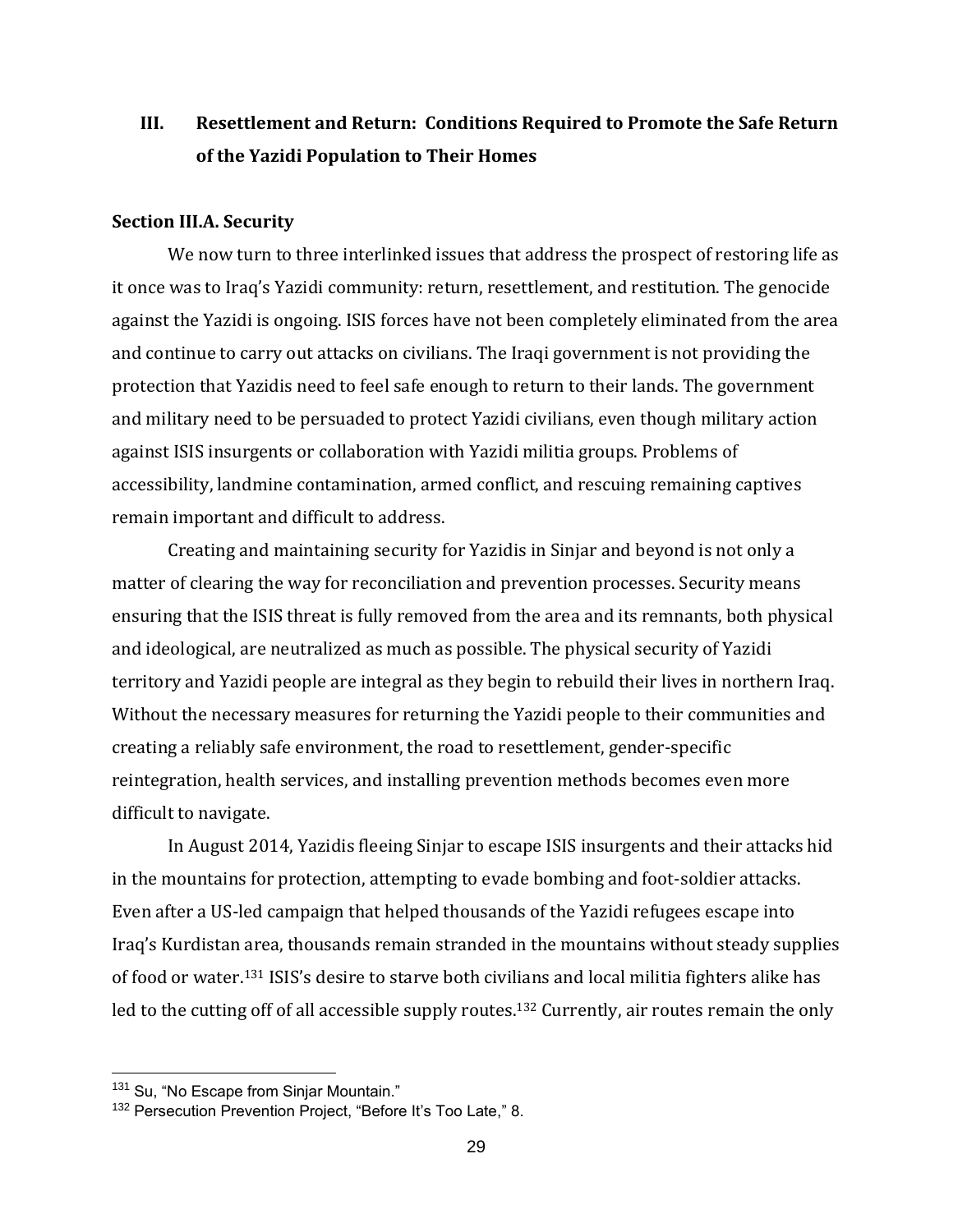means of escape for those still in the Sinjar Mountains.<sup>133</sup> However, helicoptering thousands of the remaining Yazidis from the mountains does not appear to be a viable solution. The relative loss of interest in the Yazidi plight in the international community has limited the amount of resources available for supplying those left in the mountains with food, water, and, most importantly, a way out. Those who have been rescued stress the need for at least one accessible road for the transport of humanitarian aid and a way for civilians to escape. A concerted effort needs to be made to wrest control of roads "mountains, regardless of ISIS's ability to reach them. The lack of access to food, water, and medical assistance and ISIS's deliberate attempts to strand refugees constitutes another act of genocide. Additionally, displaced Yazidis who have escaped to or been placed in IDP camps are facing instability. The camps are overwhelmed, having not been prepared for such an influx of people. Basic resources and services needed to reestablish a stable life are not always granted and "the inhabitants are extremely vulnerable to economic shortfalls or natural events such as flooding."<sup>134</sup> Steps toward Yazidi security must include the liberation of those stranded in Sinjar Mountain and provision of necessary resources for inhabitants of IDP camps.

The continued ISIS presence does not stop in Sinjar Mountain. ISIS's capacity to target and attack Yazidi civilians has been decreased since 2014, but not been completely eliminated. There are ominous signs of ISIS regaining strength in the region over the past year. <sup>135</sup> The group's loss of territory has led to the creation and strengthening of underground insurgent groups, consisting of a "network of tunnels and safe houses among and beyond the multiple communities supportive of its activities."<sup>136</sup> Following the loss of massive swaths of Syrian territory, ISIS reactivated cells in Ninewa, Salahaddin, Anbar, Kirkuk, and Diyala and is reportedly operating 27 terrorist cells as of December 2018.<sup>137</sup> ISIS's ability to continue to recruit fighters worsens the problem and poses a serious

<sup>&</sup>lt;sup>133</sup> Su, "No Escape from Sinjar Mountain."

<sup>&</sup>lt;sup>134</sup> Persecution Prevention Project, "Before It's Too Late," 30.

<sup>135</sup> E.a. 'Geurlin, Ora, "Isis in Iraq: Militants 'getting stronger again'" 23 December 2019, BBC News Online. [\(https://www.bbc.com/news/world-middle-east-50850325\)](https://www.bbc.com/news/world-middle-east-50850325)

<sup>136</sup> Persecution Prevention Project, "Before It's Too Late," 7.

<sup>137</sup> Persecution Prevention Project, "Before It's Too Late," 8.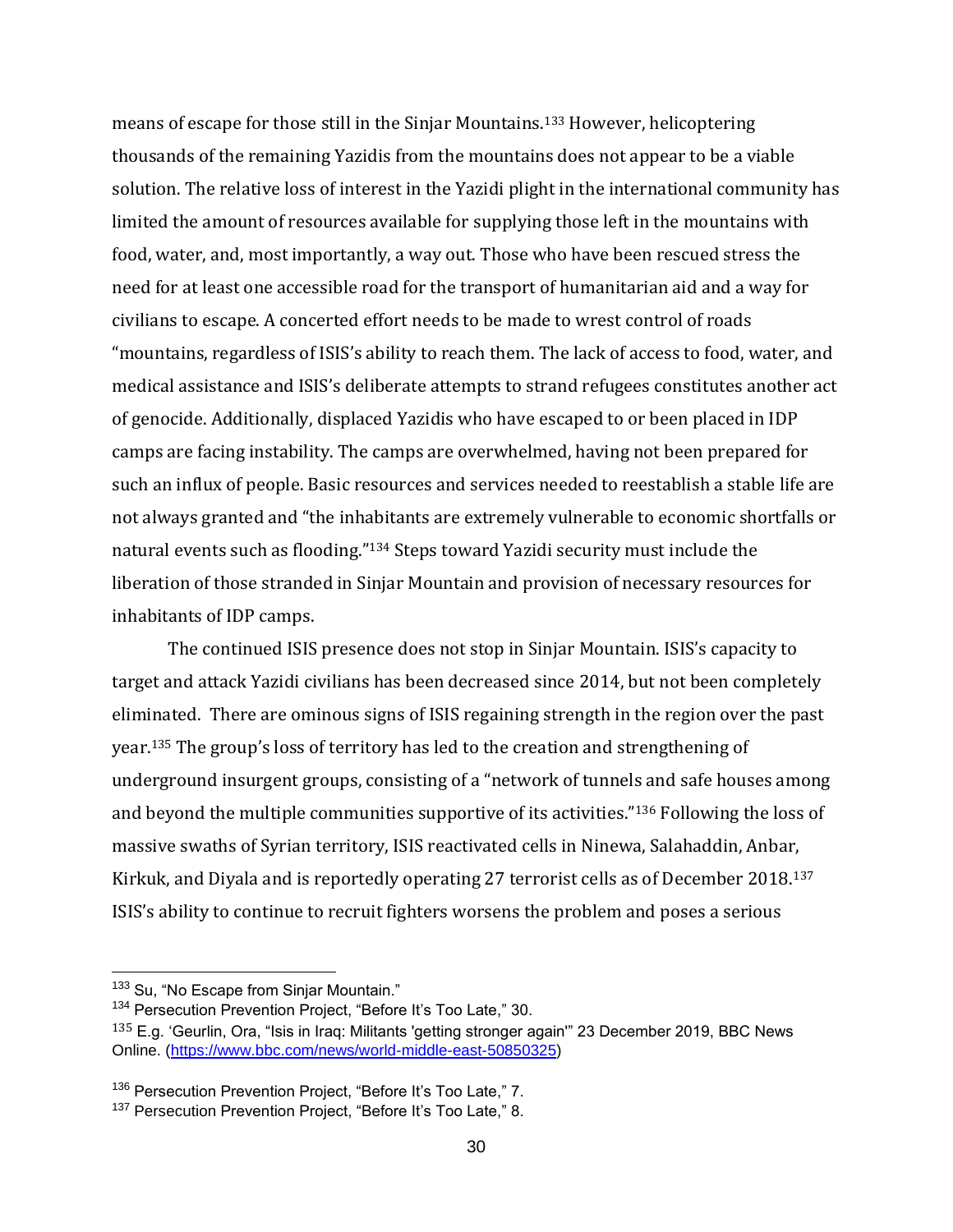security risk for Yazidis who wish to return to established Yazidi areas in Iraq. When considering the instability of the Yazidi community and the relatively unprotected border between Syria and Iraq, Yazidis are at risk for both attacks and ISIS recruitment. The mountainous terrain of northern Iraq provides cover for ISIS insurgents and complicates efforts to track them.<sup>138</sup> Regardless, it is necessary to continue to track and locate terrorist cells, tunnels, and safehouses. The demobilization of the foundations of ISIS operations in Iraq and a major reduction in their presence and capabilities are central to Yazidi physical security.

Even with a reduction in ISIS activity in the area, instruments of genocide remain in the area and continue to prevent safe resettlement. In Sinjar, and Iraq in general, ISIS has placed and left millions of landmines and unexploded ordinances to aid their genocidal efforts. North Sinjar, which was under ISIS control for a few months, is heavily mined. The displaced population has not been able to return for fear of encountering landmines and many cite landmine contamination as a primary reason for their inability to return.<sup>139</sup> South Sinjar has yet to be assessed, but years of ISIS occupation indicate that the area may be even more heavily contaminated and, therefore, unfit for safe resettlement.<sup>140</sup> While some headway has been made on decontaminating North Sinjar, security forces have neglected efforts to decontaminate South Sinjar as of June 2019. Decontamination efforts must be undertaken in Iraq, not just in Sinjar. Iraq has been declared the most heavily mined country in the world <sup>141</sup> and the safety of civilians cannot be ensured when millions of landmines threaten to explode at any time. The Mines Advisory Group predicts that the extent of contamination in Iraq cannot ever be completely cleared by its efforts.<sup>142</sup> However, that is not an excuse to abandon decontamination efforts. Contamination levels in South Sinjar must be assessed, even if only portions are accessible. Even a partial decontamination of Iraq, especially Sinjar, can open much-needed territory for the safe resettlement of Yazidis who wish to return.

<sup>&</sup>lt;sup>138</sup> Persecution Prevention Project, "Before It's Too Late," 8.

<sup>&</sup>lt;sup>139</sup> Persecution Prevention Project, "Before It's Too Late," 9.

<sup>140</sup> Abouzeid, "When the weapons fall silent."

<sup>&</sup>lt;sup>141</sup> Abouzeid, "When the weapons fall silent."

<sup>142</sup> Abouzeid, "When the weapons fall silent."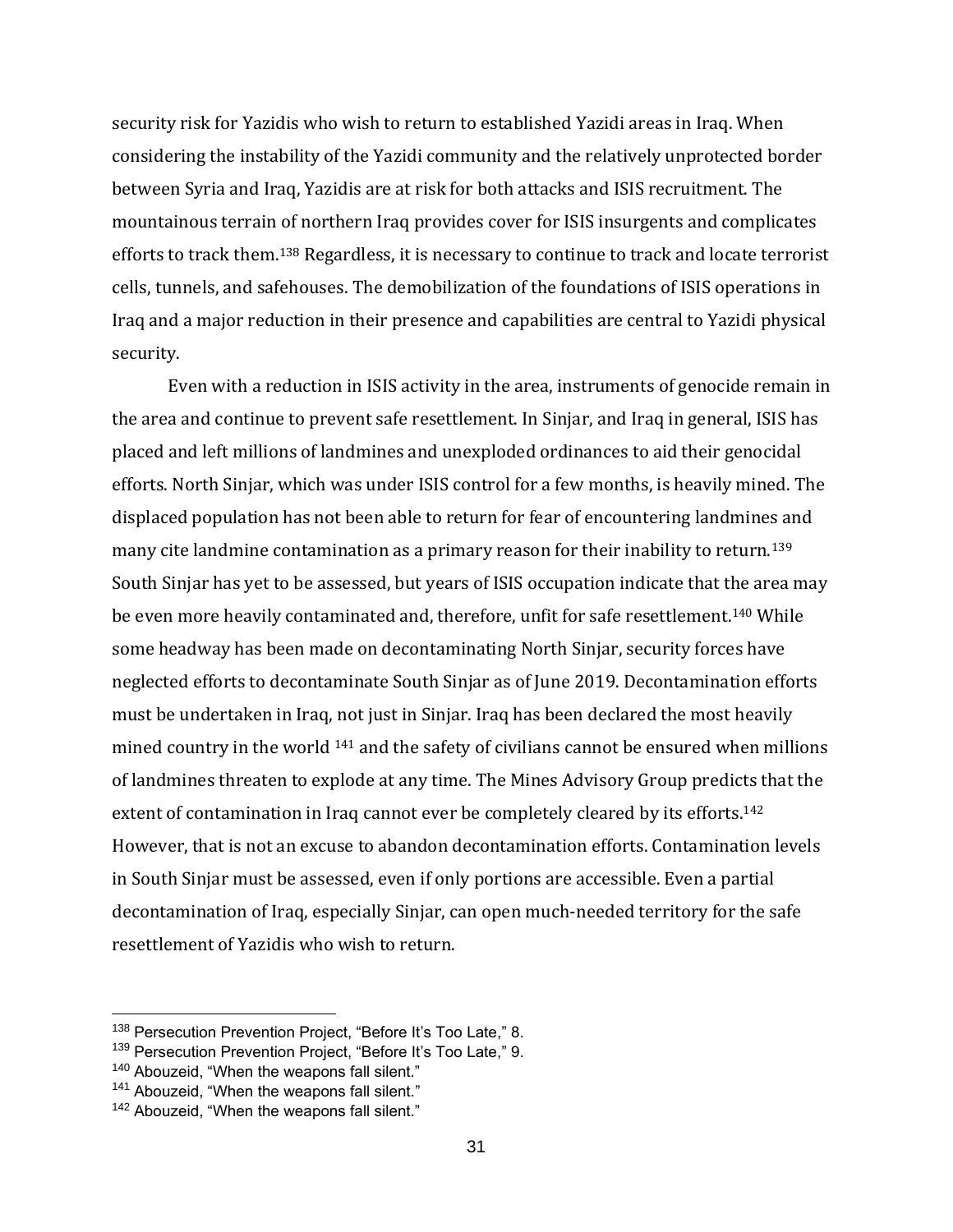Conflict in Sinjar and other areas of Iraq rage on, driven both by remaining ISIS forces and local militias. As discussed, underground ISIS cells maintain the capacity to recruit and carry out attacks. Yazidi women and children remain at risk for abduction and men, especially young boys, are at risk of forced recruitment.<sup>143</sup> Various militias also operate in the area, exercising control over Iraqi territory, one of which being the Kurdistan Workers' Party (PKK). Animosities between the PKK and the Turkish government have led to Turkish forces frequently launching airstrikes into areas of Iraq occupied by the militia group. The airstrikes have injured and killed Iraqi civilians unaffiliated with the PKK and the Iraqi government has made no effort to protect Yazidi civilians in the line of fire or compensate them for their property losses. Neither Turkish nor Iraqi government forces have been able to agree on a ceasefire although stopping the attacks on Yazidi territory "is a prerequisite if Yazidis are to return."<sup>144</sup>

The presence of militia groups in Sinjar and other Yazidi territories presents another difficult. It is unlikely that the PKK and other militia groups can be ousted from the area, or even if Yazidi civilians want that to happen. The most important issue to tackle is the added danger and insecurity that armed militia group operations bring to the area. A ceasefire is needed to secure the safety of the Yazidi population living in the area and create a safer environment for displaced Yazidis to realistically return to. However, the problem is not as simple as negotiating and enforcing a ceasefire. The security crisis, like many others, is propagated through various complex means, including "the threat of external intervention or terrorism; security instability caused by changes in authority, or through territorial and political disputes between armed groups; humanitarian crises; and social instability caused by exclusion or tensions based on identity issues."<sup>145</sup>

The Yazidi people's security concerns encompass all the aforementioned issues, but they put special emphasis on the return of captives and their own capacity to protect themselves from possible future ISIS attacks. The Directorate of Yazidi Affairs within the Kurdistan Region Ministry of Endowment and Religious Affairs concluded "that some 3,117

<sup>&</sup>lt;sup>143</sup> Persecution Prevention Project, "Before It's Too Late," 7.

<sup>144</sup> Persecution Prevention Project, "Before It's Too Late," 10.

<sup>&</sup>lt;sup>145</sup> "Framework of Analysis for Atrocity Crimes," 10.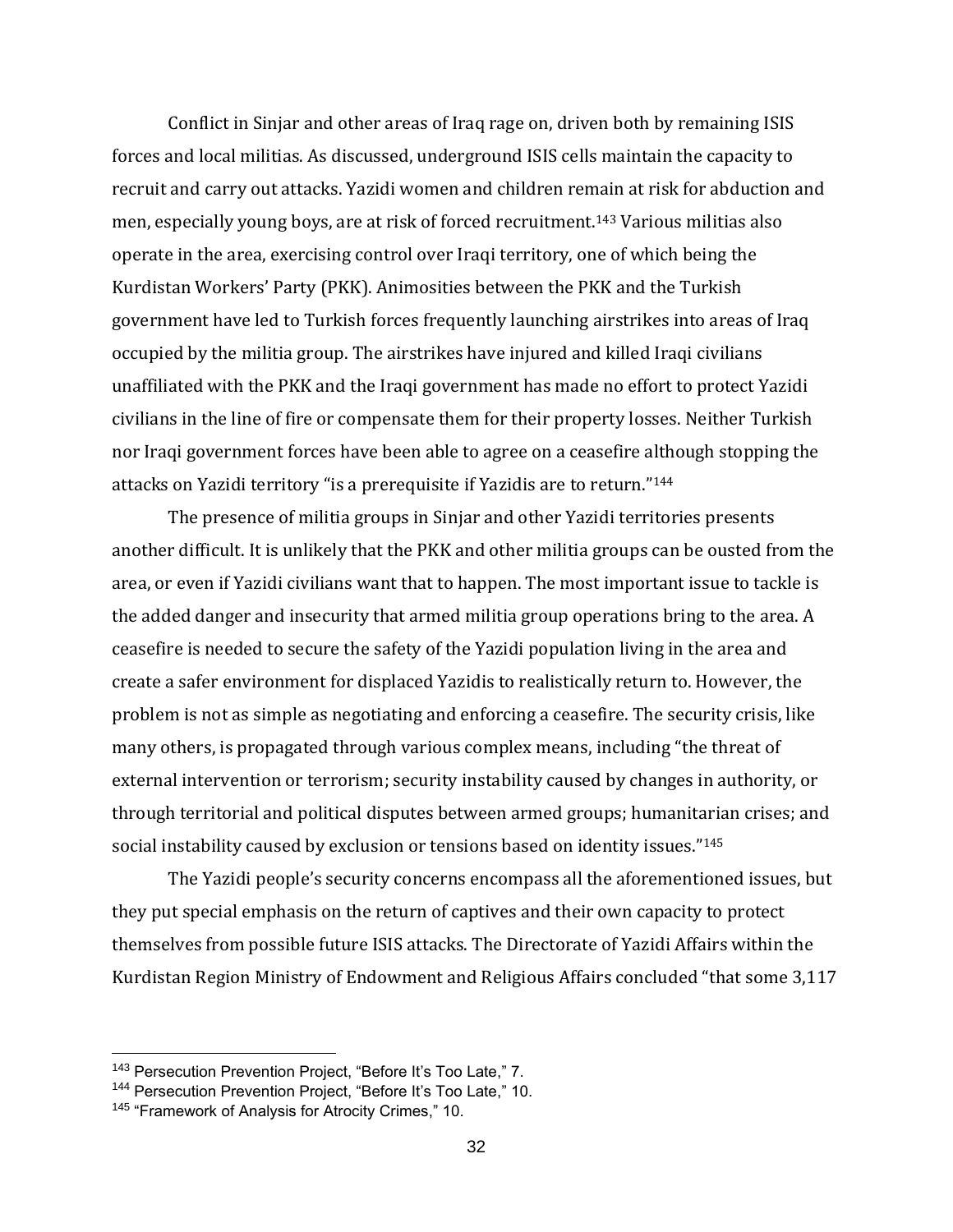Yazidis were believed to remain in ISIL captivity"<sup>146</sup> and families continue to receive threats and requests for ransom payments.<sup>147</sup> The threat of ISIS is ongoing, but Yazidi communities still prioritize the return of current captives.<sup>148</sup> Operations going forward must focus on finding the remaining ISIS captives and rescuing them. However, rescue missions are complicated by the lack of stability and security in the regions that Yazidi captives are meant to return to.

Additionally, the Yazidi community doubts the possibility of a reconciliation process without personal feelings of safety. With the continued presence of ISIS insurgents and other armed militia groups, Yazidis have expressed the desire to carry arms for defense.<sup>149</sup> The Iraqi army's Nineweh Operations command announced "that the Iraq army intends to provide weapons to citizens in villages around Mosul as a form of defense against ISIS resurgence".<sup>150</sup> In lieu of arming civilians, many are in favor of "armed Yazidi groups such as the PKK-affiliated and supported Shingal Resistance Units (YBS), and the Syrian Democratic Union Party (PYD) military wing Peoples' Protection Units (YPG)."<sup>151</sup> The desire for protection and autonomy in the process of resettlement strongly influences the desires of the Yazidi community but their requests raise a fair amount of questions. It is important to afford the Yazidi community with the autonomy it deserves, but both the Iraqi army and armed militia forces must be careful when considering arming civilians. The rise of militia group power may contribute to unwanted warlordism and even an increase in armed conflict in the area. Yazidi boys and men especially are vulnerable to recruitment by militia groups because of the rampant instability in the area.<sup>152</sup> The political and territorial disputes between the many militia groups in the area could spiral out of control and lead to more bloodshed and further threaten the security of Sinjar and surrounding areas. Any effort to secure Sinjar and other Yazidi territories must attempt to give the community authority over itself without inciting more violence and agitating existing animosities.

<sup>&</sup>lt;sup>146</sup> Persecution Prevention Project, "Before It's Too Late," 7.

<sup>&</sup>lt;sup>147</sup> Human Rights Council, "They Came to Destroy: ISIS Crimes against the Yazidis," 2.

<sup>148</sup> Van Zoonen, et al., "Perceptions of Reconciliation and Conflict," 17.

<sup>&</sup>lt;sup>149</sup> Van Zoonen, et al., "Perceptions of Reconciliation and Conflict," 17.

<sup>150</sup> Persecution Prevention Project, "Before It's Too Late," 8.

<sup>151</sup> Van Zoonen, et al., "Perceptions of Reconciliation and Conflict," 17.

<sup>152</sup> Persecution Prevention Project, "Before It's Too Late," 8.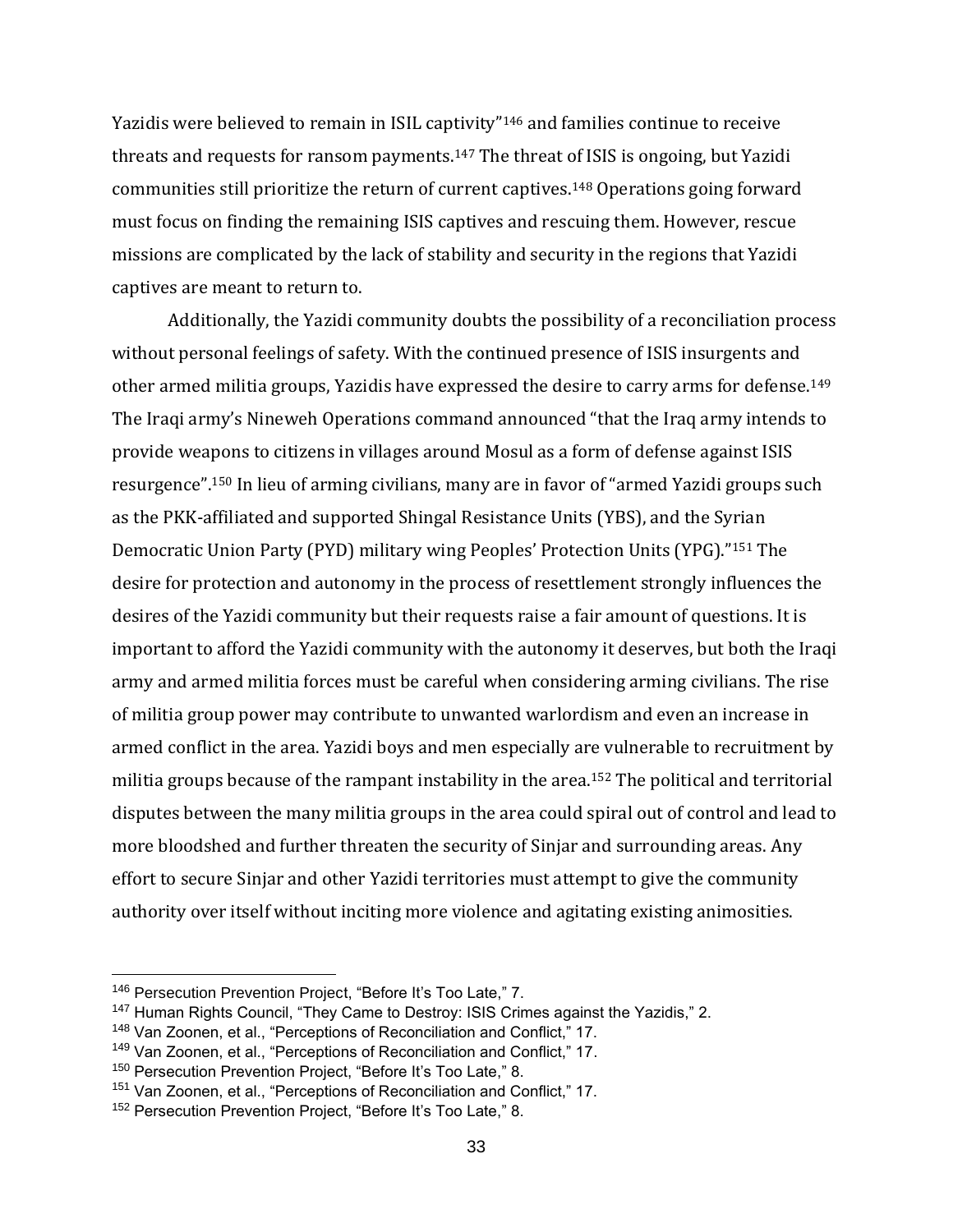## **III.B. Return and Resettlement**

Currently there are an estimated 500,000 refugees as a direct result of the violence that took place in Northern Iraq led by IS, which specifically targeted the Yazidi people, although other Iraqi citizens have also been displaced from their homes<sup>153</sup>. Many now live in refugee camps, and unfinished buildings across Kurdistan in Northern Iraq. It is further estimated that 30,000 – 50,000 Yazidis fled to camps in the Sinjar Mountains following an ISIL offensive154. About 6800 Yazidi people are estimated to have been kidnapped by IS, and approximately half of those abducted remain missing, and are predominantly women<sup>155</sup>. Displaced Yazidi have also sought refuge in other countries. The largest communities are in Turkey, Syria, Germany, Russia, Armenia, and France. There are a few smaller communities in Denmark, the Netherlands, Austria, the UK, and North America. 156

In terms of the 'Resettlement' of the Yazidi people, there appears to be four critical issues.

- First, internally displaced citizens who are currently living in camps or disused buildings far from their local land, should be provided access to return to their homes
- Contemporaneous with this is the need to rebuild homes and villages, and lawful redistribution of land.
- Thirdly, there is an impetus for the repatriation of Yazidi populations from international communities. This needs to be addressed in terms of whether the Yazidi people should be returned to their native country, or whether they should be allowed to stay in the countries they have resettled in.
- Fourthly, the widespread refugee crisis has led to vast numbers of missing persons. This requires proper documentation of all potential alive missing persons and

<sup>&</sup>lt;sup>153</sup> UNHCR, "COI Note on the Situation of Yazidi IDPs in the Kurdistan Region of Iraq"

<sup>&</sup>lt;sup>154</sup> BBC News, "UN Security Council condemns attacks by Iraqi jihadists"

<sup>155</sup> Burnham, Cetorelli, Sasson, Shabila, "Mortality and kidnapping estimates for the Yazidi population in the area of Mount Sinjar, Iraq, in August 2014: A retrospective household survey"

<sup>&</sup>lt;sup>156</sup> Dambach, "Who are the Yazidis?"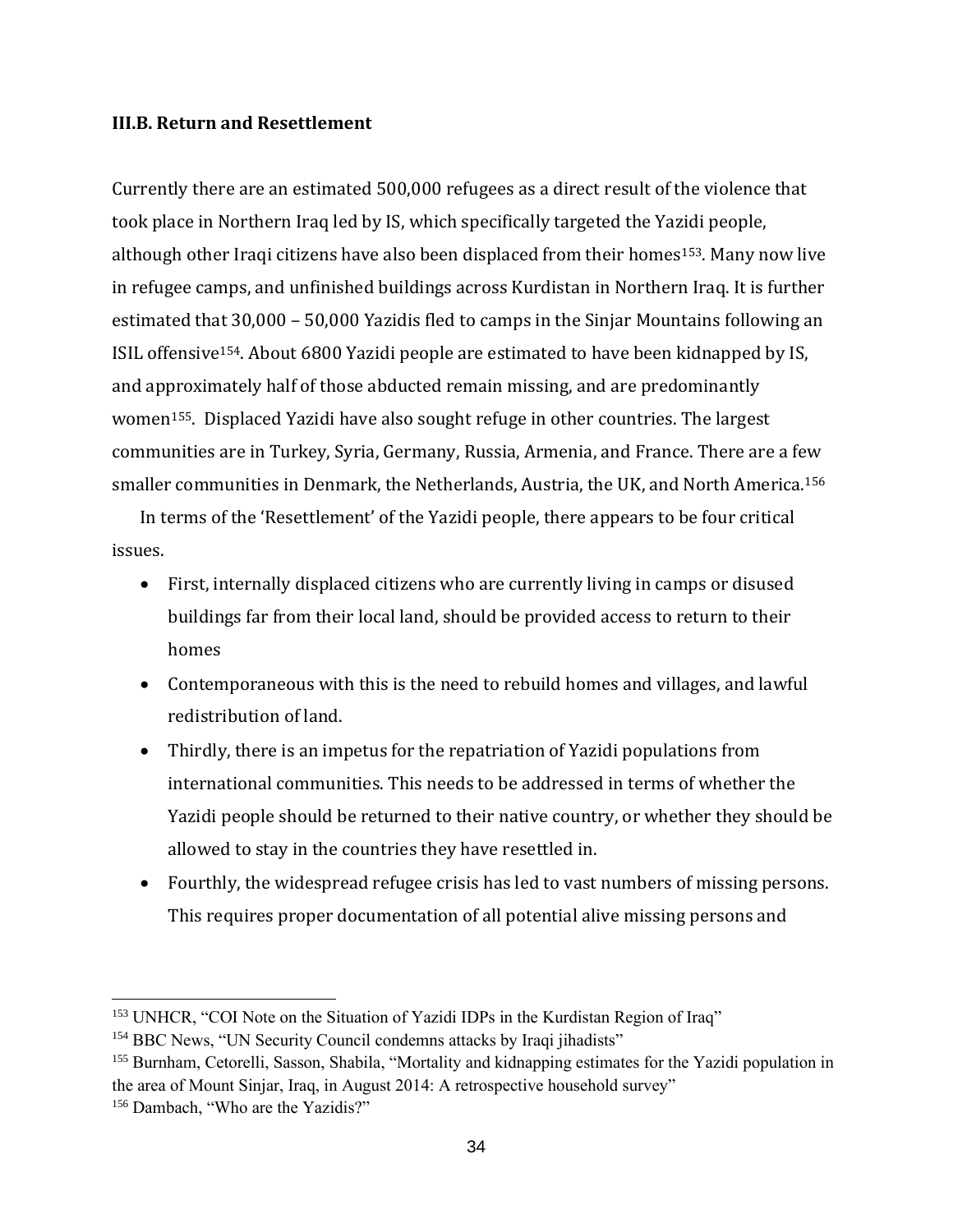deceased. The families of those missing persons should be correctly informed of all the procedural steps involved, and any subsequent information that comes forward.

## *Internally Displaced Persons*

Within Iraq itself, there are large numbers of internally displaced persons, or 'IDPs', who are in the midst of a humanitarian aid crisis. Approximately 50,000 IDPs took refuge in the Sinjar mountains. In order to begin to evacuate these large numbers of refugees, airstrikes were conducted by the US, PKK, and YPG on the mountainside, to allow the safe evacuation of the refugees across the mountainous terrain. This resulted in approximately 35,000 of the 50,000 Yazidis being successfully evacuated into Syria via trucks and tractors<sup>157</sup>. Despite this, there are estimates that 5000-10,000 remain trapped on the mountain, many in limestone caves. Unfortunately, the US recently cancelled its rescue mission, despite the need for civilian evacuation158.

In terms of humanitarian aid which has been provided on the mountain, and in refugee camps, Iraq, the US, the UK, and Australia dropped aid supplies from helicopters into the camps. This was a result of the UN declaration of a 'Level 3 Emergency', representing the highest level of humanitarian crisis.<sup>159</sup>

UN agencies have subsequently worked to try and provide aid and relief to the numerous IDPs. UN agency UNCHR has provided shelter and relief items to those in camps and on the mountain such as mattresses, blankets, emergency relief kits etc.160, and WFP is providing meals for over 100,000 per day. Furthermore, UNFPA is providing female hygiene supplies and supporting pregnant women. In terms of medical aid, WHO is providing emergency relief and mobile clinics. UNICEF has also been working alongside these agencies to deliver humanitarian aid to 73,000 persons. Furthermore, the International Organization for Migration is providing transport, and help evacuating IDPs to safer areas.

<sup>&</sup>lt;sup>157</sup> Shelton, "If it wasn't for the Kurdish fighters, we would have died up there"

<sup>&</sup>lt;sup>158</sup> Shelton, "If it wasn't for the Kurdish fighters, we would have died up there"

<sup>&</sup>lt;sup>159</sup> UN News, "UN declares Iraq 'Level 3 Emergency' to trigger more resources, speed up aid delivery" <sup>160</sup> UNIRAQ, "UN Declares a 'Level 3 Emergency' for Iraq to Ensure More Effective Humanitarian Response"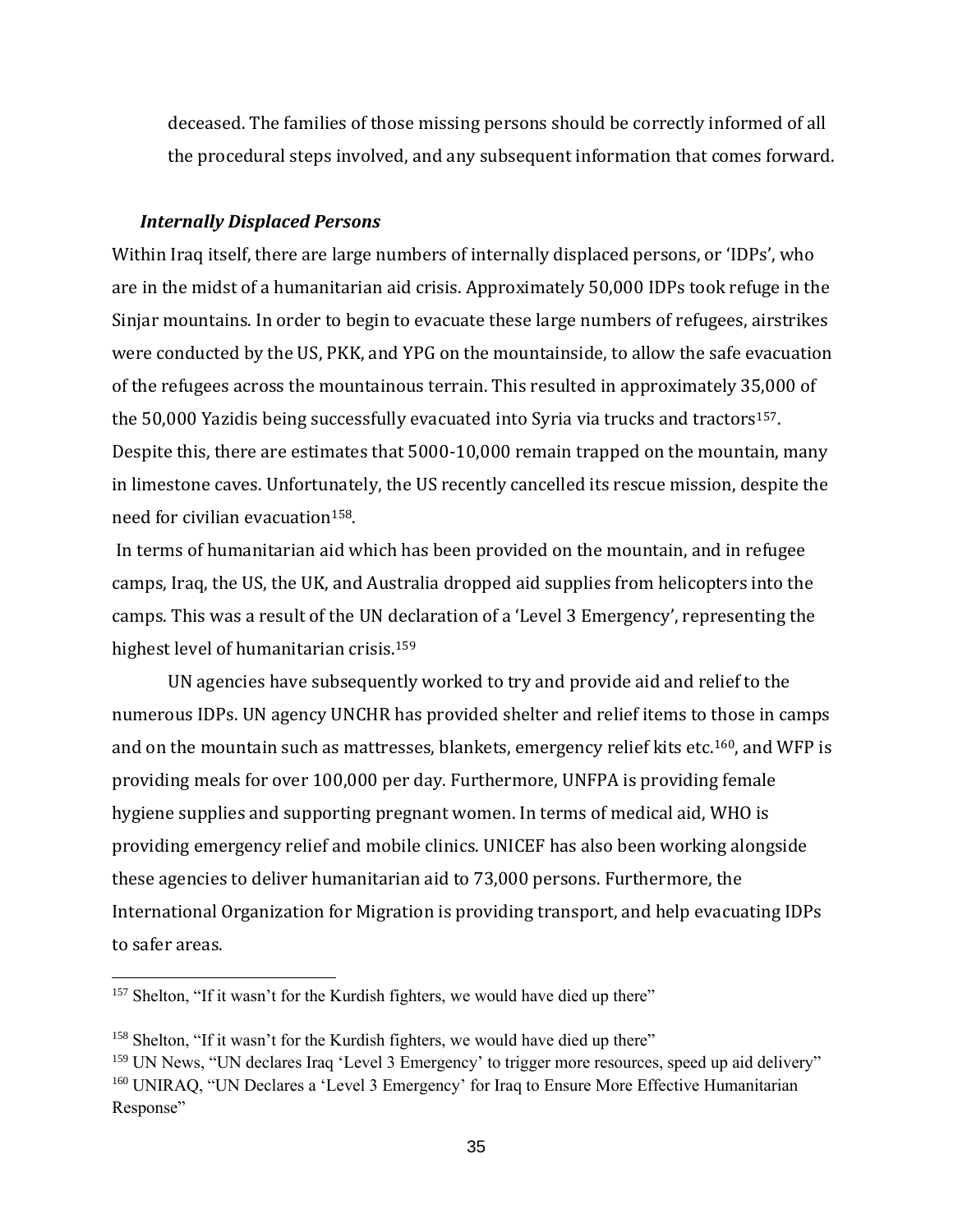NGO 'Defend International' has been attempting to raise awareness about the tragedy of the Yazidis and coordinating efforts to rescue Yazidi women and girls captured by ISIS gunmen. This has resulted in about 250 Yazidi girls being rescued and reunited with their families. Nearly 300 Yazidis were released in January 2015161.

In terms of resettlement, and gradual returns to normality, the first Arabic school in the city of Sinjar reopened on the 7 February, and already has 350 students<sup>162</sup>.

## *Policy recommendation*

The US should re-enact their rescue mission, providing transport and evacuation routes for the 10,000 Yazidi still trapped on Sinjar Mountain as a priority. From there, work should be done to transport the IDPs back from camps to their homes and communities.

## *Rebuilding Homes and Redistribution of Land.*

Some 6,000 homes are thought to have been destroyed or burned down in the district of Sinjar<sup>163</sup>. Most displaced Yazidis are living today in IDP camps scattered on the outskirts of cities and towns of Kurdistan. There is a lack of records and legal evidence related to the ownership of housing, land, and property, which urgently needs addressing. A UN report recommends regranting occupancy rights to those displaced, repossession of state-owned land and transfer of property to municipal authorities, compensation process put in place – to be overseen by IPCC (Iraq Property Claims Commission) – and titling land to applicants.<sup>164</sup> Furthermore, Nadia Murad, Yazidi activist and survivor, has called for 'investment in sustainable development initiatives in the Yazidi Homeland' and that 'funds are needed for rebuilding homes and public facilities<sup>165</sup>.

Despite many recommendations, little has been done so far in the way of achieving redistribution and rebuilding of homes. In fact, a recent report by the UN Development

<sup>&</sup>lt;sup>161</sup> Defend International, "Save the Yazidis: The World has to Act Now"

<sup>&</sup>lt;sup>162</sup> Palmer, Fidler. "Yazidi refugees return to Sinjar in Iraq – a photo essay"

<sup>&</sup>lt;sup>163</sup> UN Habitat, "Emerging Land Tenure Issues Among Displaced Yazidis From Sinjar, Iraq"

<sup>&</sup>lt;sup>164</sup> UN Habitat, "Emerging Land Tenure Issues Among Displaced Yazidis From Sinjar, Iraq"

<sup>&</sup>lt;sup>165</sup> Ochab, "Nadia Murad Explains the Blueprint to Help Religious Communities in Iraq"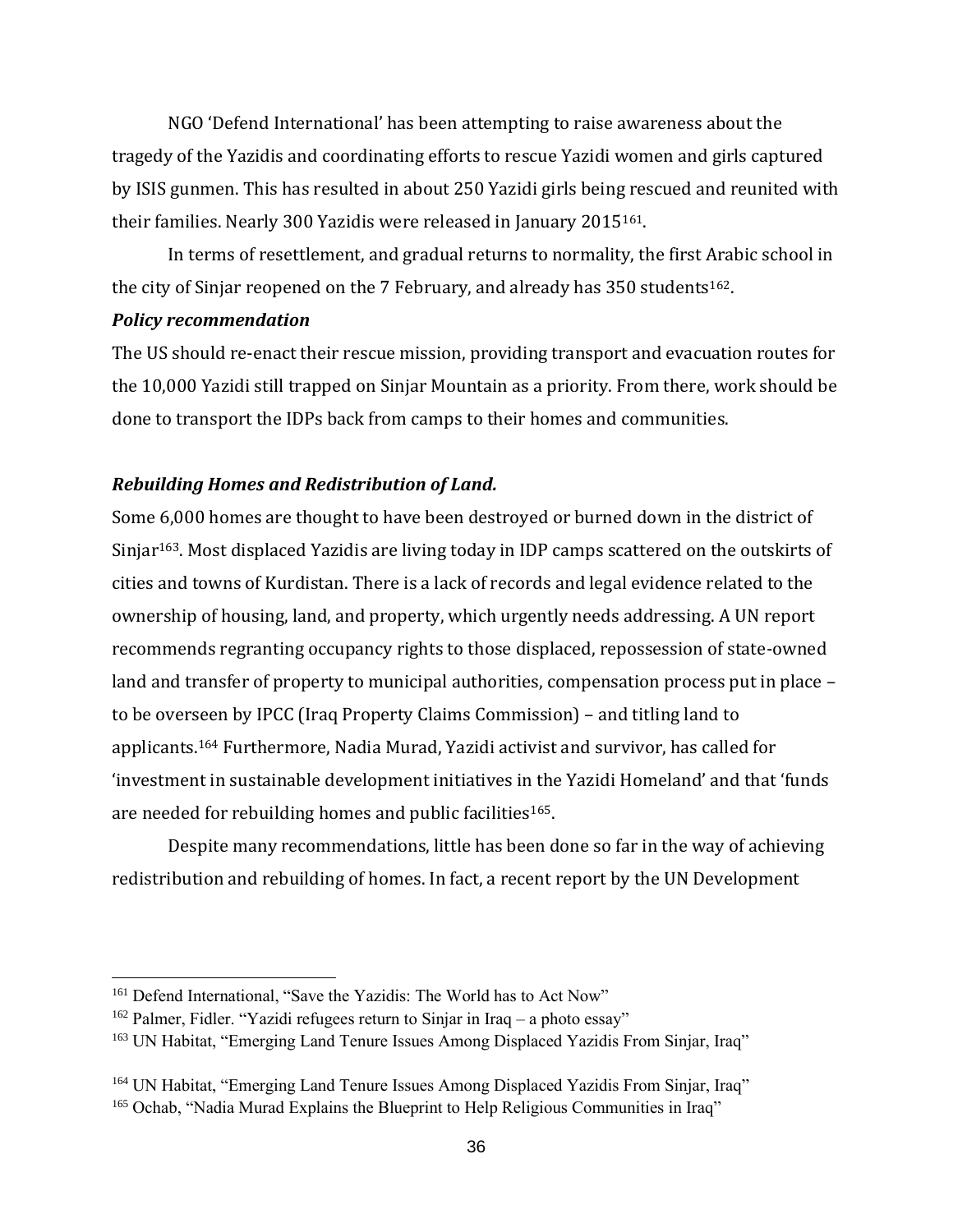Program's Funding Facility for Stabilization wrote that "90% of projects are underfunded"166.

# *Policy Recommendation:*

Strengthen the local infrastructure in terms of laws regarding property rights and buildings, and properly redistribute the land. This involves peace talks amongst the Iraqi government, and an emphasis on rebuilding the economy and local governments. There also is a need for investment in longer-term sustainable development initiatives in Yazidi communities, including rebuilding homes, public buildings, roads, and various other infrastructure in order to facilitate the safe return and integration of IDPs.

# *Internationally Displaced Persons*

As mentioned above, many neighboring countries, countries in Europe, and even the US have provided refuge for the Yazidi population. However, there remain a number of questions over the future of these refugees, and over the safe transportation either towards a new country, or on the return journey to Iraq.

In terms of creating a safe passage for the evacuation of Yazidi refugees, this proved difficult due to the mountainous terrain. The refugees who were evacuated from the Sinjar mountain were rescued by Kurdish forces and given shelter in Dohuk $167$  following the US airstrikes. The PKK (Kurdish) also provided aid and camps to 3000, and supplies were dropped on the mountainside as part of a multinational humanitarian aid mission. Furthermore, Turkey sheltered refugees in Silopi, using AFAD to set up camp for 6000<sup>168</sup>. Yazidi refugees have fled to other countries, but largely without formal transportation aid, and often these journeys can be very dangerous. They are vulnerable to exploitation due to the urgency of their situation and can find themselves using dangerous transport modes such as overcrowded boats.

The UNHCR has been working to protect refugees and returnees, aiding with registration, legal and psychosocial support, prevention and response to SGBV and sexual

<sup>&</sup>lt;sup>166</sup> Murad, "My people were massacred five years ago. The genocide continues"

<sup>167</sup> Siddique, "20,000 Iraqis besieged by Isis escape from mountain after US air strikes"

<sup>&</sup>lt;sup>168</sup> Baysal, "Yazidis in Turkey are still awaiting their fate"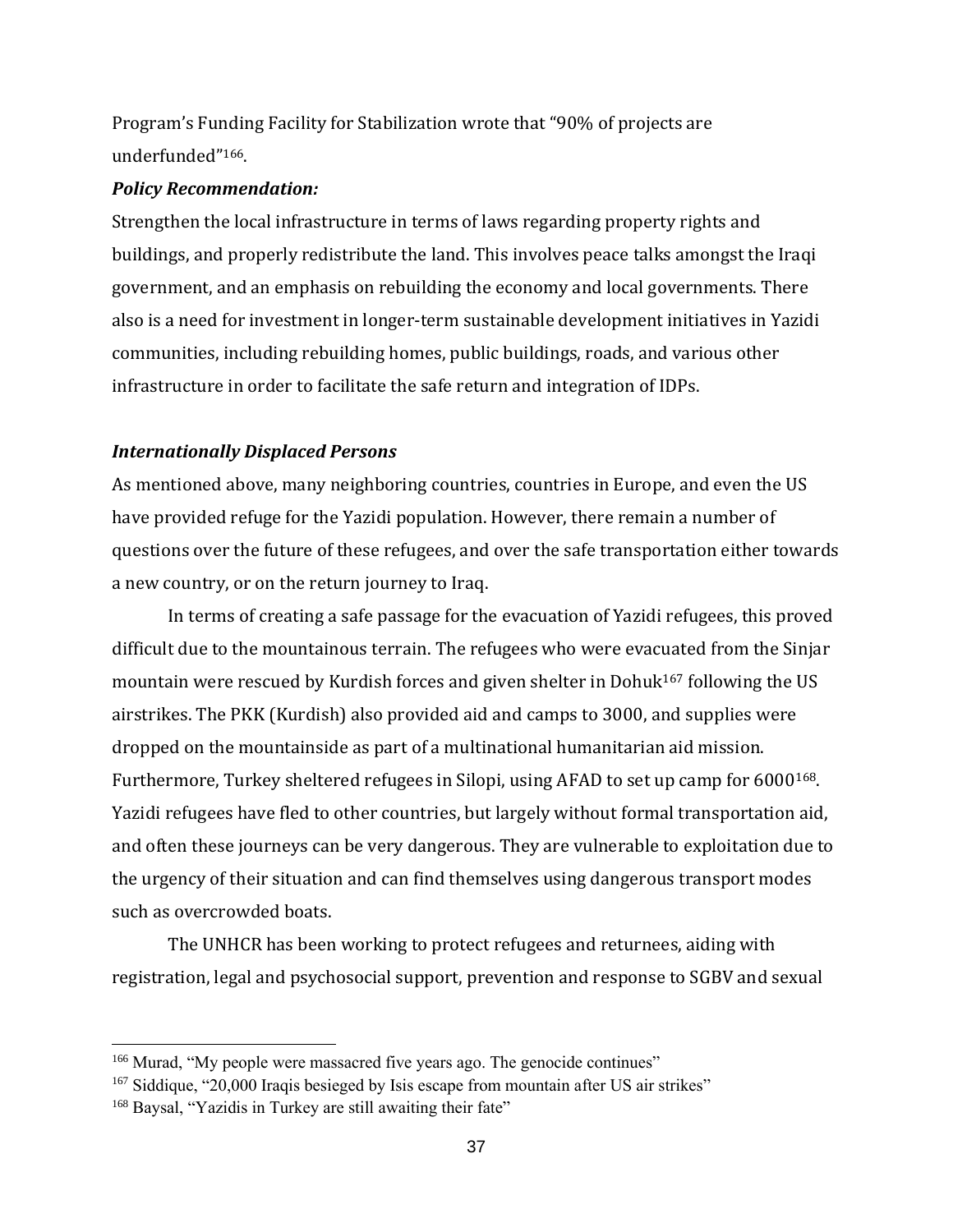exploitation and abuse (SEA), child protection, reunification of separated families etc.<sup>169</sup> It must be acknowledged that there are also difficulties in applying and receiving an Iraqi passport in order to even reenter the country.

## *Policy Recommendation*

Discussions are required with countries who are hosting refugees, and their longer-term plan. Are the refugees going to be allowed to stay there if they wish, or will they be repatriated back to Iraq? This could be overseen by the UN, or in a case-by-case basis with the Iraqi government. However, amidst these talks is a requirement for proper representation of the Yazidi communities in each country, and their preferences should be carefully considered and taken into account.

# *Missing Persons*

In a resolution on missing persons in 2002, the UN Commission on Human Rights reaffirmed that each party to an armed conflict "shall search for the persons who have been reported missing by an adverse party"170. Work has been done by the International Commission on Missing Persons to assist the Iraqi government in exhumation of mass graves, DNA identification of missing persons, providing support to family of missing persons, and helping to create strategies and institutions to search for missing persons. This commission was signed in December 2014 by the Netherlands, Sweden, Belgium, Luxembourg, and the UK. So far, they have also trained at least 500 Iraqis to help hasten DNA extraction and matching remains with surviving relatives<sup>171</sup>. The Kurdistan Regional Government (KRG) office has also been working alongside to help return missing Yazidis.

Furthermore, British NGO 'Road to Peace' has attempted to get testing done in camps in Iraq, but the Iraqi government would not give their permission. Sally Becker, founder of 'Road to Peace' shared pictures of IDPs online and on social media, and as a result some family members have been able to recognize them and contact her about them172.

<sup>169</sup> UNHCR, "The Crisis in Iraq

<sup>&</sup>lt;sup>170</sup> IHL Database, "Accounting for Missing Persons"

<sup>&</sup>lt;sup>171</sup> Porter, "The long search for Iraq's missing"

<sup>&</sup>lt;sup>172</sup> Neurink, "Yazidis demand Iraq actively search for their missing persons"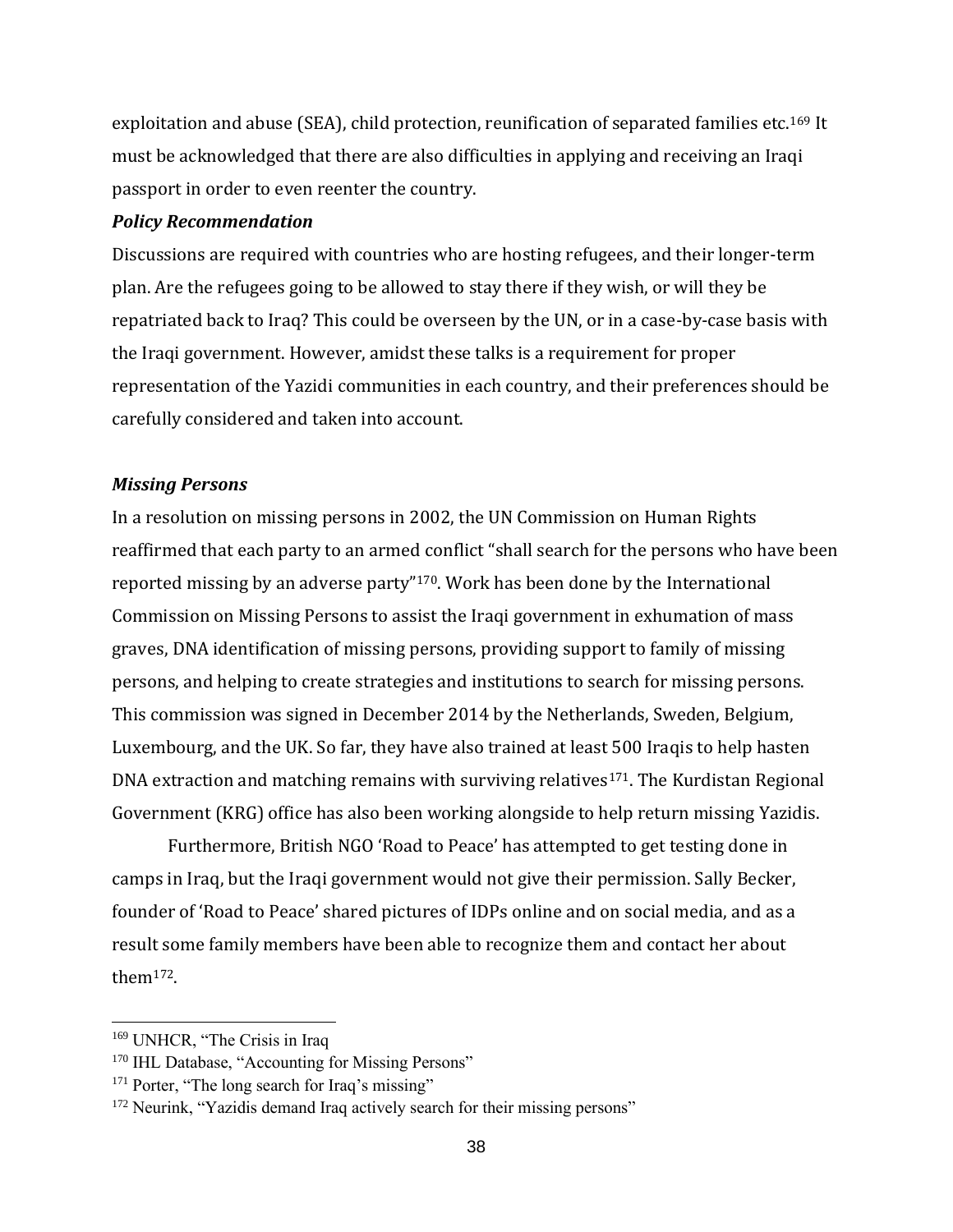Mass grave sites are crucial pieces of evidence to help with missing persons, as it can eliminate searches for alive persons, and provide some closure to families. UNAMI has been working extensively on excavation projects, and details more than 200 mass grave sites exist across Iraq<sup>173</sup>. UNITAD began to exhume mass grave sites in March 2019<sup>174</sup>.

However, forensics teams are struggling to find enough survivors to do DNA matches with exhumed bodies, as they would usually take blood samples from three "firstdegree" relatives175, but with so many displaced persons spread across the country, and internationally, this is an extremely difficult job.

#### *Policy recommendation*

As a priority, the remaining 3000+ Yazidi who were abducted need to be located and returned to their families if still alive, or if deceased need to be properly documented and the families informed. Databases need to be compiled of the affected Yazidi people, persons accounted for as IDPs in camps, international refugees, missing persons presumed dead, missing persons presumed alive, or deceased Yazidi persons.

## **III.C Specific Needs as Yazidi's Return**

In 2018 a mental health survey conducted by Medecins Sans Frontieres (MSF) found that 100% of the respondents, within the Yazidi community, have at least one family member suffering from moderate to severe mental illness<sup>176</sup>. Additionally, there is a particularly high rate of suicide in the Sinjar district, with Sinuni General Hospital reporting 24 attempts between April and August 2019177. Evidently, there is a large-scale mental health crisis playing out throughout this region. Largely, this crisis is a product of the genocide, as well as forced migration against the Yazidi community starting in August 2014. Furthermore, persecution against the Yazidi has unfortunately been a consistent practice historically, with one article estimating that there have been 74 genocides in total

<sup>&</sup>lt;sup>173</sup> UN OHCHR, "ISIL's legacy of terror: at least 200 mass graves in Iraq, says UN report"

<sup>174</sup> UNAMI, "Government of Iraq, UNITAD conclude first Sinjar mass grave exhumation in Kojo village"

<sup>&</sup>lt;sup>175</sup> Porter, "The long search for Iraq's missing"

<sup>176</sup> "Iraq: Yazidi Survivors of Violence Are Facing a Mental Health Crisis." <sup>177</sup> Ibid.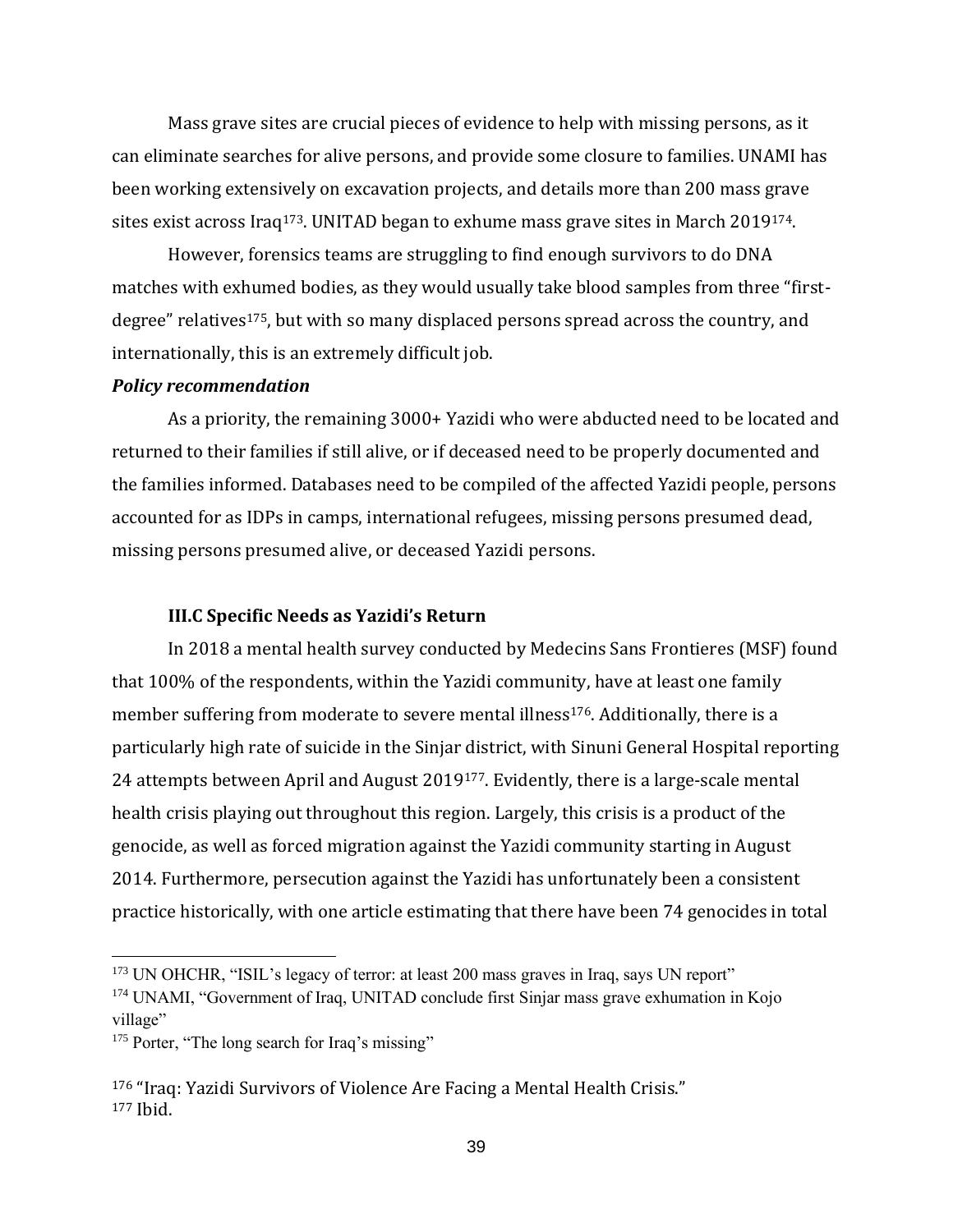against the Yazidi in the past 800 years<sup>178</sup>. Thus, the mental health issues throughout the Yazidi community often fall into the category of transgenerational traumatization. Moreover, "The medical and mental health issues arising from the combination of subjective, collective, and cultural traumatization, as well as the subsequent migrant and refugee crisis, are therefore extraordinary and require novel and wise concepts of integrated medical care"179.

In sum, the Yazidi population has been immensely traumatized and continues to face threats, as well as general hardships today, which greatly contribute to this crisis. This trauma has molded into anxiety, depression PTSD, as well as a host of physical symptoms including headaches, children wetting the bed consistently<sup>180</sup>, and conversion disorder, which is when patients experience blindness, paralysis, or other potential symptoms that cannot be explained by a medical examination<sup>181</sup>. All in all, it is without question that following repeated trauma there is a mental health crisis throughout the Yazidi community in Iraq that needs to be addressed for reintegration to be at all possible.

To address this issue, one recommendation is to partner with local and global NGO's to provide more mental health support in person. This suggestion is twofold in the sense that there is a need to enlist psychologists to work directly within refugee camps in order to address people's needs, as well as to encourage psychological education, which can train new volunteers, or guide college students towards career in psychosocial work. One example of this includes German funding of a trauma institute at the University of Doho in Iraq, to train psychological counselors that can help the Yazidi people182. This is a positive step considering that it can lead to an increase in long term mental health support within the region, as well as the fact that research has shown psychological counseling is more effective when it is conducted in native language, or with other members of the community,

<sup>178</sup> Kreyenbroek, Ji, Kizilhan, A. Cavelius, R. Salman, A. Sharon, I. Levav, et al. "Individual, Collective, and Transgenerational Traumatization in the Yazidi."

<sup>179</sup> Kreyenbroek, Ji, Kizilhan, A. Cavelius, R. Salman, A. Sharon, I. Levav, et al. "Individual, Collective, and Transgenerational Traumatization in the Yazidi." <sup>180</sup> Ibid.

<sup>181</sup> "Iraq: Yazidi Survivors of Violence Are Facing a Mental Health Crisis."

<sup>&</sup>lt;sup>182</sup> "Psychological Center Offers Hope to Yazidi Women" Youtube Video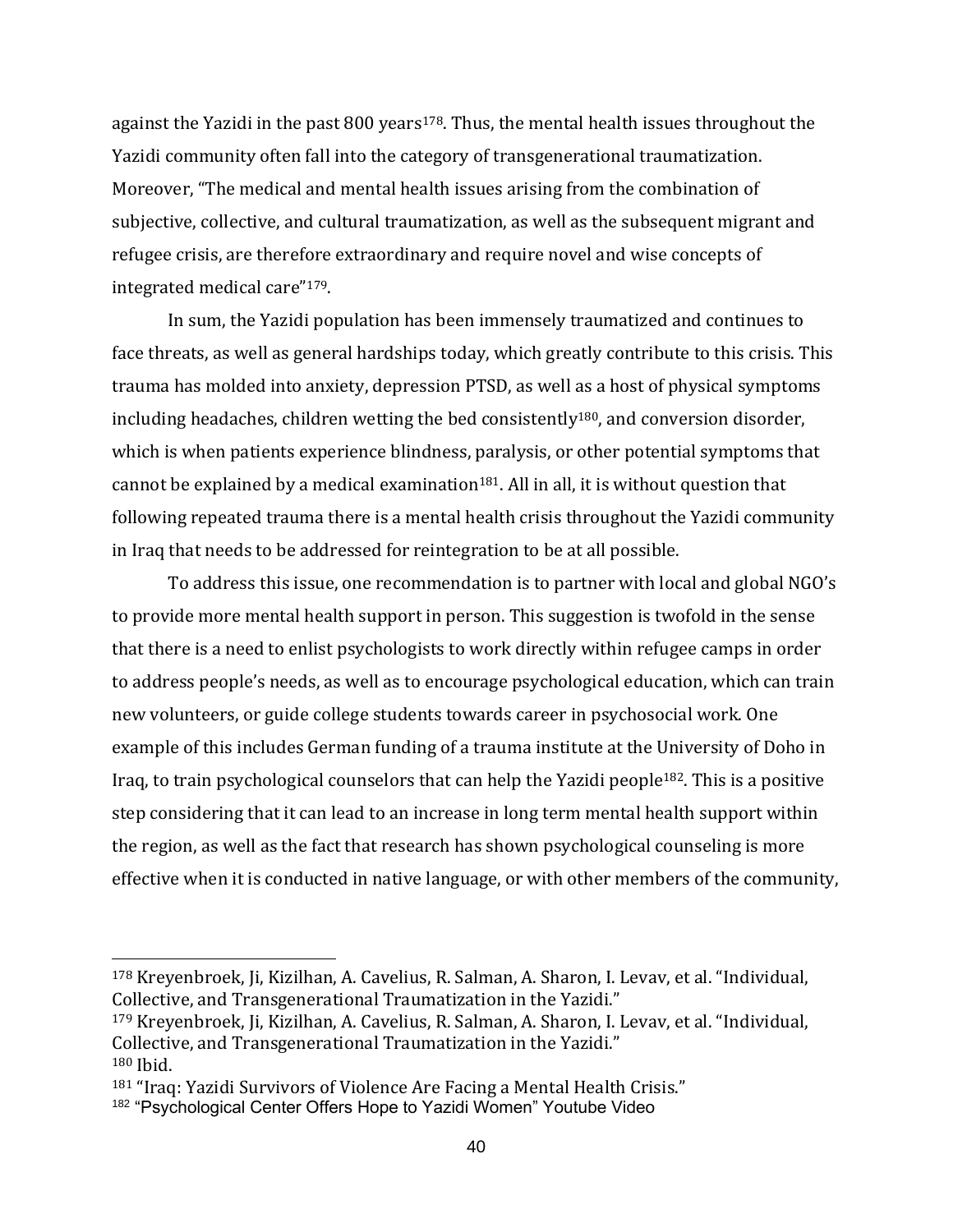as opposed to foreign humanitarian workers<sup>183</sup>. Moving forward, one step the U.S. could take to positively aid mental health would be to sponsor similar initiatives and programs.

However, there is still a need for increased counseling in the short term and this is where it will be largely beneficial to work with NGO's, as well as to use tools provided by the United Nations. Humanity Crew is one organization that pushes for mental healthcare precedents within refugee camps around Europe, so they could be a potential organization to help work in the camps in Iraq, or they could act as a potential resource to guide the creation of programs. Largely, their missions focus on individual and group counseling, as well as setting up educational and recreational activities for children that are designed to help them overcome severe trauma<sup>184</sup>. Another important resource to consult is the Mental Health Gap Action Programme for Humanitarian Intervention Guide (mhGAP-HIG). This document was formed with respect to the fact that armed conflicts and displacement result in severe mental health diagnoses that can slow the process of returning to daily life, and it is a tool aimed to support general health facilities within conflict areas to address these conditions in non-specialized health settings<sup>185</sup>. Moving forward towards reintegration it is critical that organizations work together to address mental health issues, as well as utilize trusted tools, such as the mhGAP-HIG, to guide these practices.

Research regarding mental health in conflict and post-conflict settings has shown that part of the observed trauma is a product of continued daily stressors, rather than direct experience of violence<sup>186</sup>. This has heavy implications for mental health treatment in post-conflict settings because it reveals a partial need to shift tactics. This research proposes that by investigating, identifying and then reducing daily stressors, that the population faces, it is possible to reduce the amount of mental trauma that victims experience, and therefore further energy can be devoted to providing individualized

<sup>183</sup> "What We Do." Humanity Crew.

<sup>184</sup> Ibid.

<sup>185</sup> World Health Organization and United Nations High Commissioner for Refugees. mhGAP Humanitarian Intervention Guide (mhGAP-HIG): Clinical management of mental, neurological and substance use conditions in humanitarian emergencies. <sup>186</sup> Kenneth E. Miller, Andrew Rasmussen, War exposure, daily stressors, and mental health in conflict and post-conflict settings: Bridging the divide between trauma-focused and

psychosocial frameworks,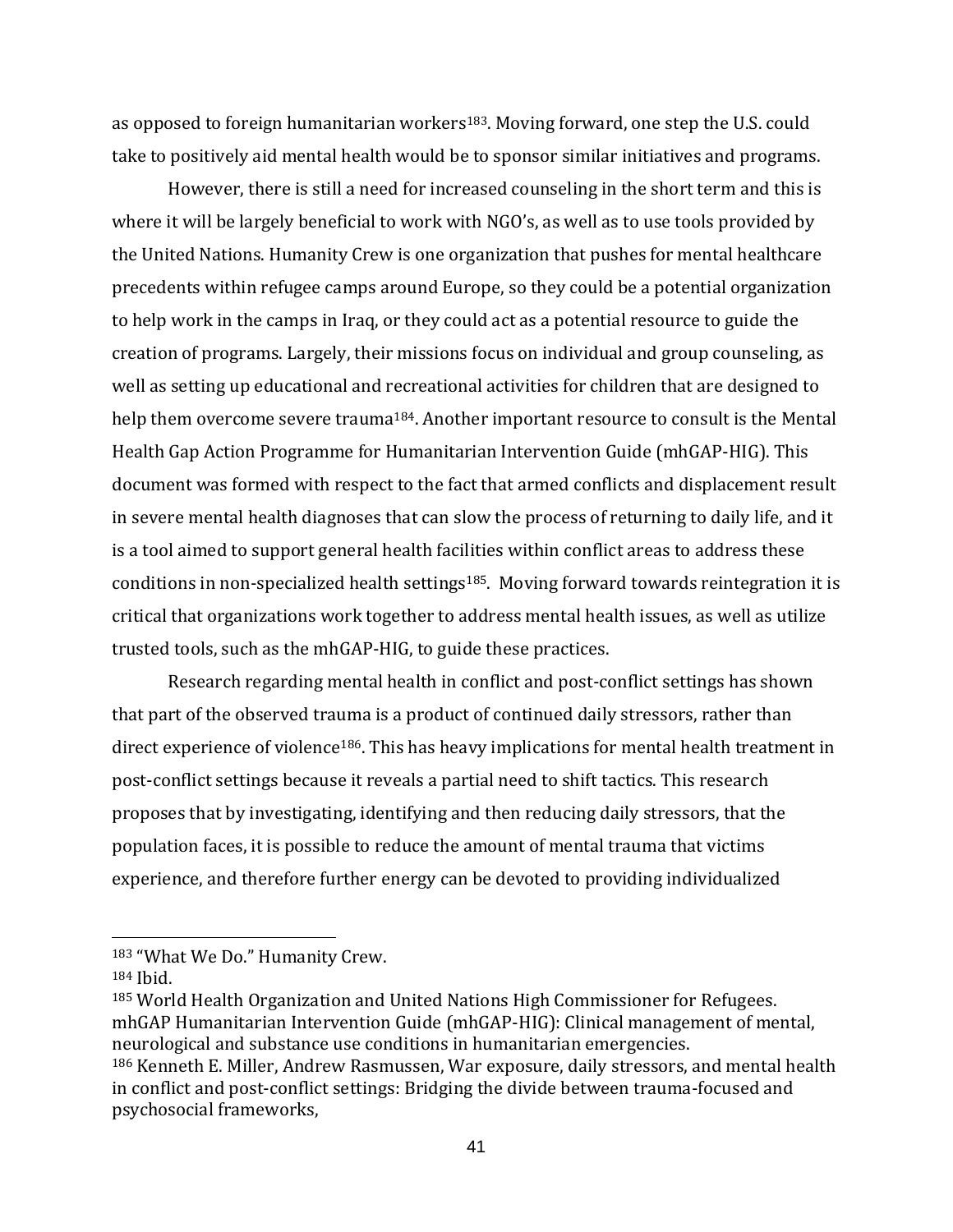treatment to those still experiencing severe mental illness<sup>187</sup>. Overall, daily stressors are defined as lack of housing, extreme poverty, food insecurity, or social isolation, which are all pertinent threats to the Yazidi population, that need to be addressed regarding reintegration. Thus, this research estimates that as some of these issues are addressed, mental health throughout the community should be improved, which offers a glimmer of hope considering that plans for reintegration address the elimination, or at least the reduction, of many noted daily stressors<sup>188</sup>.

Additionally, some research has shown that for fully socialized adults are not responding well to traditional expositional therapy, which leads to high rates of drop out189. Whereas, group therapy and narrative building has been shown to collectively strengthen and build resiliency, which in turn can improve mental health, and is a very cost-efficient practice, considering less counselors are needed<sup>190</sup>. Evidently, there are many factors and practices to be taken into consideration when addressing conflict and postconflict mental healthcare.

A final suggestion addresses a method adopted within refugee camps in Myanmar for the Rohingya community, which has faced remarkably similar patterns and styles of persecution. Additionally, like the Yazidi, it is not culturally customary to seek out mental health treatment, thus to address this issue organizations worked to integrate mental healthcare into primary care facilities. The idea was that people would be more likely to seek out mental healthcare in a primary care setting, because there is less of a stigma, as well as the fact that it was easier to organize and facilitate treatment in these settings<sup>191</sup>. Furthermore, this integration was done with consultation to the mhGAP-HIG, which was previously mentioned in this paper. Therefore, it could be beneficial to follow a similar

<sup>187</sup> Ibid.

<sup>188</sup> Ibid.

<sup>189</sup> Kreyenbroek, Ji, Kizilhan, A. Cavelius, R. Salman, A. Sharon, I. Levav, et al. "Individual, Collective, and Transgenerational Traumatization in the Yazidi."

<sup>190</sup> Kreyenbroek, Ji, Kizilhan, A. Cavelius, R. Salman, A. Sharon, I. Levav, et al. "Individual, Collective, and Transgenerational Traumatization in the Yazidi."

<sup>191</sup> Tarannum S, Elshazly M, Harlass S, Ventevogel P. Integrating mental health into primary health care in Rohingya refugee settings in Bangladesh: experiences of UNHCR. Intervention.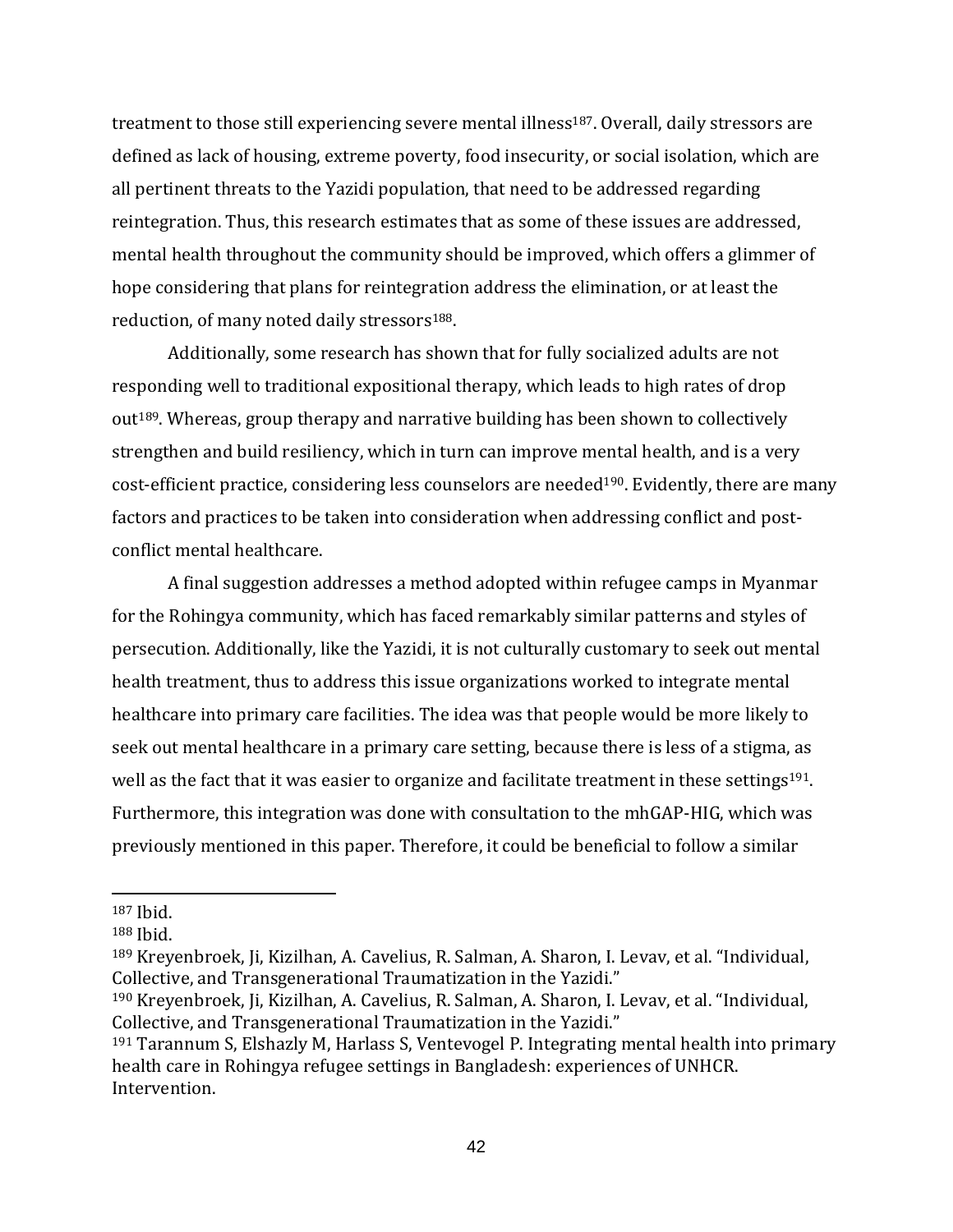protocol, consulting with this tool, to create a foundational practice of mental health treatment, within primary and general care facilities in Iraq.

All in all, when addressing the need for reintegration of such a vulnerable population, it is paramount that mental health illnesses are incorporated into the framework. Considering the case of the Yazidi, and their particular vulnerability due to the presence of transgenerational trauma, it is ideal that plans for reintegration highlight methods to address mental health and trauma in both the short term and the long term. Thus, this paper has highlighted research revealing some of the most effective methods for administering mental healthcare within a conflict and post-conflict setting. Overall, the backbone of these practices is to build trust, and to work towards structuring programs and institutions that meet cultural and practical needs, because that is when they will prove most effective. The trauma that results from being a victim of such heinous crimes is undoubtedly insurmountable, so evidently the task of addressing mental health needs will be challenging. However, there is a vast amount of research, as well as several helpful tools, which offer a glimmer of hope towards successful reintegration.

## **III.C.ii: Short Term Issues for Yazidi Women and Girls**

Within the already vulnerable Yazidi population, Yazidi women face additional gendered difficulties upon reintegration. The lingering stigma of sexual assault and the children that stemmed from these traumatic experiences, in addition to a shortage of rehabilitation services, ultimately hinder the Yazidi women's capabilities to return to a normal life.

Religious purity, a central aspect of the Yazidi religion, aggravates initial hostilities towards welcoming back Yazidi women who suffered from sexual assault. Within their religious mythology, Yazidis believe they descended singularly from Adam and consequently must maintain that unique separation between themselves and other communities. Evidently, marriage and/or sexual interactions with a member of an outside community is strictly forbidden as it would actively stain that treasured mark of purity. Therefore, rather than welcoming Yazidi women after their release from ISIS captivity, Yazidi communities often reject and further ostracize these women due to the loss of their virginity, despite it stemming from sexual assault.

43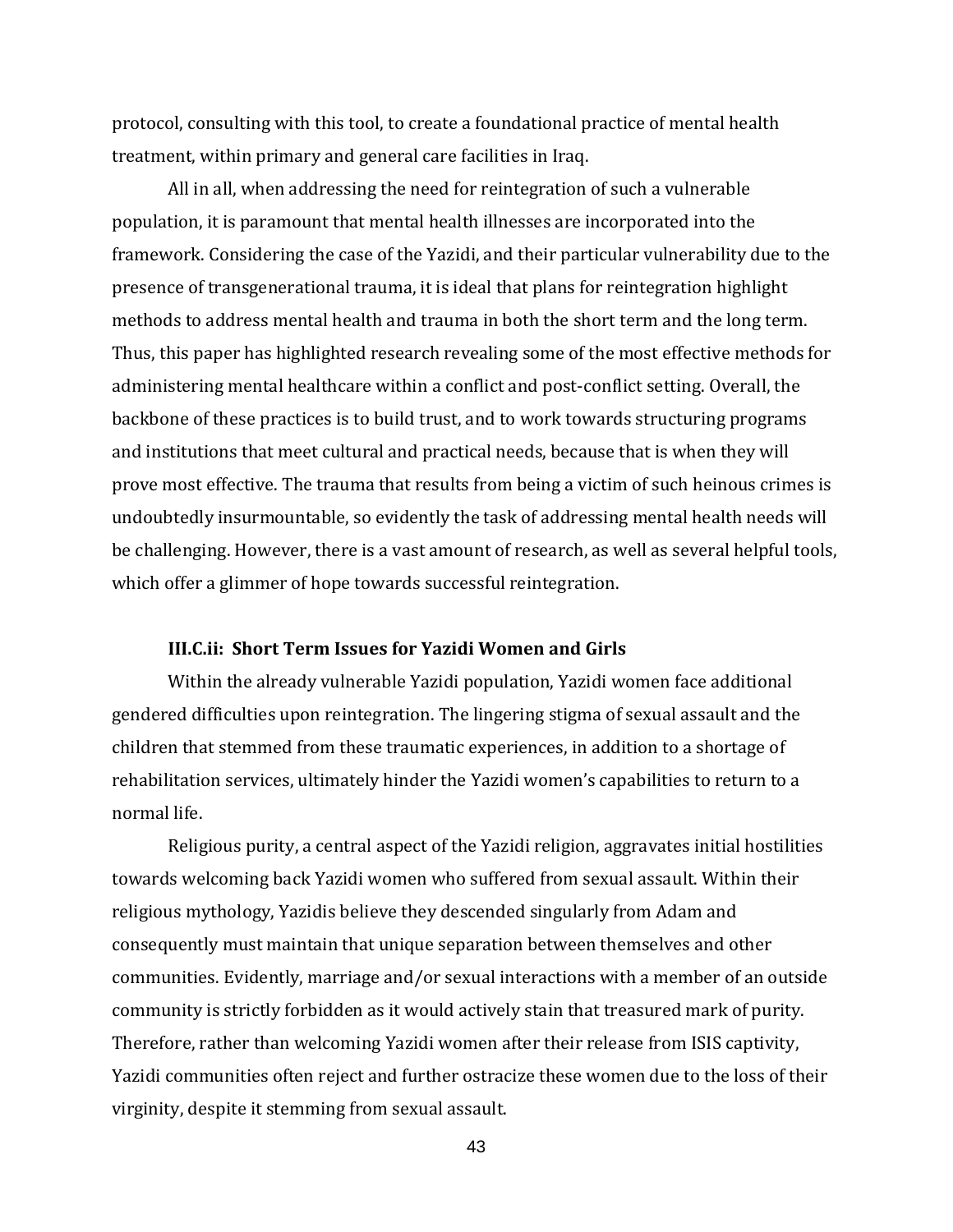Women are constantly reminded of this traumatic reality, as seen by the highly encouraged incorporation of a virginity test within the procedural medical examination given by Iraq's Investigation and Evidence Collection Commission upon return.<sup>192</sup> This facet of purity in women's perception within their religious community makes them particularly vulnerable to the violent methods of ISIS that ultimately shatter the central pillar of woman's perceived purity, integrity, and faith. However, some action has been taken to mend these conflicting religious beliefs with the reality facing the Yazidi women. Baba Sheikh, a spiritual leader, published a doctrinal amendment encouraging the acceptance of freed female captives.<sup>193</sup> Part of this acceptance is publicly exemplified by a religious "rebaptism" ceremony for returning women that officially allows their return into their community. However, the century old social attitude towards the accepted sexual condition of women, despite their innocence in these extreme situations, adds an incredibly harsh facet of rejection that challenges reintegration.

Following the precedent set by Baba Sheikh, further measures encouraging social acceptance of women should be taken. Through community building events, led by religious leaders holding a powerful tool of legitimacy, women should be encouraged to participate in religious festivals and ceremonies. As means of integration without neglecting the importance of Yazidi faith, rebaptism ceremonies should continue and become a widespread option for all women aiming to reclaim their place within their community. A desired goal would be to create community understanding that rape and sexual assault is exempt from the strict emphasis of sexual purity expected of Yazidi women and consequently forgivable. In addition, virginity tests should no longer be administered by Iraq's Investigation and Evidence Collection Commission, due to their unscientific, unreliable, and ultimately degrading nature. The elimination of this procedure will diminish opportunities for judgement while preventing further emotional distress for women during this invasive test. Finally, mediation between the community, families of those affected, and the affected women should include female leadership in addition to

<sup>192</sup> Nassar, Sualy, *Iraq- Sexual and gender-based crimes against the Yazidi Community: the role of ISIL foreign fighters*, 28.

<sup>193</sup> Kaushal, "Reintegrating Yazidi women and girls back into the community."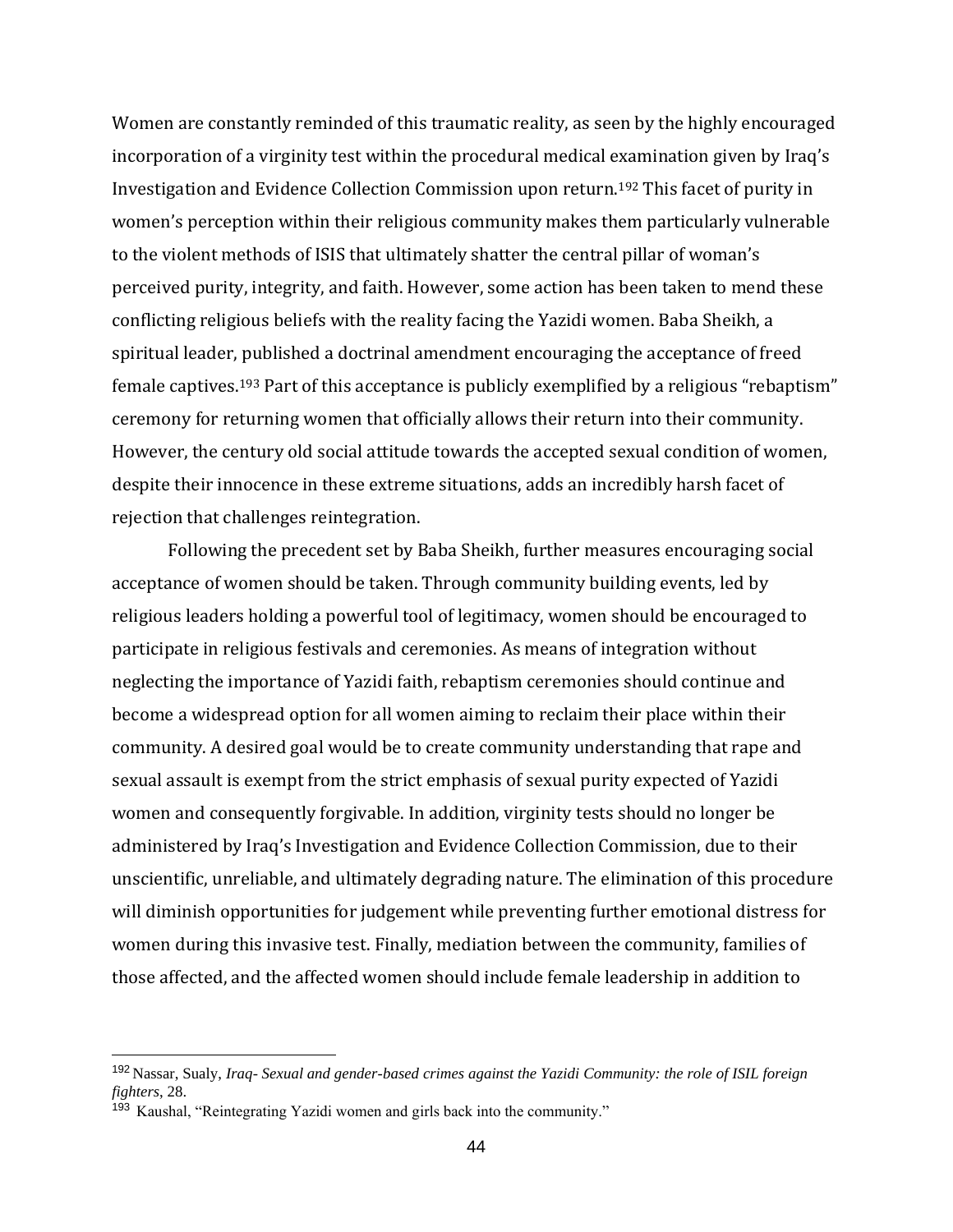religious authority. This will ensure some balance in ideas and experiences to protect the women involved.

Prior to returning to their corresponding communities, women must battle for the rights over their children fathered by ISIS soldiers due to the patrilineal nature of Iraqi law. Under current Iraqi jurisprudence, all children's legal paperwork including their designated religion must be registered based on the identity of the father. As a result, children of Yazidi women must legally be raised Muslim and are under the responsibility of their fathers, ISIS soldiers.<sup>194,195</sup> In addition, any filed paperwork for children (including registration) requires a male relative's signature.<sup>196</sup> This lack of autonomy over their children creates a dilemma for Yazidi women attempting to return home, as they must choose between remaining with their children close to their aggressors or leaving them all behind. In addition, if women are able to return with their children, they must confront social rejection in their communities. Due to their fathers, these children are often seen as physical representations of the ISIS fighters that perpetrated violence across the community. They are perceived as current and future threats due to their Muslim identity as many fear they will also eventually attempt to indoctrinate or forcibly convert other Yazidis to Islam. Their lack of full Yazidi heritage is also deeply stigmatized due to the emphasis on the religious purity of the Yazidi bloodline. Consequently, these challenges conditionalize the return of women into their communities and further isolates them. These sentiments were made strikingly clear when the Yezidi Supreme Spiritual Council quickly retracted a statement of acceptance of women and all children, later detailing that this would not be applicable to those children fathered by Islamic State members.<sup>197</sup> These social and legal obstacles actively obstruct women's attempts to return to their communities without sacrificing their loved ones.

While changes to legal frameworks often require long term solutions, the situation of the Yazidi women and their children demands immediate action. Iraqi law should shift paternal jurisdiction over children to mothers. The ISIS soldiers' parental rights, by not

<sup>&</sup>lt;sup>194</sup> Elgibali, "Reintegration After Rape: The Story of Yazidi Women Freed from the Islamic State."

<sup>195</sup> Westcott, "Iraq's Yazidi survivors fight to start over."

<sup>196</sup> Bureau of Democracy, Human Rights, and Labor. *2018 Country Reports on Human Rights Practices: Iraq,* 54. <sup>197</sup> Otten, "A Broken Homecoming."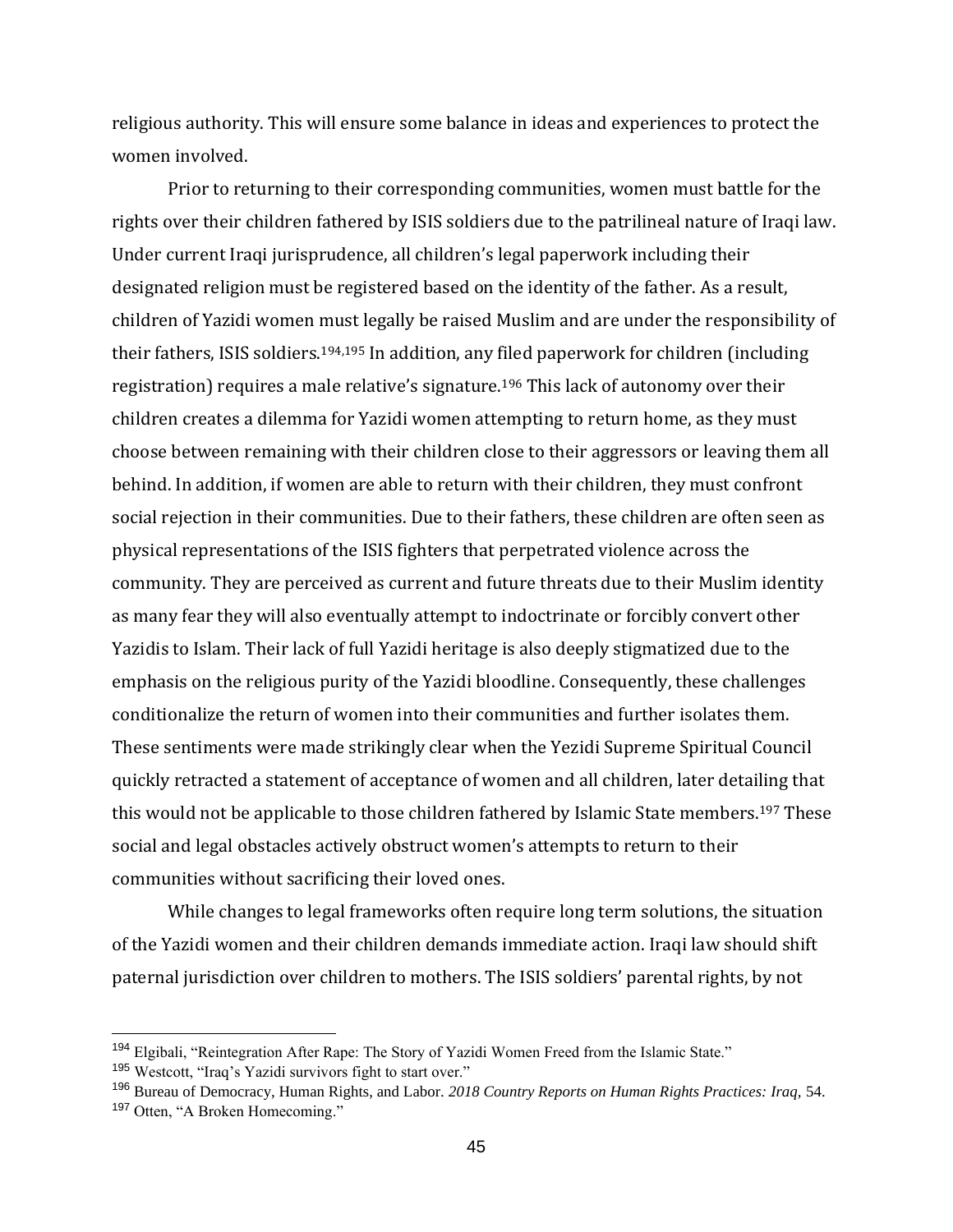actively supporting their children or being present in their lives, should be relinquished. This gives the Yazidi women the necessary authority to return home and legally respond for their children without the grave cost they are paying now. In terms of social attitudes upon return, further mediation should be considered, particularly in educational settings. Schools and educators should be extensively trained to understand the plight of these children, actively set an example of equal treatment for them among their peers and pupils and facilitate their integration into the educational system. These measures will aim to diminish greater inequality between these children and other Yazidi students. In addition, women should receive educational guidance to understand their rights as full custody parents in order to ensure these are upheld and protected.

Current rehabilitation services are sparse and largely incapable of fulfilling the demand that returning Yazidi women necessitate. It is not shocking to observe that over 80% of women previously held captive suffer from PTSD, self-harm, and other severe mental health issues.<sup>198</sup> Yazidi women must balance these debilitating issues with further disadvantages upon their return. They are often in need of stable housing due to rejection by family members or simply a lack of family to return to. As unmarried women, they must grapple with financial insecurity aggravated by limits on their education and social capabilities that are established by the patriarchal structure of the society they live in.

To this point, the Iraqi government and NGOs have primarily attempted to address this disparity through compensation and makeshift shelters. In March of 2019, the Yazidi Female Survivors Law was submitted to Parliament. The law demanded compensation for female survivors held captive by ISIS through access to a monthly salary, piece of land, healthcare, and education monitored by a new government agency, the General Directorate for the Affairs of Female Survivors.<sup>199</sup>

More than a year later, however, this law has failed to reach approval and implementation. This running failure to successfully address the predicament of Yazidi women is also seen in the unreliable shelters in place for victims of sexual violence. NGOrun shelters must be approved by the Ministry of Labor and Social Affairs, who often shuts

<sup>198</sup> Dinnayi, "Isis may be gone but we are handing them a victory over the Yazidi people they tried to destroy." <sup>199</sup> Ahmado, "Yazidis Push for Reparation Bill in Iraqi Parliament."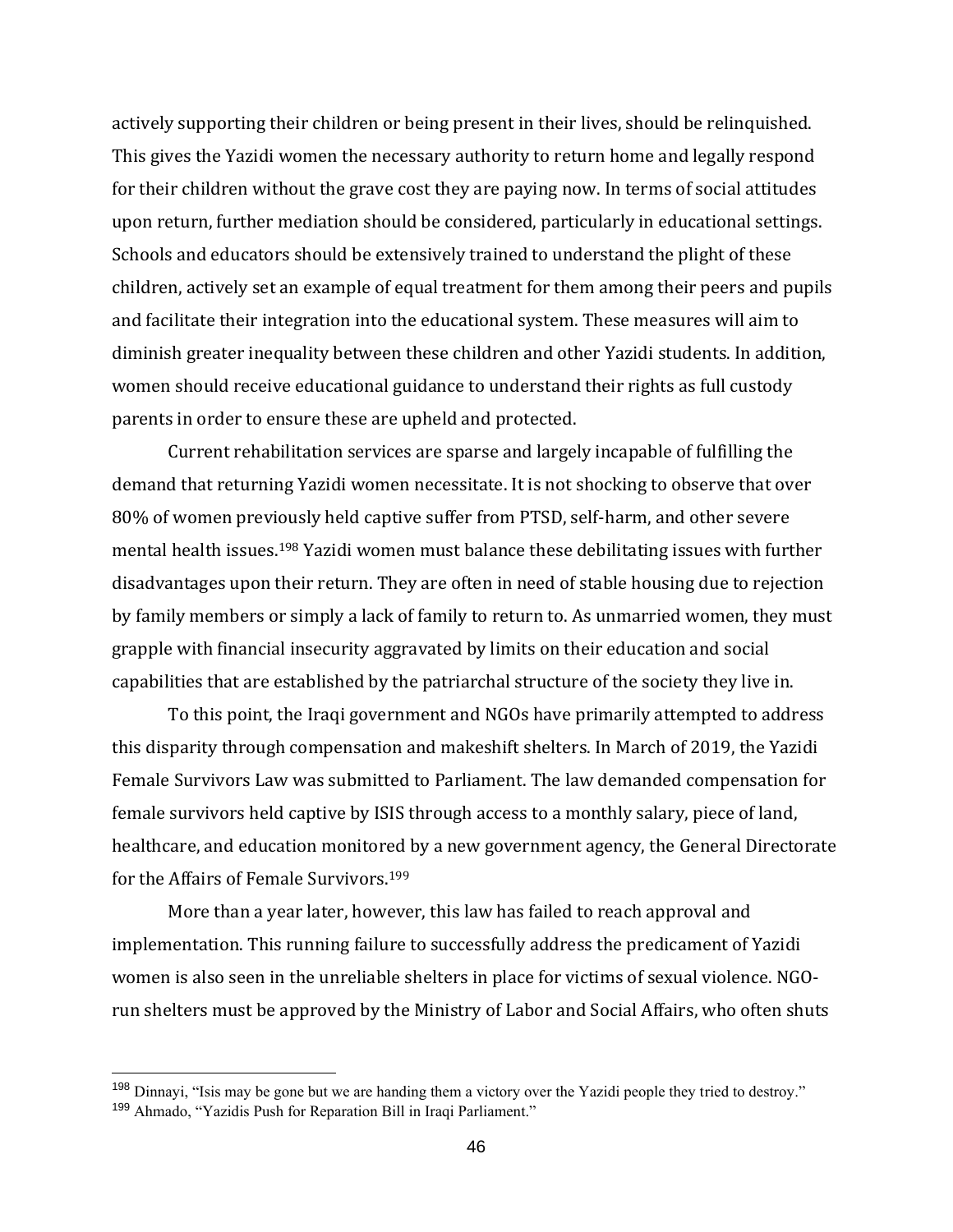these establishments down due to community backlash and perception that they are brothels. The shelters run by this same ministry total 16 "family protection units" that place greater emphasis on family reconciliation than victim protection and autonomy.<sup>200</sup> They not only lack the capacity to hold the large number of Yazidi victims but also are predominantly male-dominated, causing women's accounts and pleas for assistance to often be dismissed. This disproportionality also instills a fear of approach to shelters among victims who believe their private testimonies will be made public among community members and their own families. In all, these failing rehabilitation services, further aggravated by the previously mentioned social stigmatization and overall uncertainty regarding the future, makes Yazidi women highly vulnerable without means of protection or adequate resolutions.

Women's shelters, run by Yazidi women and NGO allies, should be constructed with financial help from the international community. First, their permanence should no longer be dictated by the Ministry of Labor and Social Affairs but rather an independent committee focused solely on women's rights (similar to the one proposed by the Yazidi Female Survivor's Law). Concomitantly, the shelters should create an environment of trust, empathy, and compassion through female leadership. On a functional scale, the shelters should provide immediate counseling, mental health services, temporary housing, financial support, clothing/basic necessities, and education that will equip women with the necessary tools to become independent and active members of their community. In particular, educational courses on the economy, technology, Arabic, English, and women's rights should help facilitate the acquisition of future employment by helping redefine the roles women can play while simultaneously restoring their own self-worth and confidence. These shelters, while a short-term solution, will lay a foundation of female leadership and a victim-centric approach for future mental health and reintegration infrastructures.

Finally, Yazidi women's rights to share their experiences in a dignified and healthy way is consistently violated by various outside responses. For example, journalistic sensationalism that uses the brutal depictions of rape to catch the attention of various

<sup>200</sup> Bureau of Democracy, Human Rights, and Labor. *2018 Country Reports on Human Rights Practices: Iraq*, 48- 49.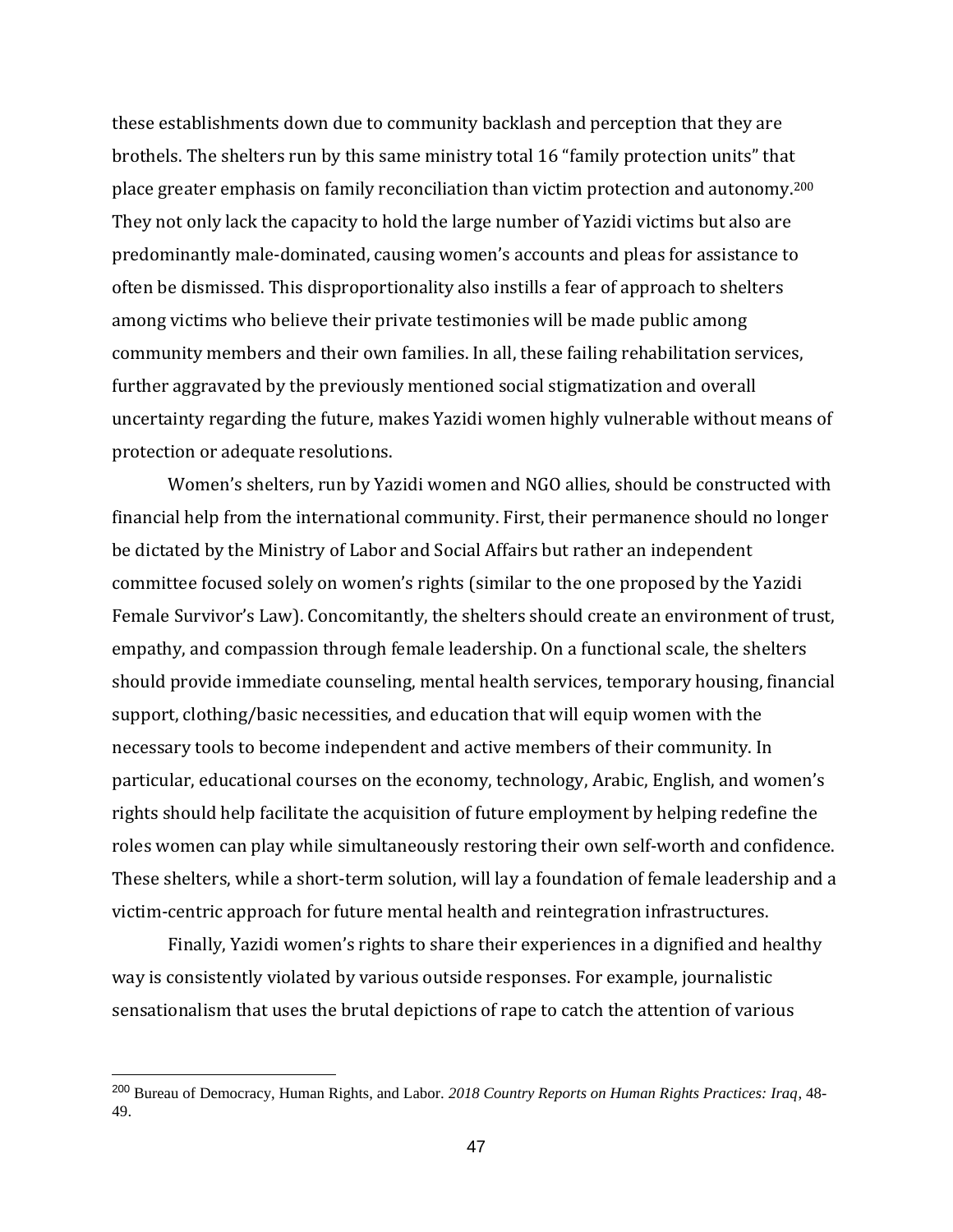audiences completely disregards the women's choice to control their own narrative.<sup>201</sup> As a result, this lays a precedent within the rest of the community to disrespect these rights in an insensitive and potentially harmful way, that violates women's dignity and autonomy while jeopardizing their mental health. There are currently no offices or committees at the federal or local levels that address these violations, or any beyond the initial crimes committed by ISIS, for women to reach if necessary.

To ensure women's autonomy over their stories, an institution for accountability should be established. Rather than neglect women by only listening to their experiences with ISIS soldiers, this committee or court would encompass abuses after this traumatic event. By institutionalizing the protection of women's dignity in this way, women will have a legitimate outlet to report abuses and insensitive actions taken against them by the public and journalists. This final solution will serve as a method of accountability to protect Yazidi women as they navigate the complicated landscape of reintegration at home.

<sup>201</sup> Foster, Minwalla, "Voices of Yazidi women: Perceptions of journalistic practices in the reporting on ISIS sexual violence."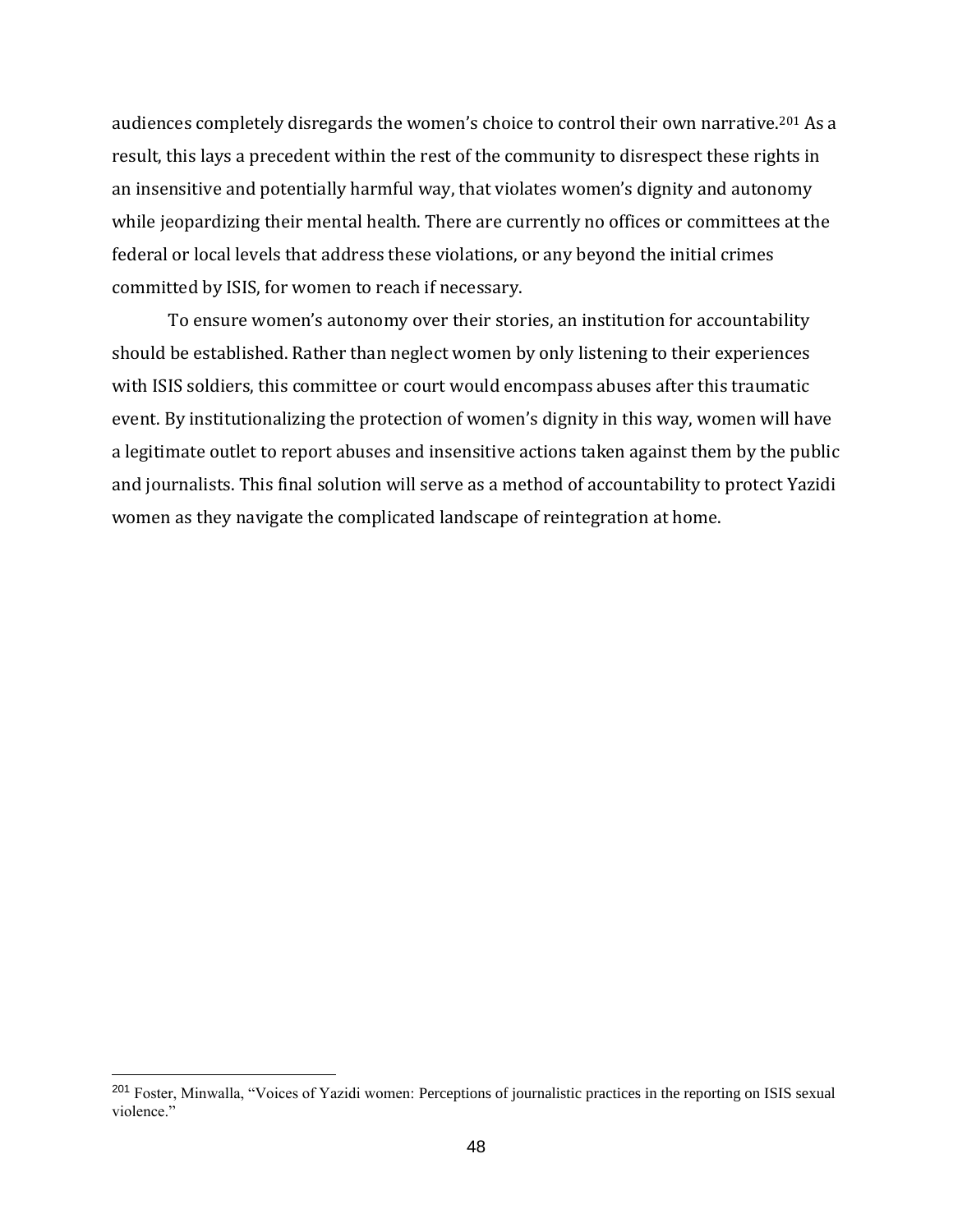#### **IV. Towards Long-term Peace and Reintegration**

#### **IV.A Gender Issues in the Long Term**

In the short term, immediate measures must be taken to address wartime trauma and the difficulty of reintegrating female survivors into a post-war society. Firstly, access to medical services and counselling resources must be prioritised for survivors of sexual violence. After restoring the physical and psychological health of women, their reunion with surviving family members should be prioritised. Their right to custody of children born during wartime must be protected by Iraqi law. To encourage the reunification of family and spouses, community leaders must lead the charge to destigmatize sexual violence. Women who do not have surviving family members or who are rejected by their spouses and family should temporarily seek safe haven at women shelters. These shelters should ideally be operated by Yazidi women and NGOs to ensure that the women feel safe in their new lodging. Lastly, all survivors must be protected from predatory media corporations by an institution for accountability. These recommendations encapsulate the ideal short-term all-governmental response to the reintegration of Yazidi women.

In the long-term, comprehensive policies are needed to ensure complete reintegration. The long-term objective would be to ensure that Yazidi women can live a dignified life with financial independence and personal autonomy. This can be achieved through economic empowerment, societal support, and victim-centred transitional justice. The following recommendations are proposed to achieve total reintegration over a 10-year timeline:

The government can invest in the existing humanitarian aid infrastructure by funding humanitarian organisations and hiring local social workers to strengthen local capacity. Currently, NGOs are contributing significantly to post-conflict recovery by operating women's social centres and shelters which provide temporary support and accommodation to Yazidi women and their dependents. However, lack of donor funding due to donor fatigue has undermined ongoing efforts to support Yazidi women. The UNHCR office in Kurdistan, Iraq, reported that the capacity of IGOs and local authorities are

49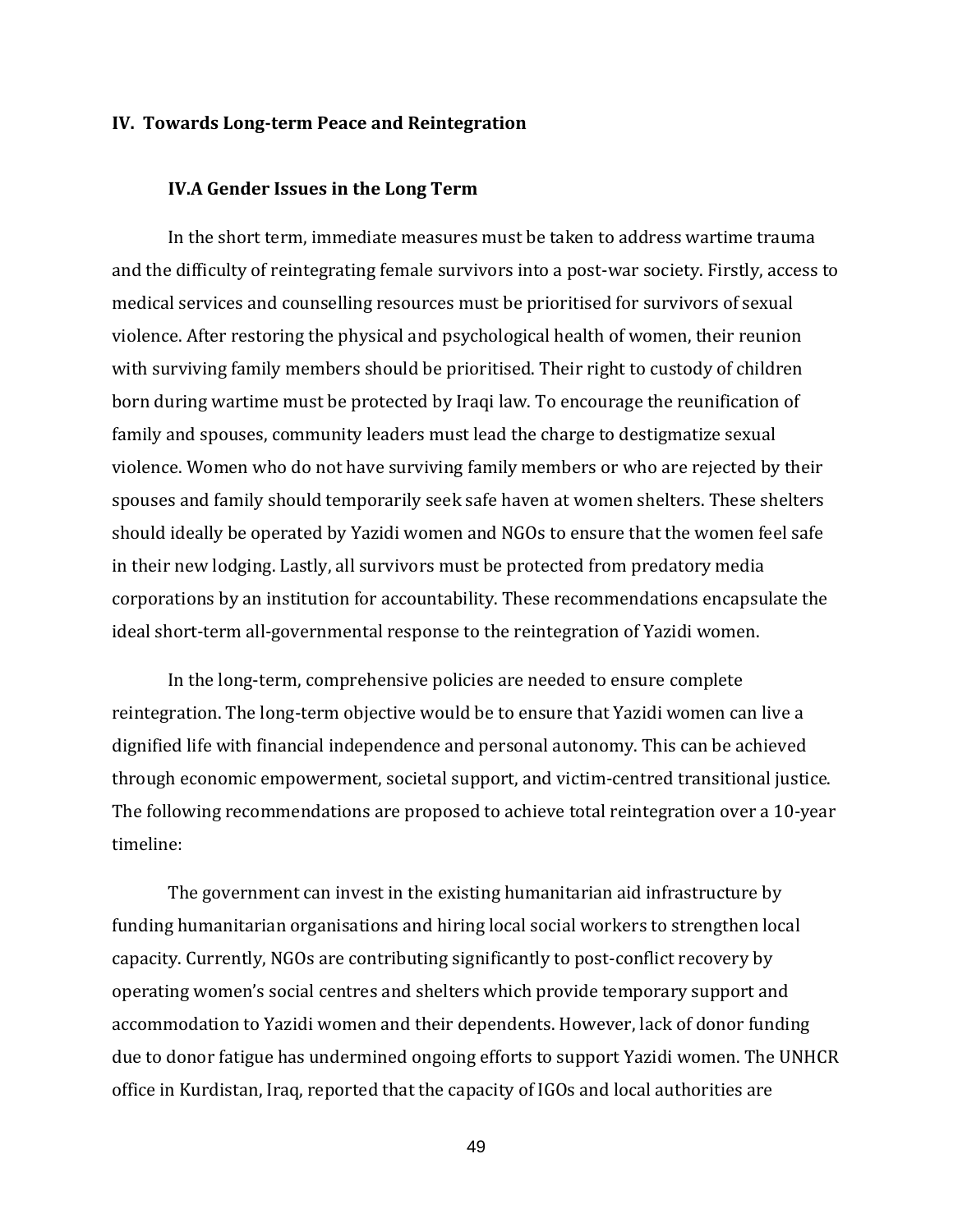severely overstretched.<sup>202</sup> The government can aid ground efforts by ensuring that these organisations are fully staffed and funded. In the interim 3-year timeline, the government can work towards rapidly building up the capacity of these centres by assigning a greater number of social workers, counsellors, and medical professionals to serve at these underfunded shelters. With more personnel and sustained funding, these centres would be able to ensure that one-on-one therapy sessions and adequate care are available at all hours of operation. These operations should provide women with legal, medical, and financial assistance or guide them on how they can gain access to the resources. In addition, the centres should regularly hold awareness sessions to help the women understand the range of resources available to them so they can access them.

Beyond meeting their basic needs, women's social centres should provide vocational training to guide the women towards self-sufficiency. Young girls should continue to receive an education. The women and young mothers should be taught professional skills in trades such as tailoring and hairdressing. It is especially essential for single mothers or women who may face communal or familial rejection to be empowered to become financially independent. Graduates of vocational training programs can engage in incomegenerating activities on their own, facilitating their reintegration into society. Furthermore, this would help to ease the process of resettlement for women who are seeking refuge in other countries where female labour participation is high. Most importantly, research shows that a significant number of children born of wartime rape were abandoned because their mothers were unable to raise them without societal or familial support.<sup>203</sup> Greater financial independence among Yazidi women is likely to reduce the rate of child abandonment as mothers are better positioned to care for their children.

As more women attain a sustainable livelihood, this will also ease the strain on overburdened women's shelters. In the next 5 years, there should be a gradual transition of staff and funding from shelters to women's social centres. At the end of the 10-year timeline, the objective is to gradually phase out temporary women shelters as Yazidi

<sup>202</sup> Mohammadi, "Help for Yazidi survivors of sexual violence", 409.

<sup>203</sup> Lee, "Children born of war in the twentieth century", 157.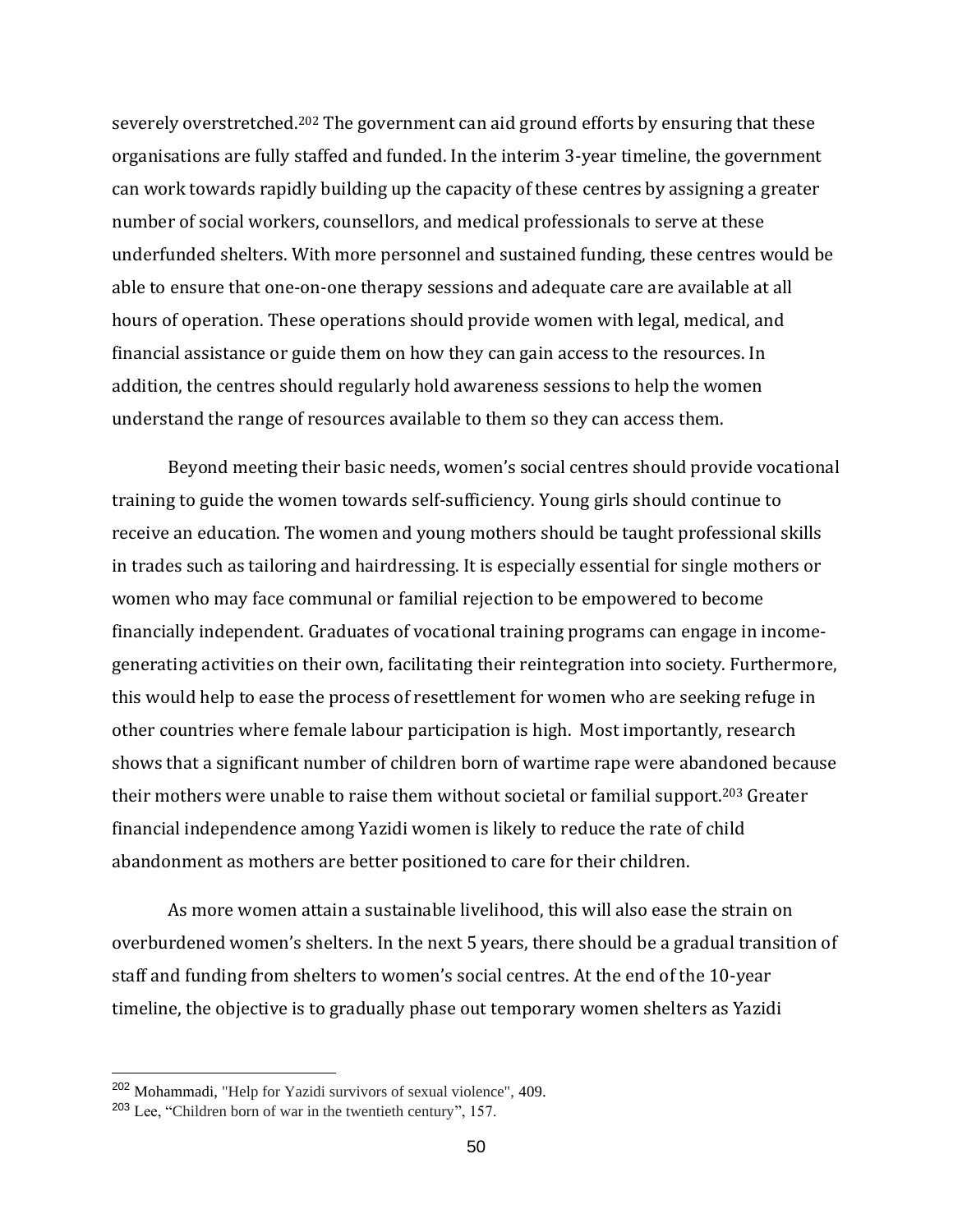women fully reintegrate into society. Women's social centres will continue to operate to assist vulnerable female demographics, such as welfare support to single mothers, and support post-conflict recovery efforts such as reconnecting lost family members.

Secondly, the government should call for the end of forced separations of Yazidi mothers and their children. A gendered victim-centred transitional justice approach must consider the wishes of Yazidi women. It is estimated that there are up to 200-260 women who are currently stuck in Syrian camps under terrible conditions as they are unable to return to their family with their children.<sup>204</sup> These women live in limbo as they are dependent on social organisations for security, shelter and care. While women's social centres can provide them with the vocational skills to live as independent single mothers, Yazidi women should ideally be re-assimilated into the community and family. Yet, research on the attitudes of Sinjari Yazidis in Iraq have found that although the community would universally accept Yazidi women who were forced into sexual slavery and deemed her marriageable to Yazidi men, only half of the community would accept Yazidi women who returned to the community with ISIS-fathered children.<sup>205</sup> This demonstrates a clear division within the Yazidi community on the issue of the full reintegration and rights of Yazidi mothers with ISIS-fathered children. Yazidi women cannot experience meaningful and inclusive reintegration if their children do not receive the same welcome.<sup>206</sup> It is unacceptable for Yazidi women to have to choose between forced separation from their children or their family.<sup>207</sup> After surviving years of sexual violence, Yazidi women should be protected from the additional trauma of forced separations.

Rape and sexual violence were strategically used by ISIS to break the ties of the Yazidi community from the very core family unit.<sup>208</sup> According to Layla Abi-Falah, author of *Reintegration of Female Rape Survivors*,

<sup>204</sup> Westcott, "Iraq's Yazidi Survivors Fight to Start Over."

<sup>205</sup> Greaser, "Attitudes of Sinjari Yezidis in Iraq," 28.

<sup>206</sup> Neenan, "Closing the protection gap for children born of war," 20.

<sup>207</sup> Ibrahim, "Free Yezidi Foundation Statement," 1, 3.

<sup>208</sup> Melchoir, "The Rape of the Yazidis," 21.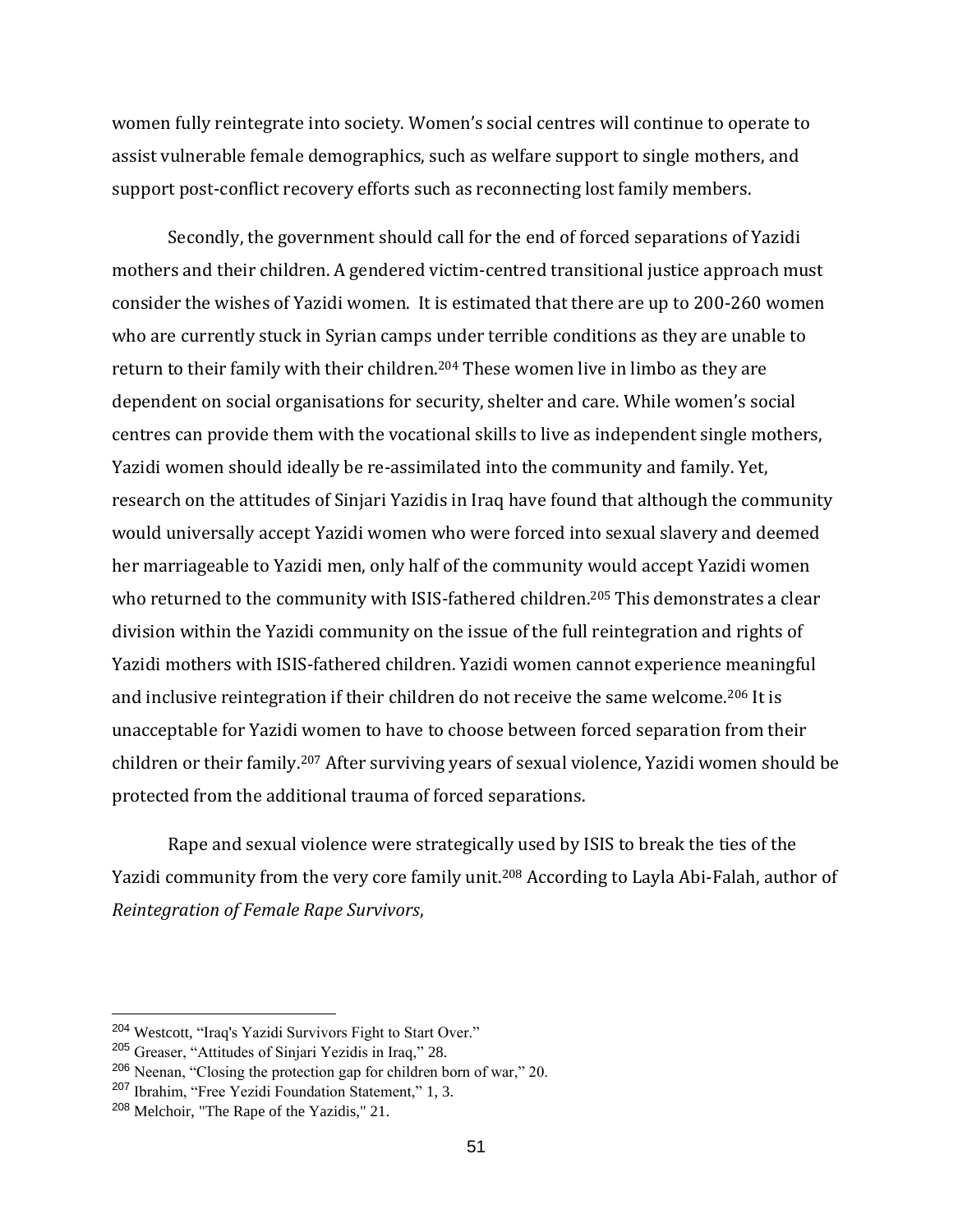"The systematic use of rape is a tactile of modern-armed conflict meant to terrorism and destroy a population, break up families, destroy communities, and, in some instances, change the ethnic make-up of the next generation... Familial and communal rejection is the ultimate goal of mass wartime rape." (428-429)

This has proven to be true. In April 2019, Yazidi spiritual leader Baba Sheikh was forced by fierce backlash to retract an earlier decree that children of survivors should be welcomed. The Yazidi Higher Spiritual Council clarified that only children born to two Yazidi parents will be accepted by the community. Evidently, forced acceptance may also divide a dispirited community during a highly vulnerable post-conflict period, further harming the cohesion of the community both in the present and future. On the other hand, forced separations can lead to generational trauma for mothers and their children.<sup>209</sup> The reversal in decision-making clearly demonstrates that Yazidi mothers were ultimately not prioritised in their considerations.<sup>210</sup> This goes against the victim-centered approach that leaders are advised to take. To address the full reintegration of Yazidi mothers into their community, the government needs to display great sensitivity to community sentiments while prioritising the individual decisions made by Yazidi mothers.<sup>211</sup> It is imperative that the government do not rush either side to a decision when the community is not ready for it. The issue of reintegrating mothers and their wartime children requires a long-term plan.

In the immediate 3-year timeline, urgent action must be immediately taken to standardize adoption procedures to eliminate the harm of forced separations. Separated mothers must be able to relocate their children should they want to. During the adoption process, stringent fact-checking procedures should be undertaken to ensure the mothers' consent. While standardisation of adoption procedures should be codified under the law, the government should also ensure that they are enforced in practice. Specifically, Yazidi mothers must register their children at adoption centres or orphanages instead of

<sup>&</sup>lt;sup>209</sup> Neenan, "Closing the protection gap for children born of war," 9; Rohwerder "Reintegration of children born of wartime rape," 4.

<sup>210</sup> Ibrahim, "Free Yezidi Foundation Statement," 1-2.

<sup>211</sup> Neenan, "Closing the protection gap for children born of war," 3.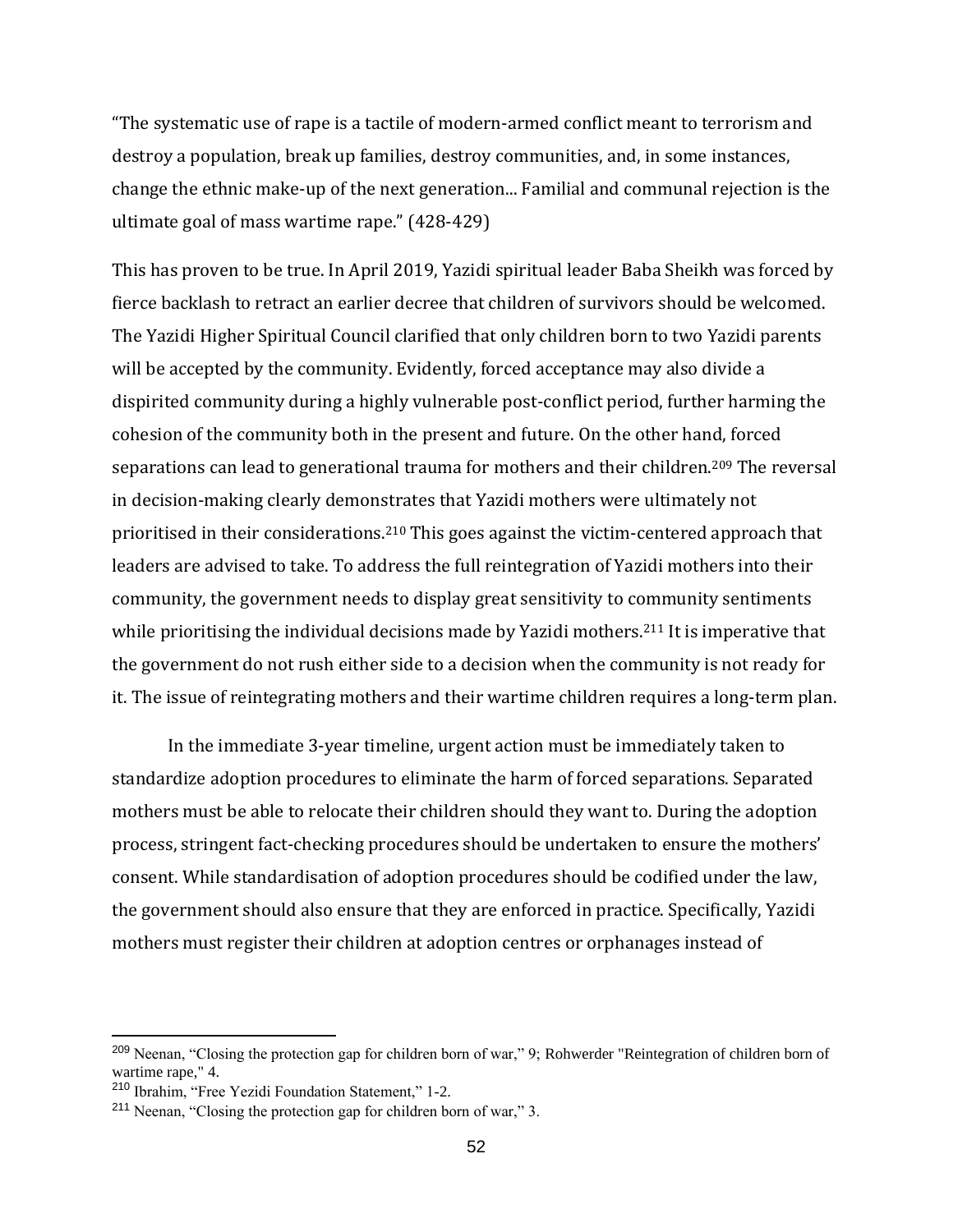abandoning them to verify that they consent to giving them up for adoption. The aim is to effectively reduce child abandonment rates.

In the next step of the reintegration process, facilities should be specifically constructed to house Yazidi mothers and their children. There should be at least one facility in each Yazidi community in Kurdistan that offers lodging only to Yazidi mothers with ISIS-fathered children. The facilities should be secure to protect its residents. Research has shown that the two women shelters in Yazidi communities in Nineveh reject Yazidi mothers with ISIS-fathered children.<sup>212</sup> The residents of a government women shelter in Dohuk reportedly discriminate against ISIS-fathered children and their mothers. The creation of facilities will make a huge difference in securing the long-term health and wellbeing of Yazidi mothers and their children. It is also recommended that these facilities have the capacity to provide community group counselling sessions for the mothers and children, respectively. Experience from Rwanda shows that psychological support for mothers to navigate their feelings of belonging, identity and stigma greatly facilitates their healing process during reintegration.<sup>213</sup> It is highly beneficial for Yazidi mothers to receive targeted professional support in exploring their nuanced, complicated feelings towards their ISIS-fathered children.

Upon the completion of construction on these facilities, the government should make suitable arrangements to relocate Yazidi survivors and children who are enduring precariously in Syrian refugee camps and women shelters. Within 5 years, the number of Yazidi women and children stuck in camps should be reduced dramatically as the relocation process gains momentum.

In the long run, the government should actively support trusted local actors in gradually shifting community sentiments towards universal acceptance of Yazidi women survivors and their dependents. Among the many respected stakeholders, Yazidi spiritual leaders and Yazidi female survivor-turned-activists should take on the mantle of leading de-stigmatization efforts and changing cultural beliefs. Historically, the Yazidi community

<sup>212</sup> Greaser, "Attitudes of Sinjari Yezidis in Iraq," 46.

<sup>213</sup> Woolner, "Mothering Children Born of Genocidal Rape in Rwanda," 715.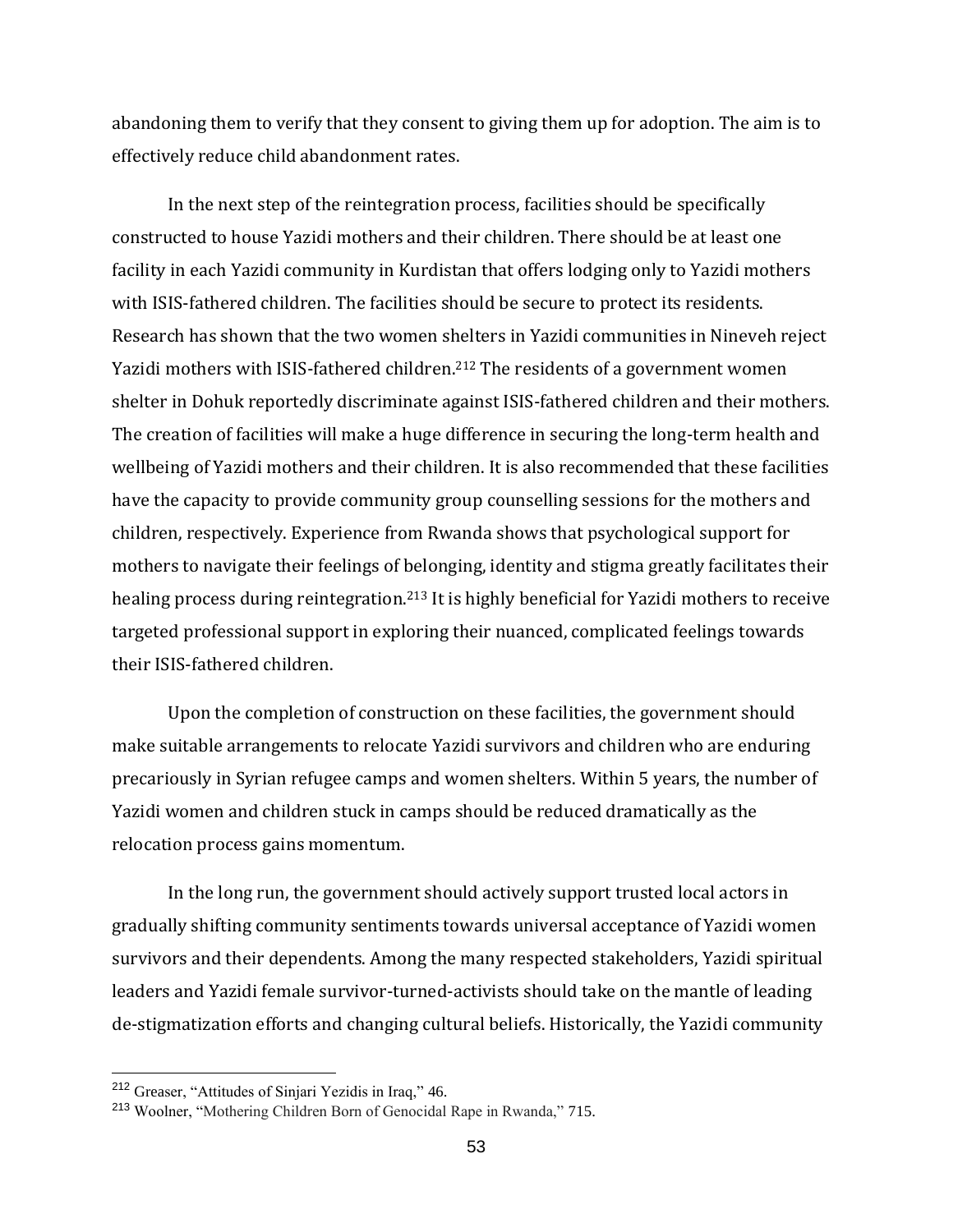has always been an isolated, closed-off community within which spiritual leaders traditionally exert great influence. Research on the attitudes of the Yazidi community has suggested that attitudinal unity relies heavily on cultural and religious beliefs.<sup>214</sup> Since spiritual leadership has a monopoly on community beliefs, the government should form close partnerships with Yazidi spiritual leaders to rally their support on universally and fully reintegrating Yazidi women and their children. Baba Sheikh, a Yazidi spiritual leader has broken traditions twice in 2014 and 2015 by welcoming Yazidi women who had endured forced Islamization and rape instead of upholding the traditional practice of excommunication. This precedent gives hope that the respected leaders can make another historic decision in welcoming Yazidi survivors and their children and manage its backlash from the community.

Other scholars have similarly advised that de-stigmatisation efforts should draw on the legitimacy of local leaders and activists.<sup>215</sup> While the male-dominated spiritual council traditionally holds great sway in the Yazidi community, female survivor-turned-activists are also leading post-conflict recovery efforts and rebuilding civil society. Among them, Yazidi survivor and Nobel laureate Nadia Murad represents a powerful voice within the community. Nadia Murad and other Yazidi women activists can lend their voice to the destigmatisation campaign that promotes acceptance and inclusion of Yazidi survivors and their ISIS-fathered children. At the end of the 10-year timeline, there is hope that local leaders can significantly shift cultural attitudes towards full reintegration of all Yazidi survivors and their dependents.

#### **IV.B. Towards the Political Integration of the Yazidi**

While the social measures mentioned in the previous section would hopefully create a nonsectarian national identity that would alleviate the need for other protection measures, Iraq remains severely divided and those divisions will inevitably last for years to come. In the meantime, the U.S. should seek to implement and advocate for different

<sup>214</sup> Greaser, "Attitudes of Sinjari Yezidis in Iraq," 39.

<sup>215</sup> Rohwerder "Reintegration of children born of wartime rape," 3.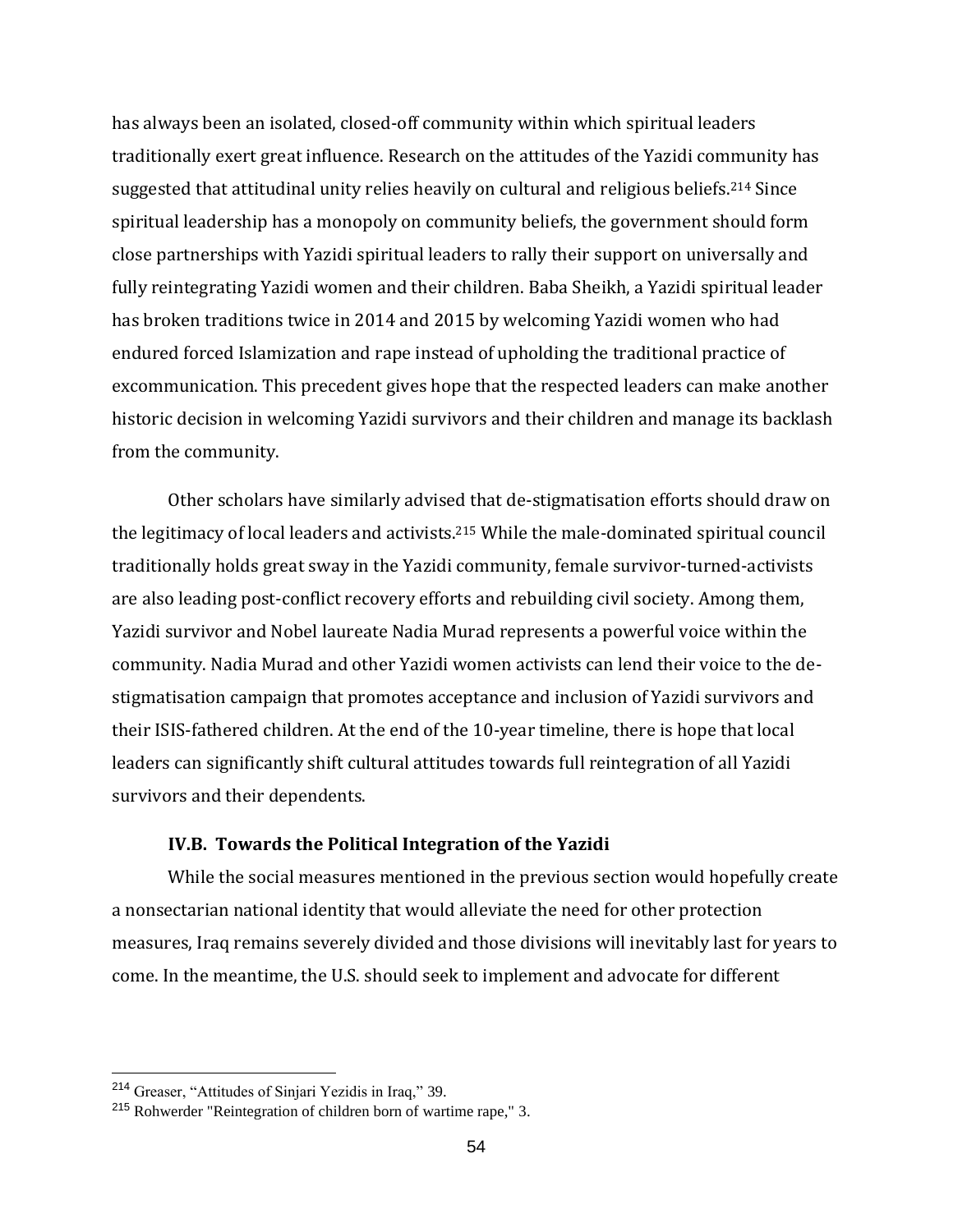institutional policies that will ensure that the horrific genocide the Yazidi community endured is never repeated.

A consequence of the ongoing tensions between Baghdad and Erbil, systemic underdevelopment has long plagued areas such as Sinjar and Bashiqu, whose administrative status remains contested. Neither side is willing to commit to improving the societal, economic, and security situation of the Yazidis, as neither side can be confident that they will hold on to these territories in the future. While oil and gas reserves in these territories are modest<sup>216</sup>, desire for assuming control over the disputed districts continues. This may be due to the possibility of undiscovered wealthy reserves but is also likely a consequence of fear on both sides. Calls for Kurdish independence have long threatened Iraqi sovereignty and expansion of Iraqi controls threatens the semi-autonomous governance the Kurds have obtained after much struggle.

The Iraqi government has attempted to solve this issue internally; Article 140 of the Iraqi Constitution calls for a census and referendum in Kirkuk and other disputed territories to resolve the boundary issue. This article, however, has not yet been implemented despite its December 2007 deadline.217 The United Nations has previously attempted to offer alternatives to Article 140, including making the Kirkuk province autonomous. However, Massoud Barzani, previous President of the semi-autonomous region has repeatedly expressed that Kurdistan will not "accept that the United Nations or anyone else present us with alternatives to Article 140."<sup>218</sup> The Kurdish leadership, with its strong local political and security presence, most likely believes that the results of the census and referendum will favor Kurdish integration. The truth of this belief may also be what is preventing the Iraqi government from moving forward with its implementation. Nevertheless, The U.S. should strongly advocate implementation of this Article, as without a resolution to this boundary issue, contested Yazidi territories, as well as those of other minority groups will remain in a dangerous purgatory. Without a definite authority in the

<sup>216</sup> [Kaválek,](http://www.meri-k.org/author/tomas-kavalek) "Competing Interests."

<sup>217</sup> Goran, "Article 140 of Constitution."

<sup>218</sup> Dagher, "New Kurdish Leader."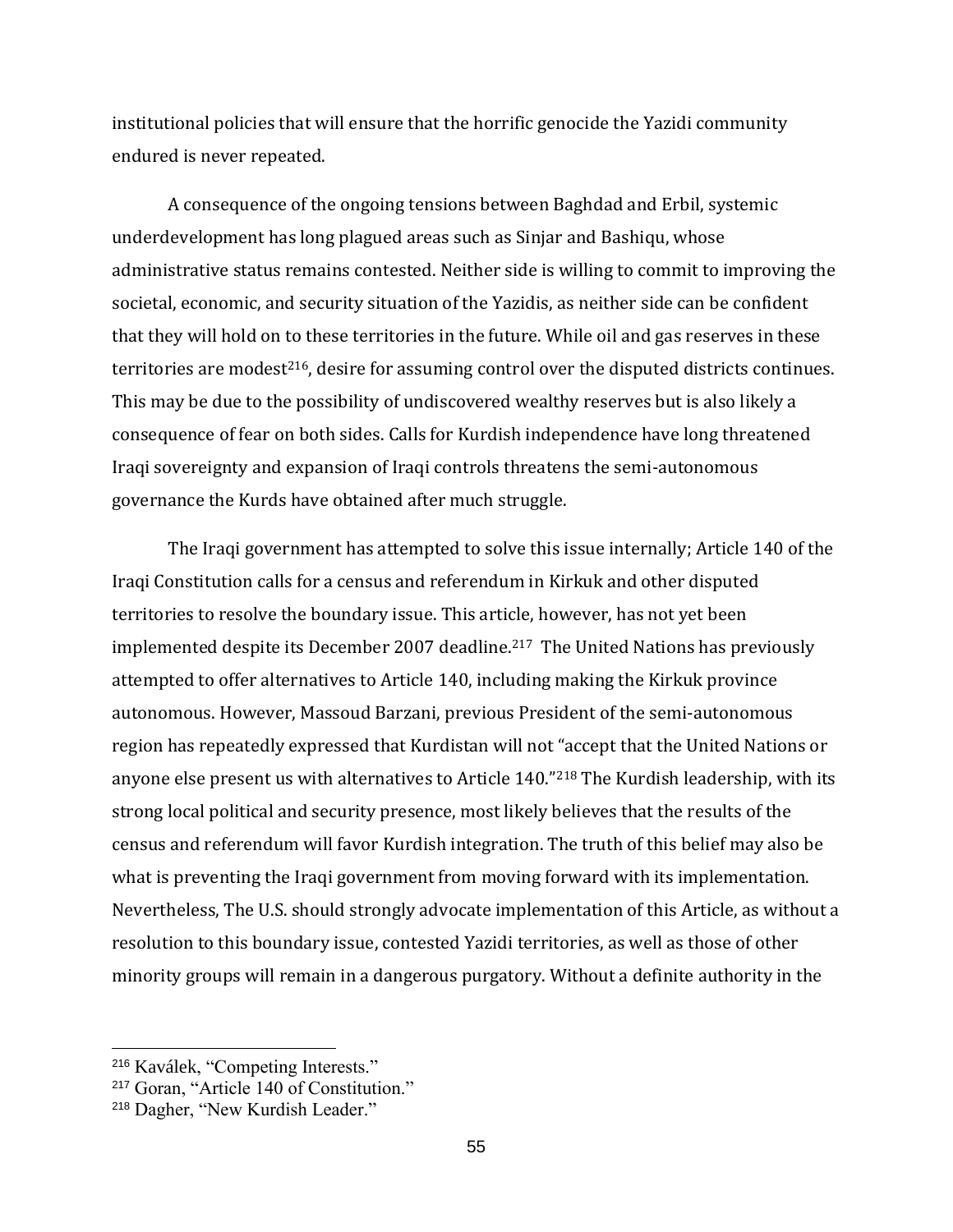region that is responsible for their safety and security, alongside their political and economic well-being, these territories will remain an international issue.

Once this territorial issue is resolved, the U.S. should also focus on increasing Yazidi representation and engagement in both Kurdish and Iraqi politics. Both the National Endowment for Democracy and the U.S. State Department have historically provided funding for capacity-building programs in other Middle Eastern countries through the Middle East Partnership Initiative's Regional Assistance Program 2 (RAP 2), which trains civil society to engage in local political processes but does not yet include Iraq.<sup>219</sup> Both offices should expand funding and direct personnel to Iraq, where it can provide the Yazidi community, as well as other religious minorities, with the tools necessary to successfully advocate for their interests.

This training will be of little use, though, if the community faces immense difficulties in elections. In the Kurdish Parliament, the number of reserved seats for non-Kurdish minority communities is 11 out of 111, reserved for Christians, Turkmen, and Armenians. Yazidis, however, are not granted any reserved seats. To participate politically, Yazidis need to affiliate themselves with one of the major Kurdish political parties. These political parties, however, care little about the specific needs of the Yazidi so affiliation carries little benefit. Similarly, in Baghdad, Yazidis are only entitled to one seat in the ICouncil of Representatives of Iraqi (Iraqi Parliament) as they are considered part of the Kurdish entity rather than a distinct minority. In 2018, Parliament speaker Salim Jubouri rejected a draft proposal based on the decision of the Federal Court to give reserved seats to Yazidis in relation to their population.220which would have created a more fair and equitable representation. However, in 2008, the Iraqi Parliament approved minority reserved seats on six provincial councils across the country. Under this plan, Yazidis were offered one seat on the Nineveh council.<sup>221</sup> While not necessarily proportionate to their population either, it does show that the implementation of quotas is a possibility in Iraq. The United States

<sup>219</sup> Kadah, "Regional Assistance Program 2."

<sup>&</sup>lt;sup>220</sup> Khalaf, "Losses in Iraqi elections."

<sup>221</sup> Susman, "Quotas on Minorities."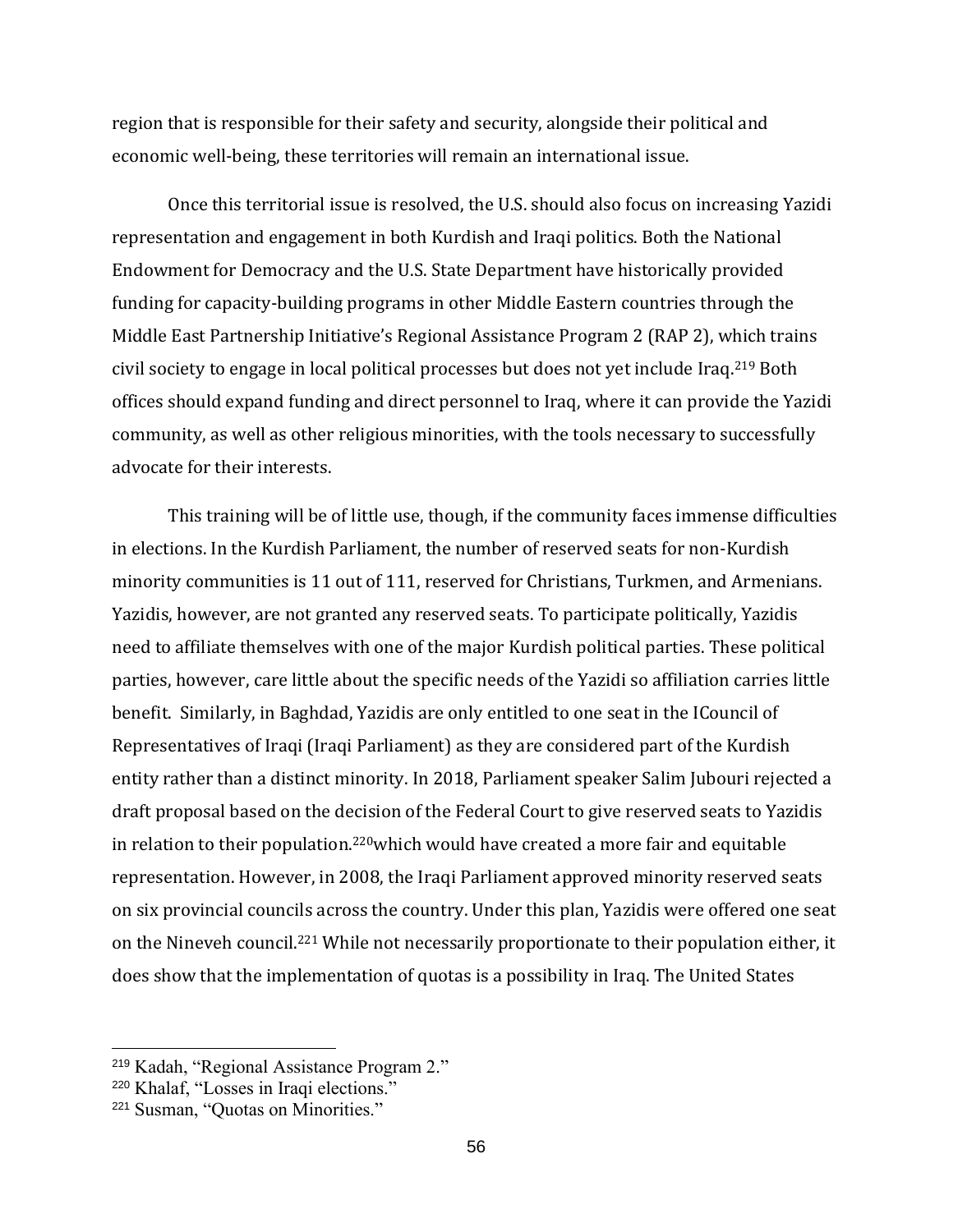should continue to advocate for such quotas that increase minority representation in both the Council of Representatives of Iraq and Iraqi Kurdistan Parliament (IKP) Parliament.

Before advocating for such quotas, it is important to note and consider that quota systems to ensure representation have exacerbated sectarian tensions in other Middle Eastern countries. However, there is strong research showing that it can work to ease them as well, especially when the political process is largely controlled by two large parties. When political negotiations involve smaller groups, leaders are incentivized to appeal to those beyond their own sectarian group. This promotes policies that will benefit the larger Iraqi national community, as well as provides leverage to minority groups looking to advocate for policies that provide them with protection and support. Minority groups such as the Yazidi can also serve as a buffer between larger groups. Iraqi Christians and Yazidis have recently served "as neutral voices in Iraqi political disputes and frequently present an intermediate perspective to balance tensions between opposing sides and to resolve conflict."<sup>222</sup> In a country whose politics are overwhelmingly defined by sectarian identity, greater minority representation is especially important.

While the U.S. should refrain from the interventionist nation-building that has led to many of the modern issues plaguing Iraq, the recommendations cited above hope to allow the U.S. to engage more positively. This positive engagement will work to find the balance between the promotion of a nonsectarian national identity and the preservation and protection of the Yazidi identity that will allow for long lasting peace in Iraq.

#### **IV.C. Towards Social Integration of the Yazidi**

Transitional justice for Yazidis must encompass their sustainable protection and prevention of atrocity crimes through mitigating sources of insecurity in Iraq. Ethnosectarian divides greatly contribute to the continuous violence, political instability, and economic decline. Therefore, initiatives directed towards peacebuilding and nation building must entail ethnic and religious reconciliation and the strengthening of the Iraqi identity. This is a multifaceted approach that demands various reforms directed towards

<sup>222</sup> Henne, "Economic Integration."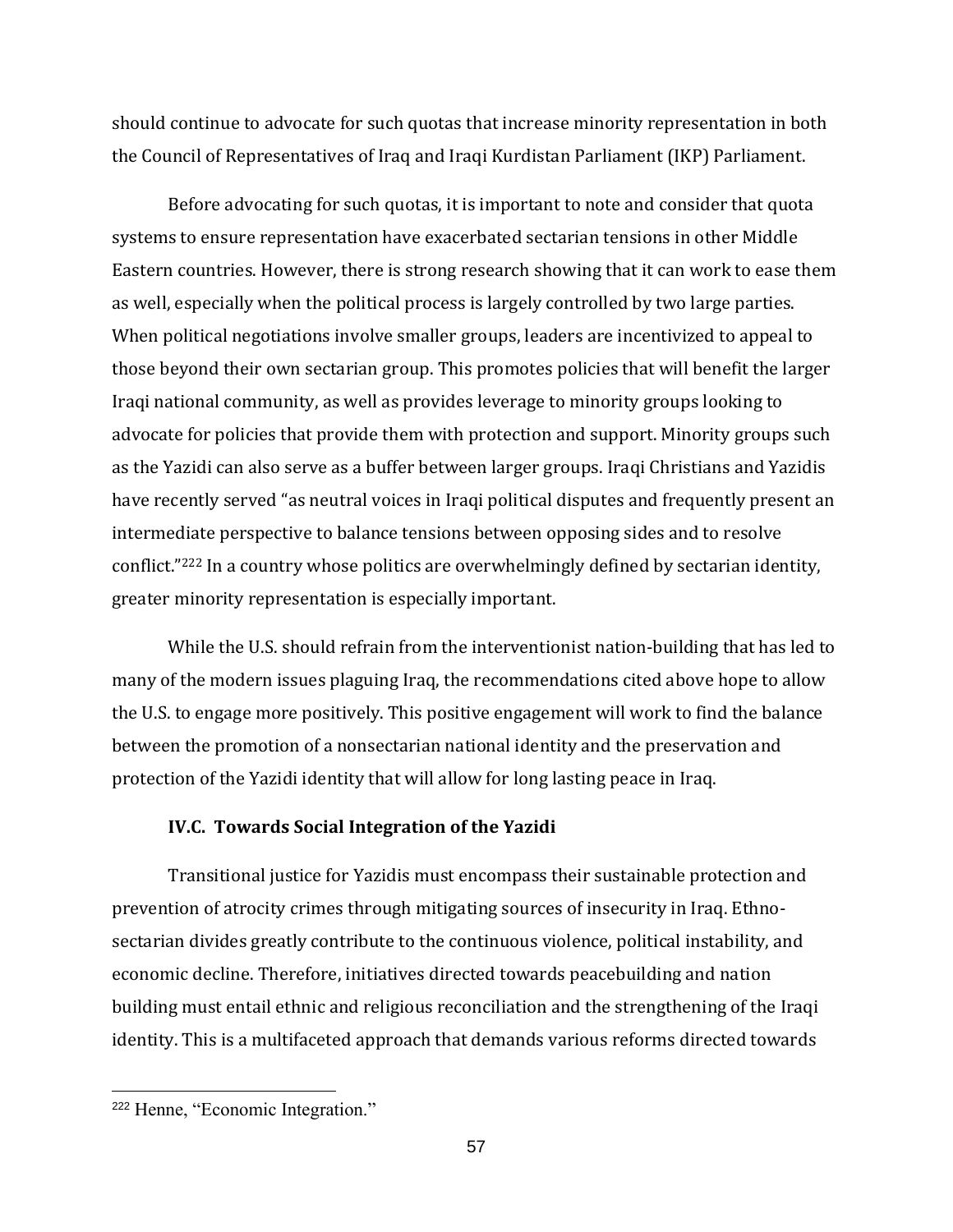dismantling Iraq's ethno-religious institutions. Ethno-religious reconciliation through social integration is paramount. We recommend supporting negotiations between relevant actors, promoting initiatives that create a dominant Iraqi identity, and advocating for multiethnic schools to build sustainable multi-ethnic social capital.

Iraq has a long history of ethnic conflict. In fact, Arab and Kurd nationalists attempted to engulf minority identities to enhance their claims on Iraq<sup>223</sup>. Still, the social fabric that tied Iraqis together dissolved following the Iraq war. The US erroneously believed that three ethno-religious groups – Kurds, Sunni Arabs, and Shia Arab– dominated Iraq; therefore, it "viewed the establishment of a system of government that reflected the relative proportions of these three communities as the critical ingredient for establishing lasting democracy and stability in Iraq"224. Subsequently, the Coalition Provisional Authority (CPA) codified the ethno-sectarian divides into Iraq's constitution. For example, membership in the Iraqi Governing Council was divided along ethno-sectarian lines. Multiethnic city councils in cities such as Kirkuk were futile due to persistent disagreement<sup>225</sup>. Indeed, the political institutionalizing of ethnic-sectarian divides "[ingrained] and [legitimized] particularistic identities, creating notions of 'exclusiveness' that inevitably would exacerbate dislocations among the country's various communities"<sup>226</sup>. These political fragilities, especially without sufficient attempts at social integration, validated and cemented social intolerances.

Furthermore, the federal system that the coalition drafted into Iraq's constitution, reinforced ethnic prejudice, especially in the disputed territories. Due to the ethnoreligious demographic distribution in Iraq, federalism divided Iraq partially along ethnoreligious lines. Because each of the three main groups formed a majority or plurality in a state, they each consolidated federal power over regions in Iraq. This marginalized minority groups such as Assyrians, Turkmans, and Yazidis as well as the non-majority in the state. Groups such as Sunni Arabs and some Shia Arabs opposed federalism due to concerns that it would violate their rights and access to resources. Hence, the enforcement

<sup>223</sup> Ali, "The Identity Controversy," 2.

<sup>224</sup> Alkadiri, "Oil," 1316

<sup>225</sup> Dawisha, "The Prospects for Democracy," 727.

<sup>226</sup> Dawisha, "The Prospects for Democracy," 728.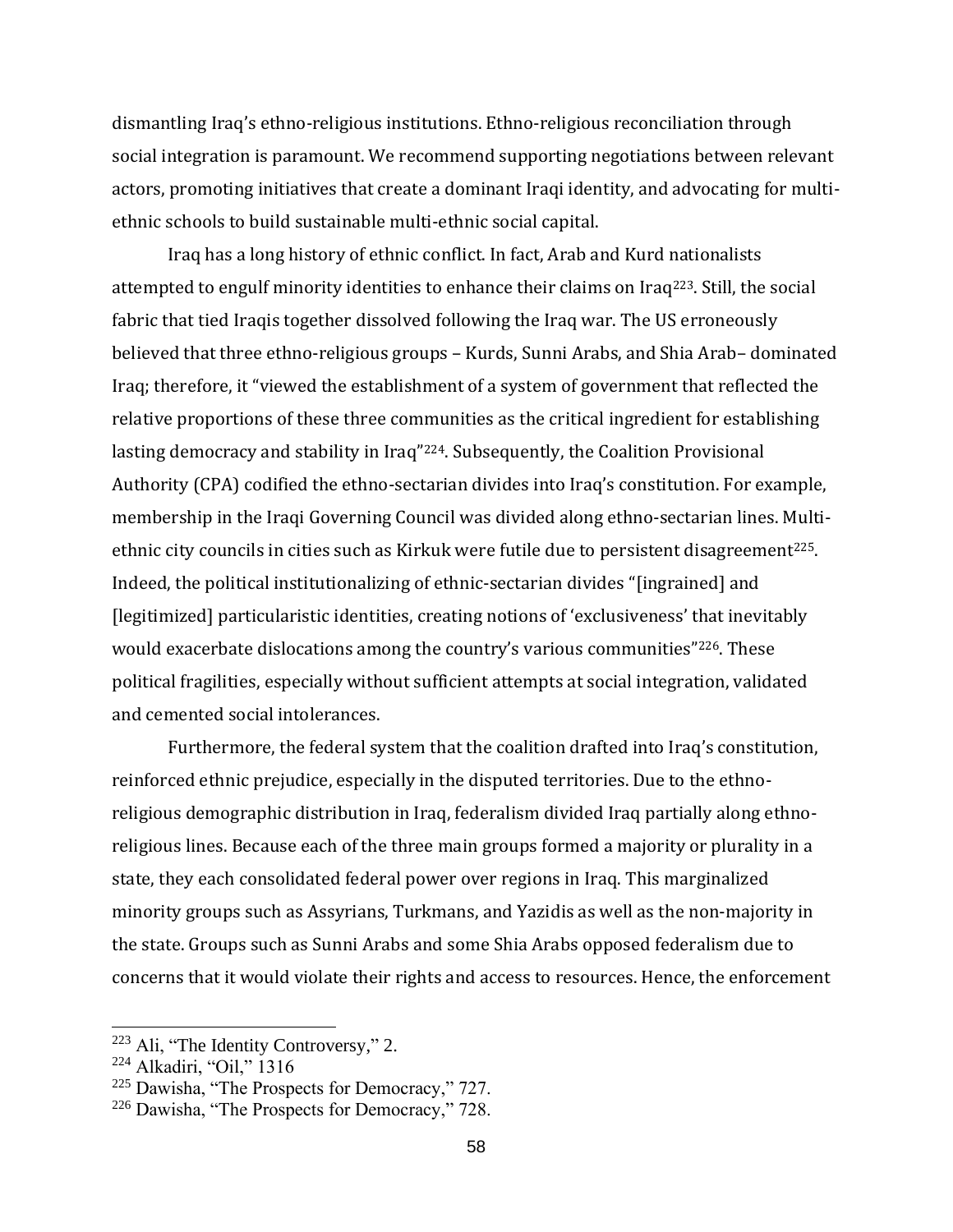of federalism exacerbated abuses and notions of victimhood<sup>227</sup>. Moreover, the majority power occupied the federal government and civil society, which were affiliated with the larger ethnonationalist parties<sup>228</sup>. Subsequently, minority groups remained underrepresented in the federal and central governments. Moreover, disagreements concerning the degree of centralization and the organization of fiscal and political powers within the federal system propagated distrust<sup>229</sup>. Oil revenues represent approximately 93% of Iraq's fiscal budget and 65% of GDP; therefore, disagreements concerning who controls oil revenues exacerbated intolerance230. That is because those who control oilwealthy regions such as Mosul and Kirkuk capture much of Iraq's wealth in a decentralized federal system. The coalition's imposition of a fragile democracy and its appointment of Nouri Al-Maliki as prime minister reinforced sectarian conflict. Al-Maliki and the Dawa Party consolidated Shia power through polarizing ethnic groups and dominating Iraq's political system<sup>231</sup> while bolstering Iran's intervention in Iraq<sup>232</sup>. These factors worsened marginalized and radicalized various groups, leading to intergroup hostilities at grassroot and national levels233. With persistent violence, distrust, and a lack of confidence in the central government and outgroups, ethno-religious identities became the basis of political, social, and economic organization.

The political conditions in Iraq will not stabilize until the ethno-religious divides are abandoned. The long-term prevention of atrocity crimes should include "[transforming] hostile relationships into more positive and constructive ones"<sup>234</sup>. A political system that breaks down ethno-sectarian institutions while mitigating fears that a single group would consolidate power is necessary235. Nonetheless, for such a political system to succeed, grievances must be addressed on a social level. Social integration would help reduce ethnosectarian hostilities and develop the tolerance and trust needed to support a favorable

 $227$  Blagojevic, "Peacebuilding," 556.

<sup>228</sup> Wimmer, "Democracy," 123.

<sup>229</sup> Alkadiri, "Oil," 1317.

<sup>230</sup> Al-Qarawee, *Iraq's Sectarian Crisis*, 14.

<sup>231</sup> Al-Qarawee, *Iraq's Sectarian Crisis*, 3.

<sup>232</sup> Al-Qarawee, *Iraq's Sectarian Crisis*, 8.

<sup>&</sup>lt;sup>233</sup> Rydgren and Sofi, "Interethnic Relations," 26.

<sup>&</sup>lt;sup>234</sup> Blagojevic, "Peacebuilding," 556.

<sup>&</sup>lt;sup>235</sup> Dawisha, "The Prospects for Democracy," 728.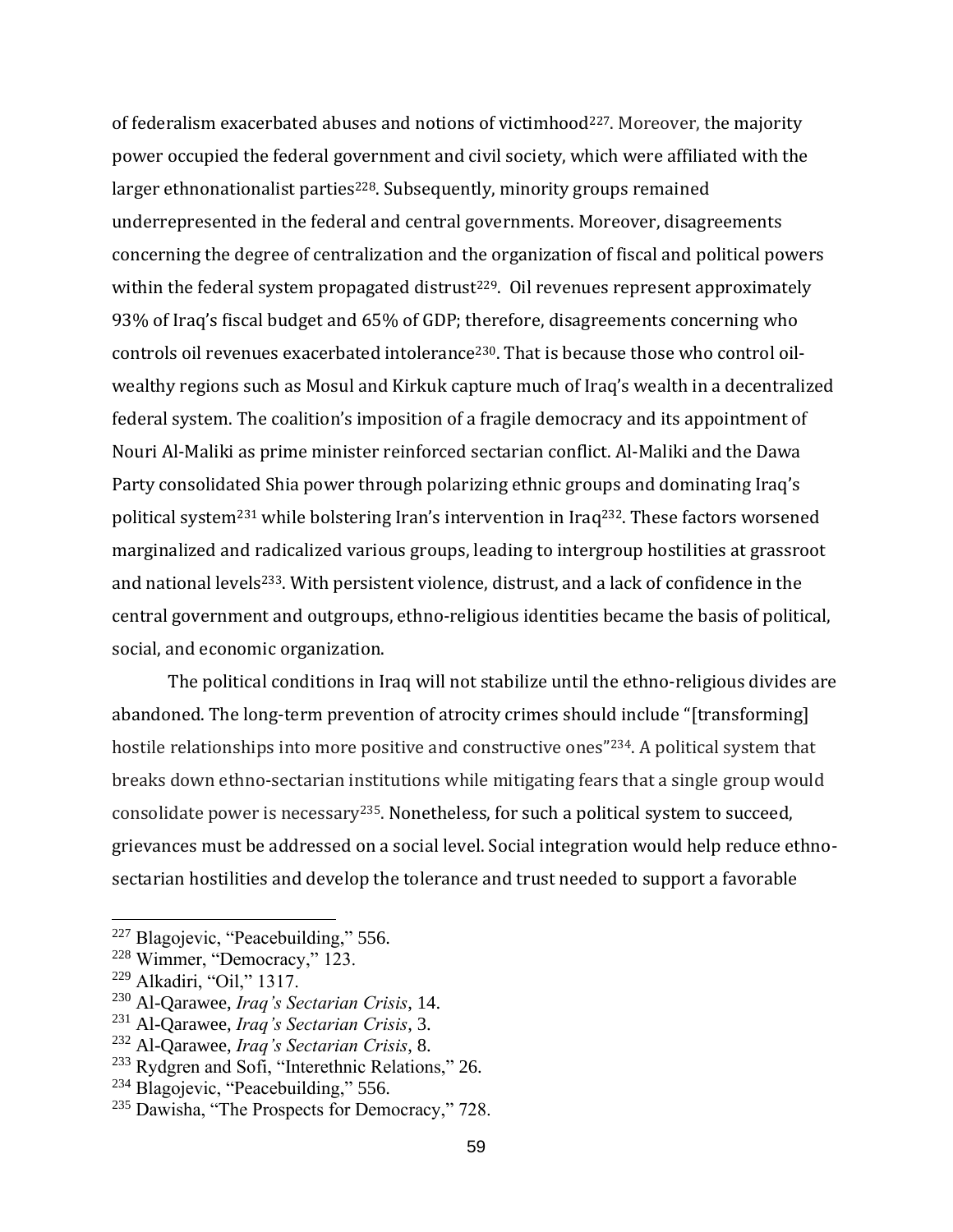political system236. Moreover, ethno-sectarian reconciliation would divert focus away from the individual good towards the common good. This initiative must begin at grassroot levels; "by promoting interethnic loyalties at the micro level and by making the information asymmetry between ingroup and outgroup less acute", one could develop multi-ethnic social capital and decrease stereotypes and misconceptions. Stereotypes allow elite groups to monopolize power and mobilize support through reinforcing prejudice, and thus increase instabilities<sup>237</sup>. Although a long-term process, social integration is imperative to lasting peace. Accordingly, we propose three strategies.

First, negotiations between relevant groups at grassroot and city levels are crucial to acknowledging group grievances, reconsolidating ethno-religious groups, and arriving at agreements. Although all groups, to a certain extent, face similar security, economic, educational, health, and livelihood concerns, attention is often directed towards ethnosectarian group gains. This detraction from populist policy initiatives, helps increase corruption, weakens governments, and maintains fragile institutions. Therefore, negotiations, especially those directed towards addressing common problems, are imperative to putting aside group differences and reducing ethno-sectarian competition. Such discussions, also, stimulate social integration; interactions between community leaders, civil societies, NGOs, and activists, whether religious or not, help reduce stereotypes and develop a multi-ethnic community. Also, discussions could empower minority groups that are often underrepresented. This is especially important considering that ethno-sectarian identities govern civil societies, and thus either Arab or Kurdish interests dominate<sup>238</sup>. Negotiations, hence, could help reduce competition between ethnoreligious groups, increase participation among minority groups, and bolster multi-ethnic and populist interests. We suggest working with local focal points to identify relevant local organizations and individuals who aim to promote ethno-religious reconciliation and social integration. Subsequently, we recommend providing assistance to such groups to organize discussions among relevant parties that include community leaders and actors, NGOs, and

<sup>&</sup>lt;sup>236</sup> Blagojevic, "Peacebuilding," 555.

 $237$  Rydgren and Sofi, "Interethnic Relations," 26.

<sup>238</sup> Rydgren and Sofi, "Interethnic Relations," 27.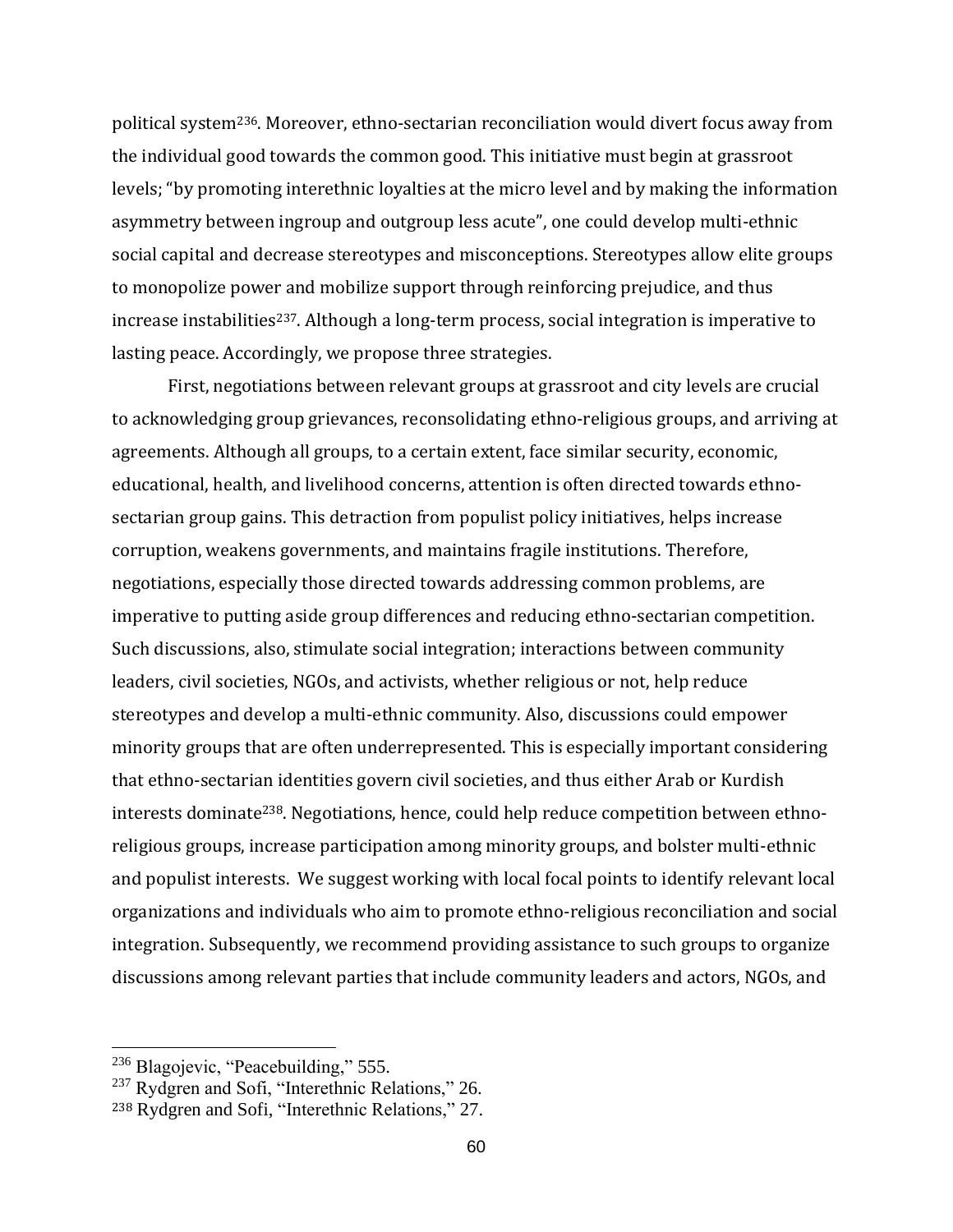civil societies. Negotiations should aim to unify communities and generate inclusive social, political, and economic infrastructures at the grassroot and city levels.

Second, we propose supporting initiatives that foster a shared Iraqi memory and identity. Because ethno-sectarian community memories supersede a national Iraqi memory, communities are inclined to form ingroup loyalties<sup>239</sup>. Tribal and clan structures further enhance ethnic-based group loyalties<sup>240</sup>. Still, ethno-religious intolerance can be resolved if inclusion and national unity replace ethno-sectarian group interests, making a single national identity more important than ethno-religious identities<sup>241</sup>. It is important to note, such attempts do not warrant the erasure or disregard of group identities. The aim is to strengthen the Iraqi identity, making it the dominant identity. Accordingly, we suggest encouraging talks, community events, and initiatives that work towards sharing the histories and grievances of each group to generate an understanding of the "other". This is especially important considering that all groups have, to different degrees, suffered at the hands of the other. In Kirkuk, for example, the Kurds suffered from mass atrocities at the hands of the Arab Baathist regime. Nonetheless, following the Iraq war, the Kurds grossly mistreated Arabs, whether they were Baath sympathizers or not $242$ . A deeper comprehension of the experiences of the "other" would increase people's willingness to form ties with one another, and thus reinforce the Iraqi identity. Moreover, promoting understanding and tolerance through presenting informed narratives could encourage community members, at the grassroot and national levels, to emphasize an Iraqi narrative, memory, and identity.

Third, the development of social capital through group integrations is important. Some cities in Iraq, such as Kirkuk, face the problem of residential segregation. This separated various institutions such as mosques, marketplaces, gathering sports, and schools. Accordingly, "ethnic homogeneity, and not heterogeneity, tends to penetrate deeply into the substructures of the city, which is a major obstacle to interethnic brokerage

<sup>239</sup> Al-Qarawee, *Iraq's Sectarian Crisis*, 4.

<sup>240</sup> Hassan, *Iraq*, 5.

<sup>241</sup> Blagojevic, "Peacebuilding," 557.

<sup>242</sup> Rydgren and Sofi, "Interethnic Relations," 29.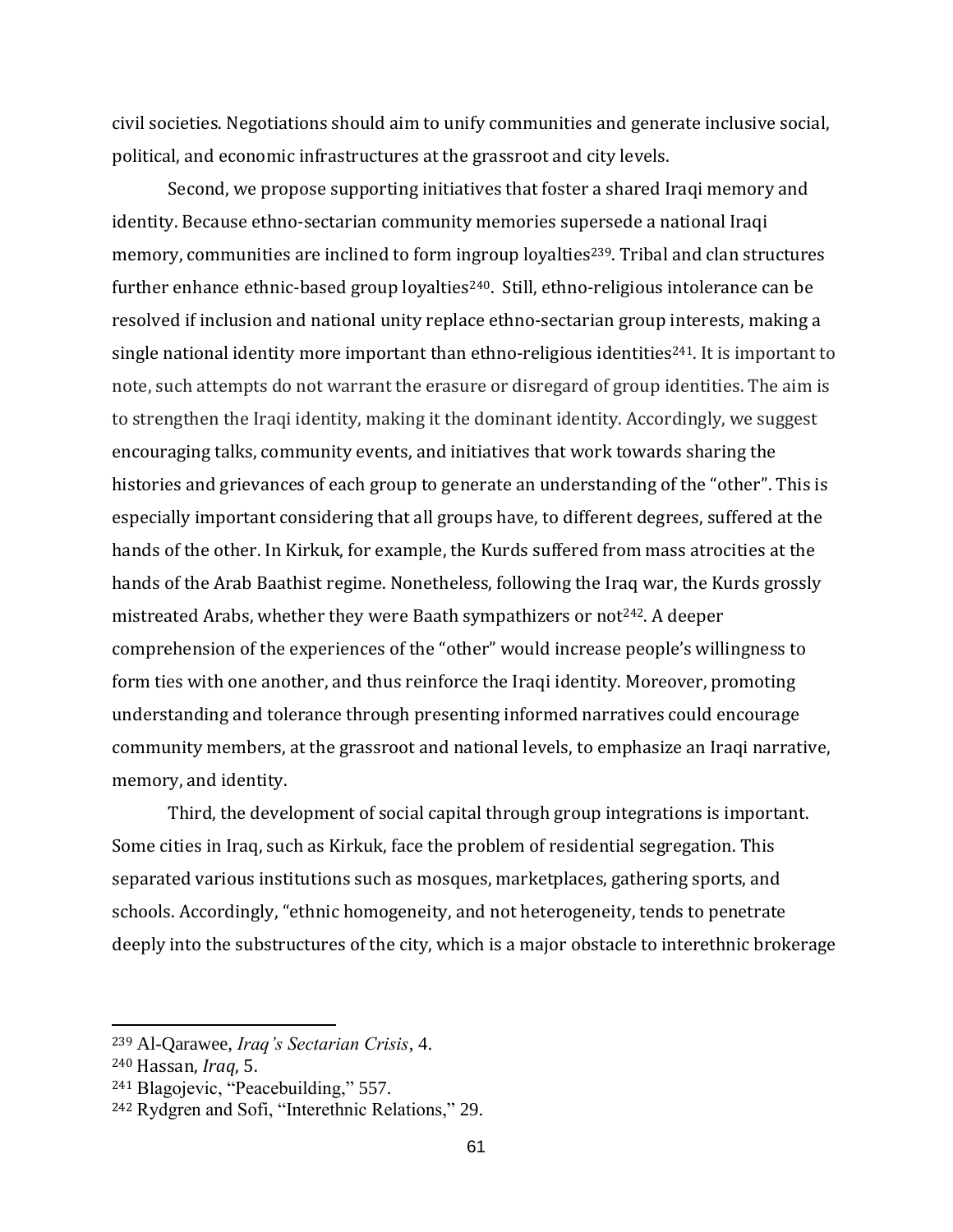and the creation of interethnic social capital"243. Although we recognize the impediment that residential segregation causes, we do not recommend external intervention in mitigating it. That is because this a problem that developed in some cities throughout generations and in others as a consequence of Saddam Hussein's ethnic-based cleansing and population transfer<sup>244</sup>. Therefore, addressing this issue, especially externally, may generate conflict. Nevertheless, we recommend focusing on individual institutions that have become segregated, especially schools. It is paramount that schools are not divided by ethno-religious identities; such segregation would legitimize and institutionalize ethnosectarian hostilities among children. This is especially problematic considering that Saddam Hussein's attempt to erase non-Arab identities promoted ethnic-based schools and cultural centers. Therefore, we recommend supporting a national dual-language education of Arabic and Kurdish that provides religious classes based on chosen faiths. Recognizing that this may marginalize some groups, we propose allowing ethnic minorities to learn their own language along with the national language. This would enhance interethnic communication by decreasing language barriers. Because it signals a desire to reconsolidate, it could mobilize movements towards social and institutional integration. Moreover, such an initiative encourages multi-ethnic communities to form, especially among children who could grow up in tolerant and inclusive multi-ethnic environments. Proximate and constant interaction is essential because "when two or more ethnic groups share space without sharing social networks, ethnic conflicts are more likely…tolerance will increase in situations in which ethnic catnets are firmly and relatively enduringly integrated"245. Therefore, encouraging social integration, especially among minors, is crucial to building sustainable and inclusive multi-ethnic social networks.

Ethno-sectarian reconciliation through social integration is critical to transitional justice for Yazidis. Social integration aims to build sustainable networks that foster unity and inclusivity and thus decrease the ethno-sectarian competition that breeds instability and conflict. Therefore, promoting multi-ethnic negotiations, strengthening the Iraq

<sup>243</sup> Rydgren and Sofi, "Interethnic Relations," 38.

<sup>244</sup> Rydgren and Sofi, "Interethnic Relations," 28.

<sup>245</sup> Rydgren and Sofi, "Interethnic Relations," 33.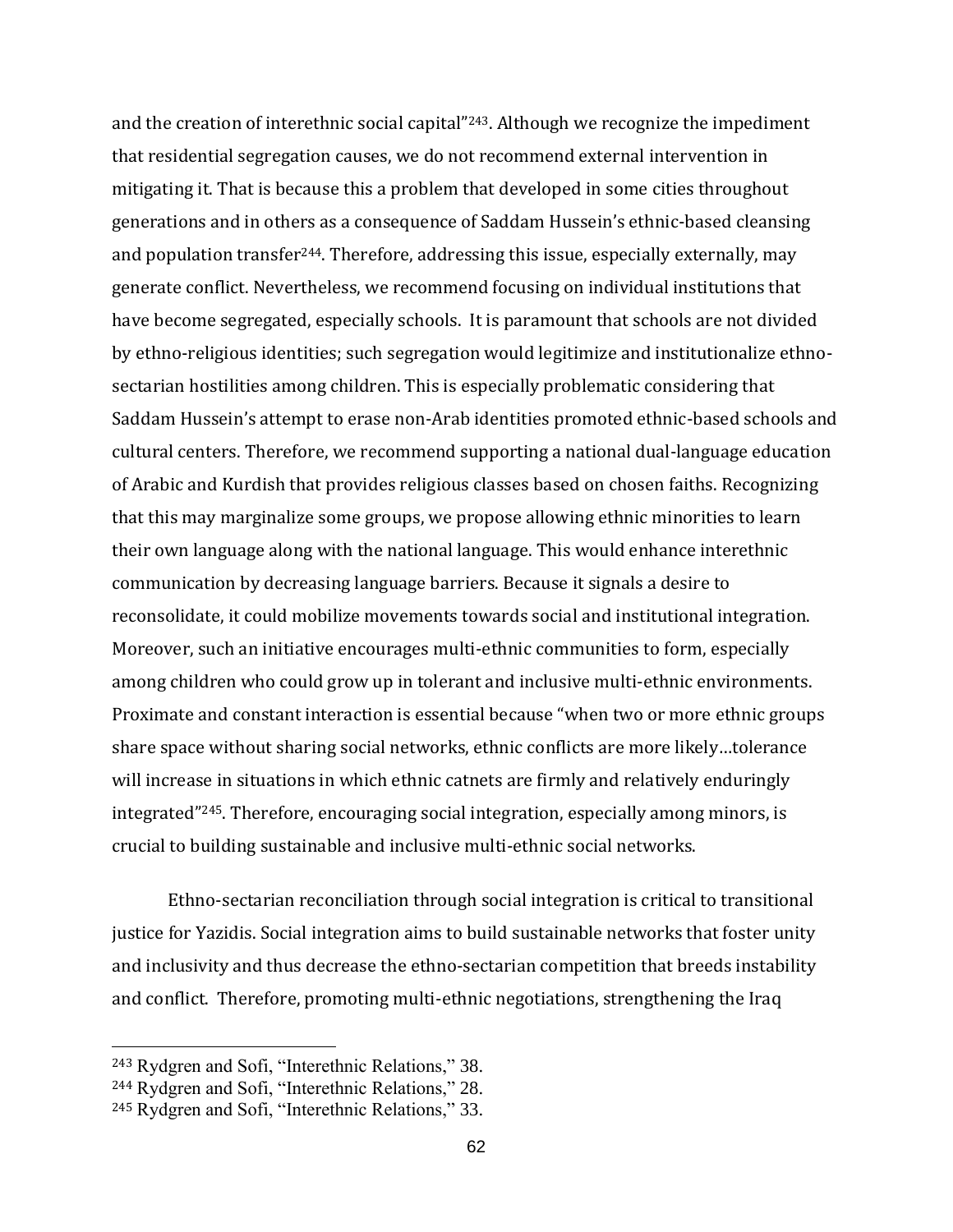identity, and ensuring that institutions such as schools are not segregated are essential to creating the social networks that deter focus from competing ethnonationalist interests and promote peace.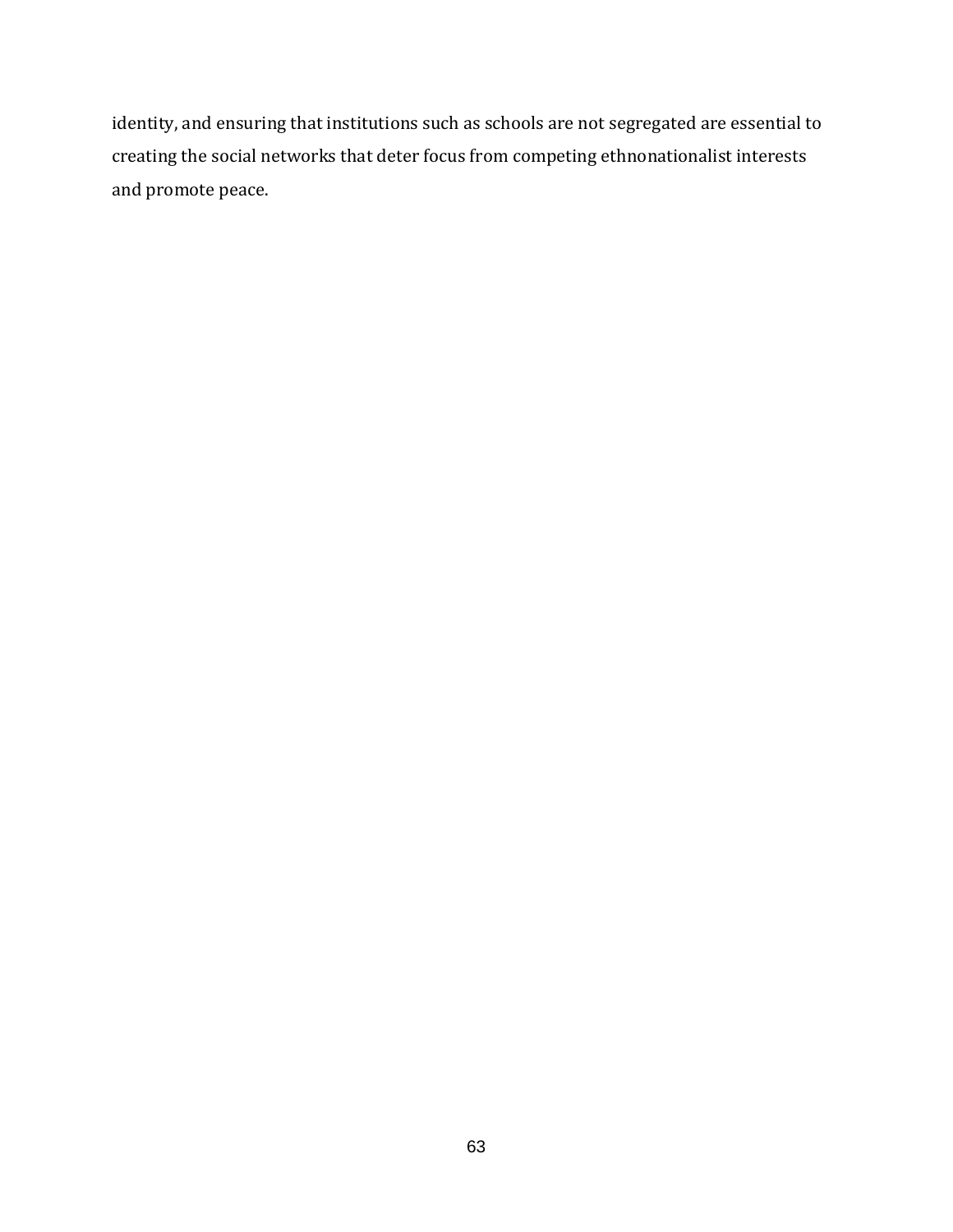#### **IV. CONCLUSION**

Throughout this paper, we have made several recommendations. Rather than summarize each here, we ask simply that the United States Department of State – as well as other organs of the United States government as well as the broader the international community – appreciate that the situation for the Yazidi in 2020, six years after the genocidal ISIS attack on their community, remains one of crisis. Outsiders must approach the crisis with urgency, as well as humility. The resources needed to address the plight of the Yazidi are not, on a global scale, astronomical. What is required, however, is not only finance and material, but attention, expertise, and experience. The Department can help muster and coordinate each of these as it considers how to carry out the recommendations that this report has offered with respect to justice, security, resettlement, and long-term community support. All must come from a place of humility, however. The international community must be humble enough not only to recognize that its miscalculations and failures led to the persecution of the Yazidi over the past six years (along with a great deal else), but also to know that the road to recovery requires a long journey without instant solutions. It is a journey that the Yazidi and their neighbors must take themselves, albeit with the constant support of international partners motivated by visions of justice and accountability, as well as by a secure and prosperous future. These principles, accompanying the recommendations offered throughout this report, are necessary to effect the changes needed to serve a community that has endured an attack on its very existence within the past decade.

64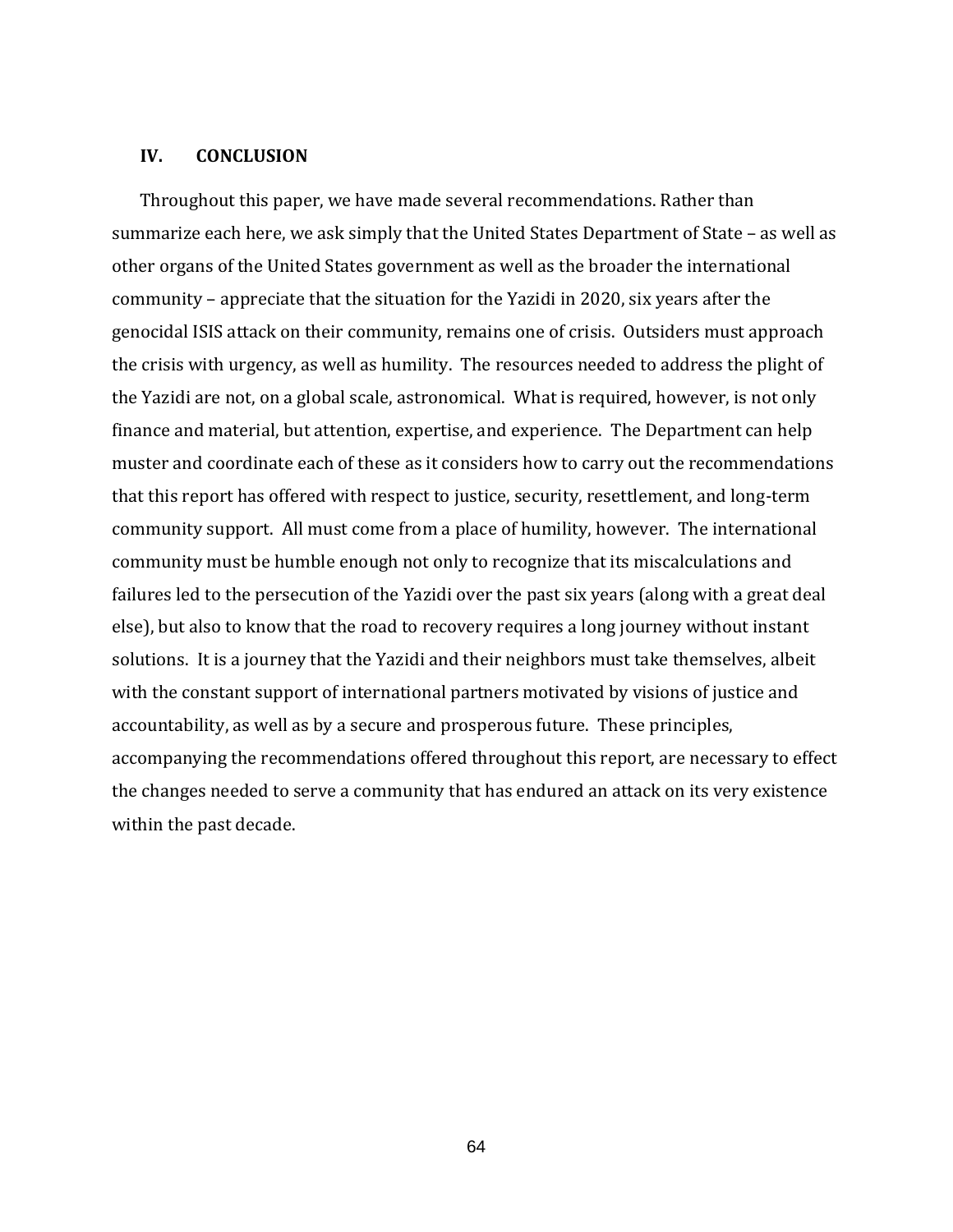# **Bibliography:**

"Framework of Analysis for Atrocity Crimes: A Tool for prevention." *United Nations*, (2014).

- "Before Its Too Late Report." (Pdf) accessed April 30, 202[0,](https://gsp.yale.edu/sites/default/files/files/Before%2520Its%2520Too%2520Late%2520Report.pdf) [https://gsp.yale.edu/sites/default/files/files/Before%20Its%20Too%20Late%20R](https://gsp.yale.edu/sites/default/files/files/Before%2520Its%2520Too%2520Late%2520Report.pdf) [eport.pdf;](https://gsp.yale.edu/sites/default/files/files/Before%2520Its%2520Too%2520Late%2520Report.pdf)
- "Five Years after the Genocide, Yazidis Share Their Forgotten Stories and Demand Justice Iraq." ReliefWeb, reliefweb.int/report/iraq/five-years-after-genocide-yazidis-sharetheir-forgotten-stories-and-demand-justice.
- "Genocide of Yazidis by ISIL." Wikipedia, Wikimedia Foundation, 27 Apr. 2020, en.wikipedia.org/wiki/Genocide\_of\_Yazidis\_by\_ISIL.
- "Iraq: Yazidi Survivors of Violence Are Facing a Mental Health Crisis." Doctors Without Borders - USA. Doctors Without Borders, October 4, 2019. https://www.doctorswithoutborders.org/what-we-do/news-stories/news/iraqyazidi-survivors-violence-are-facing-mental-health-crisis.
- "Mass Violence and Genocide by the Islamic State/Daesh in Iraq and Syria." College of Liberal Arts | University of Minnesota, cla.umn.edu/chgs/holocaust-genocideeducation/resource-guides/mass-violence-and-genocide-islamic-statedaesh-iraqand-syria.
- "Promoting Da'esh Accountability Worldwide | Investigative Team to Promote Accountability for Crimes Committed by Da'esh/ISIL (UNITAD)," accessed April 30, 2020, [https://www.unitad.un.org/content/promoting-da%E2%80%99esh](https://www.unitad.un.org/content/promoting-da%25E2%2580%2599esh-accountability-worldwide)[accountability-worldwide;](https://www.unitad.un.org/content/promoting-da%25E2%2580%2599esh-accountability-worldwide)
- "Psychological Center Offers Hope to Yazidi Women" Youtube Video, 2:00. "Associated Press," February 21, 2017. <https://www.youtube.com/watch?v=2SE7m26YZGQ&list=WL&index=2>
- "Rule 103. Collective Punishments." ICRC Customary IHL Database. Accessed May 04, 2020. [https://ihl-databases.icrc.org/customary](https://ihl-databases.icrc.org/customary-ihl/eng/docs/v1_rul_rule103#Fn_91C058A0_00006)[ihl/eng/docs/v1\\_rul\\_rule103#Fn\\_91C058A0\\_00006.](https://ihl-databases.icrc.org/customary-ihl/eng/docs/v1_rul_rule103#Fn_91C058A0_00006)
- "Security Council Extends Mandate of Investigative Team Holding ISIL/Da'esh Accountable for Crimes in Iraq, Adopting Resolution 2490 (2019) | Meetings Coverage and Press Releases," accessed April 30, 202[0,](https://www.un.org/press/en/2019/sc13958.doc.htm) [https://www.un.org/press/en/2019/sc13958.doc.htm;](https://www.un.org/press/en/2019/sc13958.doc.htm)
- "The Yazidis: Perceptions of Reconciliation and Conflict | MERI," accessed April 30, 2020[,](http://www.meri-k.org/publication/the-yazidisperceptions-of-reconciliation-and-conflict/) [http://www.meri-k.org/publication/the-yazidisperceptions-of-reconciliation-and](http://www.meri-k.org/publication/the-yazidisperceptions-of-reconciliation-and-conflict/)[conflict/;](http://www.meri-k.org/publication/the-yazidisperceptions-of-reconciliation-and-conflict/)
- "U.N. Investigation Delves into Islamic State's Crimes against Yazidis," *Reuters*, December 12, 2018[,](https://www.reuters.com/article/us-mideast-yazidi-investigation-idUSKBN1OB301) [https://www.reuters.com/article/us-mideast-yazidi-investigation](https://www.reuters.com/article/us-mideast-yazidi-investigation-idUSKBN1OB301)[idUSKBN1OB301;](https://www.reuters.com/article/us-mideast-yazidi-investigation-idUSKBN1OB301)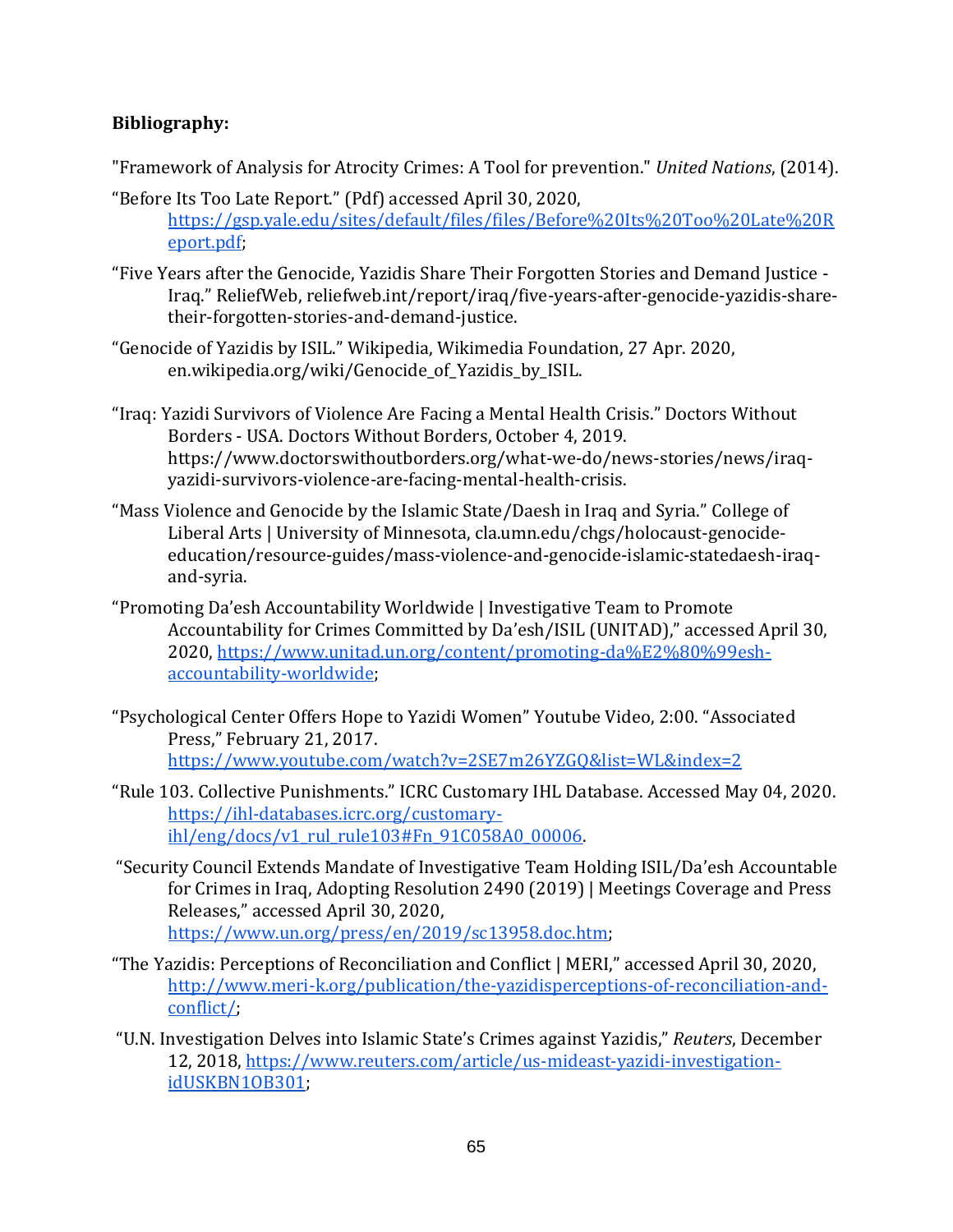- "UNITAD Submits Biannual Report to the UN Security Council; Reports Substantial Progress [EN/AR] - Iraq," ReliefWeb, accessed April 30, 2020[,](https://reliefweb.int/report/iraq/unitad-submits-biannual-report-un-security-council-reports-substantial-progress-enar) [https://reliefweb.int/report/iraq/unitad-submits-biannual-report-un-security](https://reliefweb.int/report/iraq/unitad-submits-biannual-report-un-security-council-reports-substantial-progress-enar)[council-reports-substantial-progress-enar.](https://reliefweb.int/report/iraq/unitad-submits-biannual-report-un-security-council-reports-substantial-progress-enar)
- "What We Do." Humanity Crew. Accessed April 30, 2020. https://humanitycrew.org/whatwe-do.
- Abi-Falah, Layla. "Reintegration of Female Rape Survivors: The Overlooked Priority of Transitional Justice in the Face of Mass Wartime Rape." *William & Mary Journal of Race, Gender, and Social Justice* 26, no. 2 (2020): 425.
- Abouzeid, Rania, "When the weapons fall silent: Reconciliation in Sinjar after ISIS." *European Council on Foreign Relations*.
- Akhavan, Payam, Sareta Ashraph, Barzan Barzani, and David Matyas. "What Justice for the Yazidi Genocide?: Voices from Below." *Human Rights Quarterly* 42, no. 1 (2020): 1- 47. doi:10.1353/hrq.2020.0000.
- Ali, Majid Hassan. "The Identity Controversy of Religious Minorities in Iraq: The Crystallization of the Yazidi Identity after 2003." *British Journal of Middle Eastern Studies* (2019): 1-21.
- Alkadiri, Raad. "Oil and the Question of Federalism in Iraq." *International Affairs* 86, no. 6 (2010): 1315-28.
- Al-Qarawee, Harith Hasan. *Iraq's Sectarian Crisis: A Legacy of Exclusion*. Beirut: Carnegie Middle East Center (April 2014):1-23.
- Amal Nassar, Anjali Sualy. *Iraq- Sexual and gender-based crimes against the Yazidi Community: the role of ISIL foreign fighters*. France: The International Federation for Human Rights (FIDH), 2018.<https://www.fidh.org/IMG/pdf/irak723angweb.pdf>
- Asha Kaushal. "Reintegrating Yazidi women and girls back into the community." *Development in Action*, March 26, 2020. [http://www.developmentinaction.org/reintegrating-yazidi-women-and-girls-back](http://www.developmentinaction.org/reintegrating-yazidi-women-and-girls-back-into-the-community/)[into-the-community/.](http://www.developmentinaction.org/reintegrating-yazidi-women-and-girls-back-into-the-community/)
- Asher-Schapiro, Avi, "Who Are the Yazidis, the Ancient, Persecuted Religious Minority Struggling to Survive in Iraq?" *National Geographic,* Web.
- Ashraph, Sareta. "Gender and Transitional Justice." Guest lecture on Zoom in GLBL 284: Mass Atrocities in Global Politics class, New Haven, CT, April 14, 2020.
- Baysal, Nurcan. "Yazidis in Turkey are still awaiting their fate", *Ahval News,* September 26, 2018.<https://ahvalnews.com/yazidis/yazidis-turkey-are-still-awaiting-their-fate>
- BBC News, "UN Security Council condemns attacks by Iraqi jihadists", 7 August 2014. [https://web.archive.org/web/20140808001143/http:/www.bbc.com/news/world](https://web.archive.org/web/20140808001143/http:/www.bbc.com/news/world-middle-east-28699832) [-middle-east-28699832](https://web.archive.org/web/20140808001143/http:/www.bbc.com/news/world-middle-east-28699832)
- Blagojevic, Bojana. "Peacebuilding in Ethnically Divided Societies." *Peace Review* 19, no. 4 (2007): 555-62.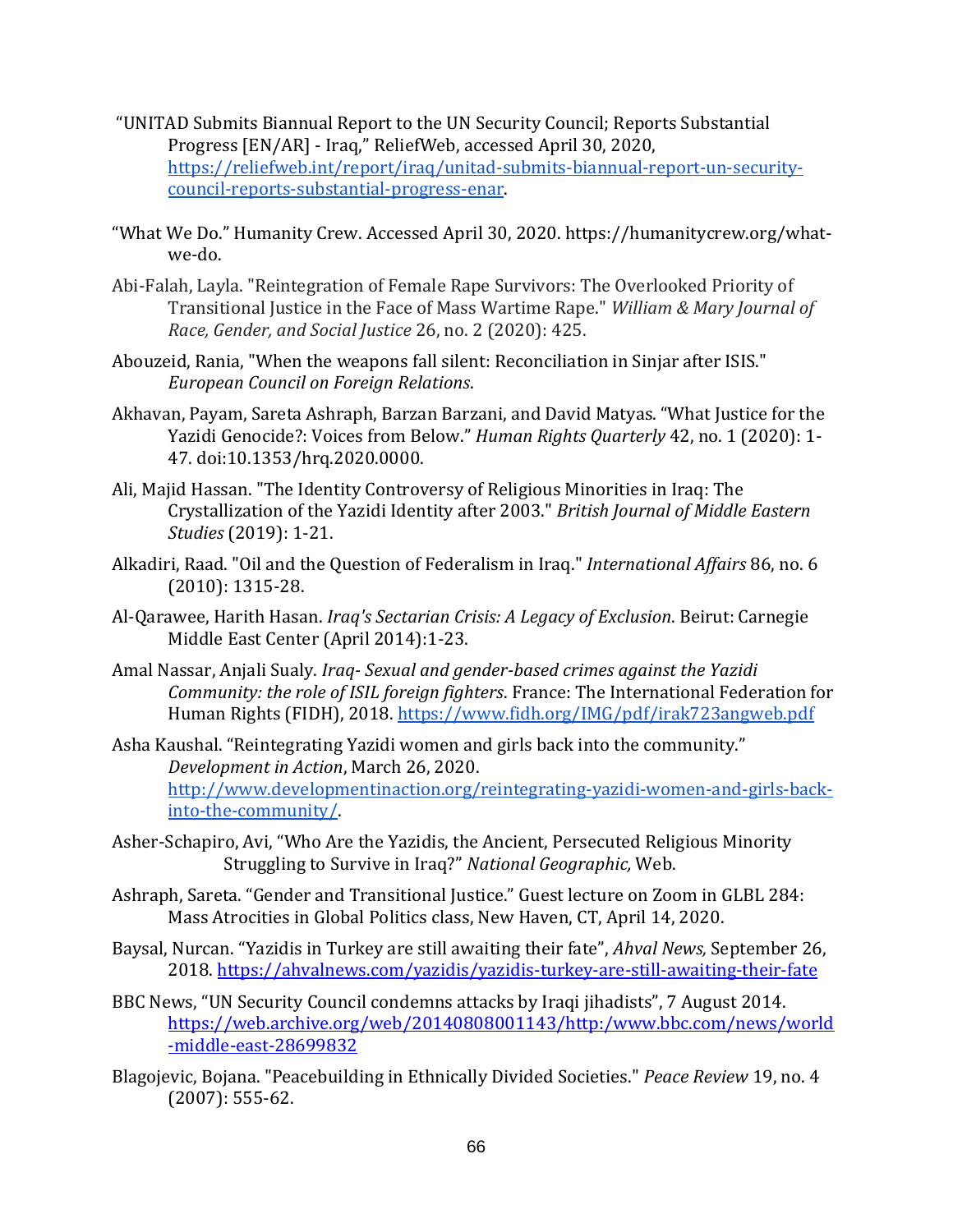- Bobseine, Haley. "Tribal Justice in a Fragile Iraq." The Century Foundation, November 7, 2019, [https://tcf.org/content/report/tribal-justice-fragile-iraq/.](https://tcf.org/content/report/tribal-justice-fragile-iraq/)
- Bureau of Democracy, Human Rights, and Labor. *2018 Country Reports on Human Rights Practices: Iraq.* U.S. Department of State, 2018. [https://www.state.gov/reports/2018-country-reports-on-human-rights](https://www.state.gov/reports/2018-country-reports-on-human-rights-practices/iraq/)[practices/iraq/](https://www.state.gov/reports/2018-country-reports-on-human-rights-practices/iraq/)
- Burnham, Gilbert. Cetorelli, Valeria. Sasson, Isaac. Shabila, Nazar. "Mortality and kidnapping estimates for the Yazidi population in the area of Mount Sinjar, Iraq, in August 2014: A retrospective household survey", *PLOS Medicine 14(5),* May 9, 2017. <https://doi.org/10.1371/journal.pmed.1002297>
- Carroll, Katherine Blue. "Tribal Law and Reconciliation in the New Iraq." Middle East Journal 65, no. 1 (2011): 11-29. Accessed May 4, 2020. [www.jstor.org/stable/23012091.](http://www.jstor.org/stable/23012091)
- Cathy Otten. "A Broken Homecoming." *Foreign Policy*, May 2, 2019. [https://foreignpolicy.com/2019/05/02/a-broken-homecoming-isis-rape-yazidi/.](https://foreignpolicy.com/2019/05/02/a-broken-homecoming-isis-rape-yazidi/)
- Çelebi, "The Intimate Life of an Ottoman Statesman: Melek Ahmed Pasha," 1588–1662.
- Cetorelli and Ashraph, "A demographic Documentation on ISIS's Attack on the Yazidi Village of Kocho, *London School of Economics and Political Science,* 6-9.
- Coker, Margaret and Hassan, Falih. "A 10-Minute Trial, a Death Sentence: Iraqi Justice for ISIS Suspects." *New York Times,* April 17, 2018. [https://www.nytimes.com/2018/04/17/world/middleeast/iraq-isis-trials.html.](https://www.nytimes.com/2018/04/17/world/middleeast/iraq-isis-trials.html)
- Dagher, Sam. "New Kurdish Leader Asserts Agenda." *New York Times,* July 28, 2009. https://www.nytimes.com/2009/07/29/world/middleeast/29kurds.html
- Dambach, Kai. "Who are the Yazidis?", *InfoMigrants*, 16 October 2018. <https://www.infomigrants.net/en/post/12652/who-are-the-yazidis>
- Dawisha, Adeed. "The Prospects for Democracy in Iraq: Challenges and Opportunities." *Third World Quarterly* 26, nos. 4-5 (2005): 723-37.
- Defend International, "Save the Yazidis: The World has to Act Now", September 5, 2014. <https://defendinternational.org/save-the-yazidis-the-world-has-to-act-now/>
- Deutsche Welle (www.dw.com), "Germany Pursues Justice for Survivors of Yazidi Genocide | DW | 03.08.2019," DW.COM, accessed April 30, 202[0,](https://www.dw.com/en/germany-pursues-justice-for-survivors-of-yazidi-genocide/a-49871986) [https://www.dw.com/en/germany-pursues-justice-for-survivors-of-yazidi](https://www.dw.com/en/germany-pursues-justice-for-survivors-of-yazidi-genocide/a-49871986)[genocide/a-49871986;](https://www.dw.com/en/germany-pursues-justice-for-survivors-of-yazidi-genocide/a-49871986)
- El-Masri, Samar. "Prosecuting ISIS for the Sexual Slavery of the Yazidi Women and Girls." *The International Journal of Human Rights* 22, no. 8 (2018): 1047-1066. doi:10.1080/13642987.2018.1495195.
- Fidler, Matt. Palmer, Gus. "Yazidi refugees return to Sinjar in Iraq a photo essay", *The Guardian*, 3 March 2016. [https://www.theguardian.com/world/ng](https://www.theguardian.com/world/ng-interactive/2016/mar/03/yazidi-refugees-isis-return-sinjar-iraq-photo-essay)[interactive/2016/mar/03/yazidi-refugees-isis-return-sinjar-iraq-photo-essay](https://www.theguardian.com/world/ng-interactive/2016/mar/03/yazidi-refugees-isis-return-sinjar-iraq-photo-essay)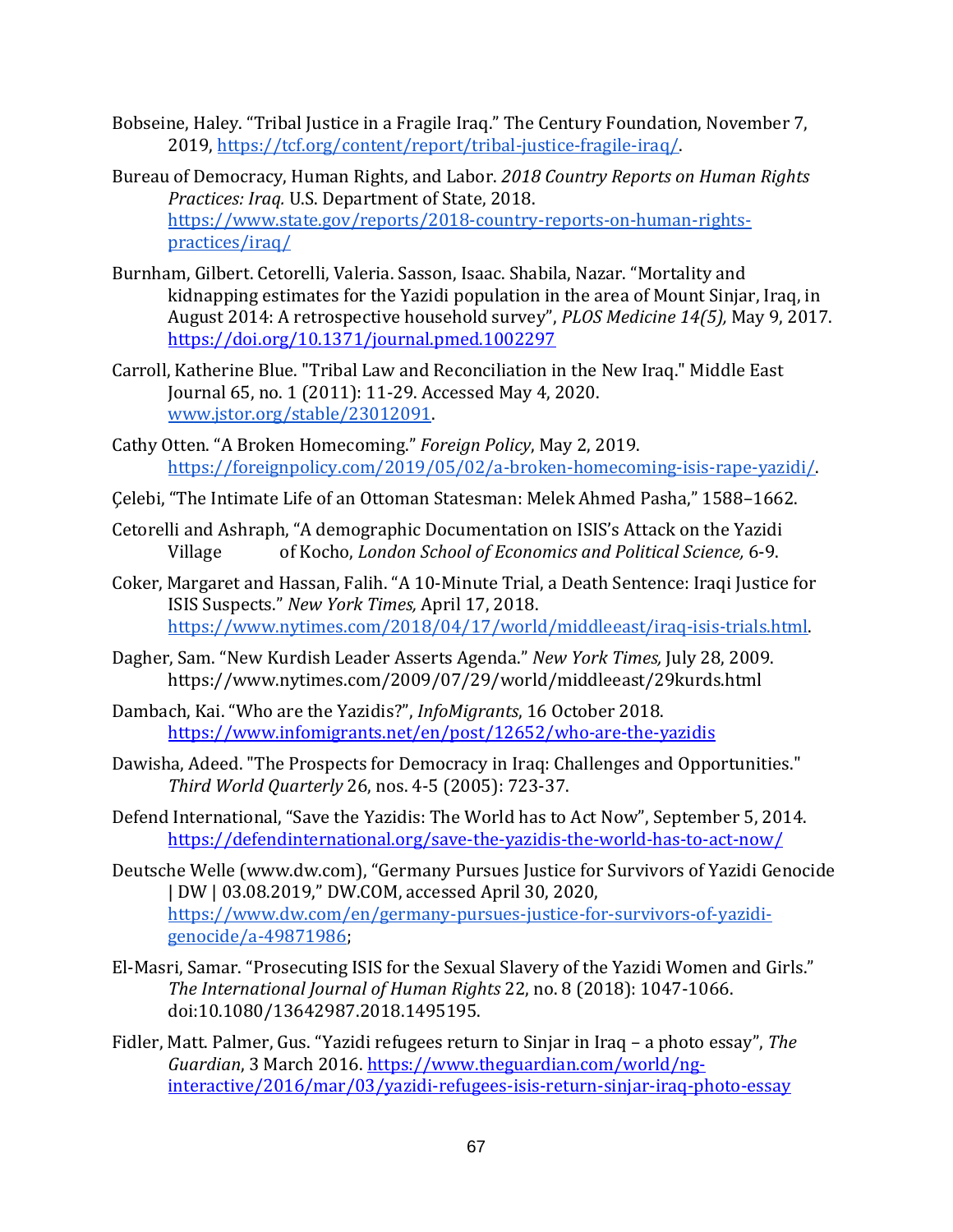- Foster, Johanna E. and Sherizaan Minwalla. "Voices of Yazidi women: Perceptions of journalistic practices in the reporting on ISIS sexual violence." *Women's Studies International Forum* 67, (March 2018): 53-64. [ttps://doi.org/10.1016/j.wsif.2018.01.007](https://doi.org/10.1016/j.wsif.2018.01.007)
- Goran, Bastiyar, "Iraqi government says it cannot implement Article 140 of Constitution." *Kurdistan 24,* July 24, 2017. https://www.kurdistan24.net/en/news/7f6dd4a6 d4af-4e90-8341-daa5276f7495
- Greaser, Jordan, "Attitudes of Sinjari Yezidis in Iraq Regarding the Rape of Yezidi Women and the Babies Born from Rape During the ISIS Genocide" (2018). *Theses & Dissertations*. 314.<https://digitalcommons.unmc.edu/etd/314>
- Hassan, Hussein D. "Iraq: Tribal Structure, Social, and Political Activities." Report no. RS22626, Washington: Congressional Research Service Report for Congress, March 15, 2007. [https://apps.dtic.mil/dtic/tr/fulltext/u2/a464737.pdf.](https://apps.dtic.mil/dtic/tr/fulltext/u2/a464737.pdf)
- Henne, Peter S. "Economic Integration and Political Reconciliation in Iraq." *Center for American Progress,* April 17, 2018. https://www.americanprogress.org/issues/security/reports/2018/04/17/449687 /economic-integration-political-reconciliation-iraq/

Human Rights Council. "'They Came to Destroy': ISIS Crimes Against the Yazidis." (2016).

- Human Rights Watch. "Flawed Justice | Accountability for ISIS Crimes in Iraq," Human Rights Watch, December 5, 2017[,](https://www.hrw.org/report/2017/12/05/flawed-justice/accountability-isis-crimes-iraq) [https://www.hrw.org/report/2017/12/05/flawed-justice/accountability-isis](https://www.hrw.org/report/2017/12/05/flawed-justice/accountability-isis-crimes-iraq)[crimes-iraq;](https://www.hrw.org/report/2017/12/05/flawed-justice/accountability-isis-crimes-iraq)
- Human Rights Watch. "On Vulnerable Ground: Violence against Minority Communities in Nineveh Province's Disputed Territories." November 10, 2009. https://www.hrw.org/report/2009/11/10/vulnerable-ground/violence-againstminority-communities-nineveh-provinces-disputed
- Ibrahim, P. (2019). *Free Yezidi Foundation Statement: Yezidi Children Born from Rape; Rights of Yezidi Women*. Free Yezidi Foundation. https://www.freeyezidi.org/wpcontent/uploads/FYF-statement-Yezidi-children-and-Yezidi-womens-rights.pdf
- IHL Database, "Accounting for Missing Persons", Accessed May 2, 2020. [https://ihl](https://ihl-databases.icrc.org/customary-ihl/eng/docs/v1_rul_rule117)[databases.icrc.org/customary-ihl/eng/docs/v1\\_rul\\_rule117](https://ihl-databases.icrc.org/customary-ihl/eng/docs/v1_rul_rule117)
- IRIN, Iraq's Yazidis return to a healthcare crisis, 16 March 2018, available at: https://www.refworld.org/docid/5b7400f0a.html [accessed 27 April 2020]
- Isis Elgibali. "Reintegration After Rape: The Story of Yazidi Women Freed from the Islamic State." *Women's Voices Now, April 23, 2019*. [https://medium.com/the](https://medium.com/the-wvoice/reintegration-after-rape-the-story-of-yazidi-women-freed-from-the-islamic-state-ef1cdf3c328e)[wvoice/reintegration-after-rape-the-story-of-yazidi-women-freed-from-the](https://medium.com/the-wvoice/reintegration-after-rape-the-story-of-yazidi-women-freed-from-the-islamic-state-ef1cdf3c328e)[islamic-state-ef1cdf3c328e.](https://medium.com/the-wvoice/reintegration-after-rape-the-story-of-yazidi-women-freed-from-the-islamic-state-ef1cdf3c328e)
- Kadah. ""MEPI Announces Call for Proposals for Its Regional Assistance Program 2 (RAP 2)." *The U.S.-Middle East Partnership Initiative (MEPI),* October 18, 2017. https://mepi.state.gov/rap2/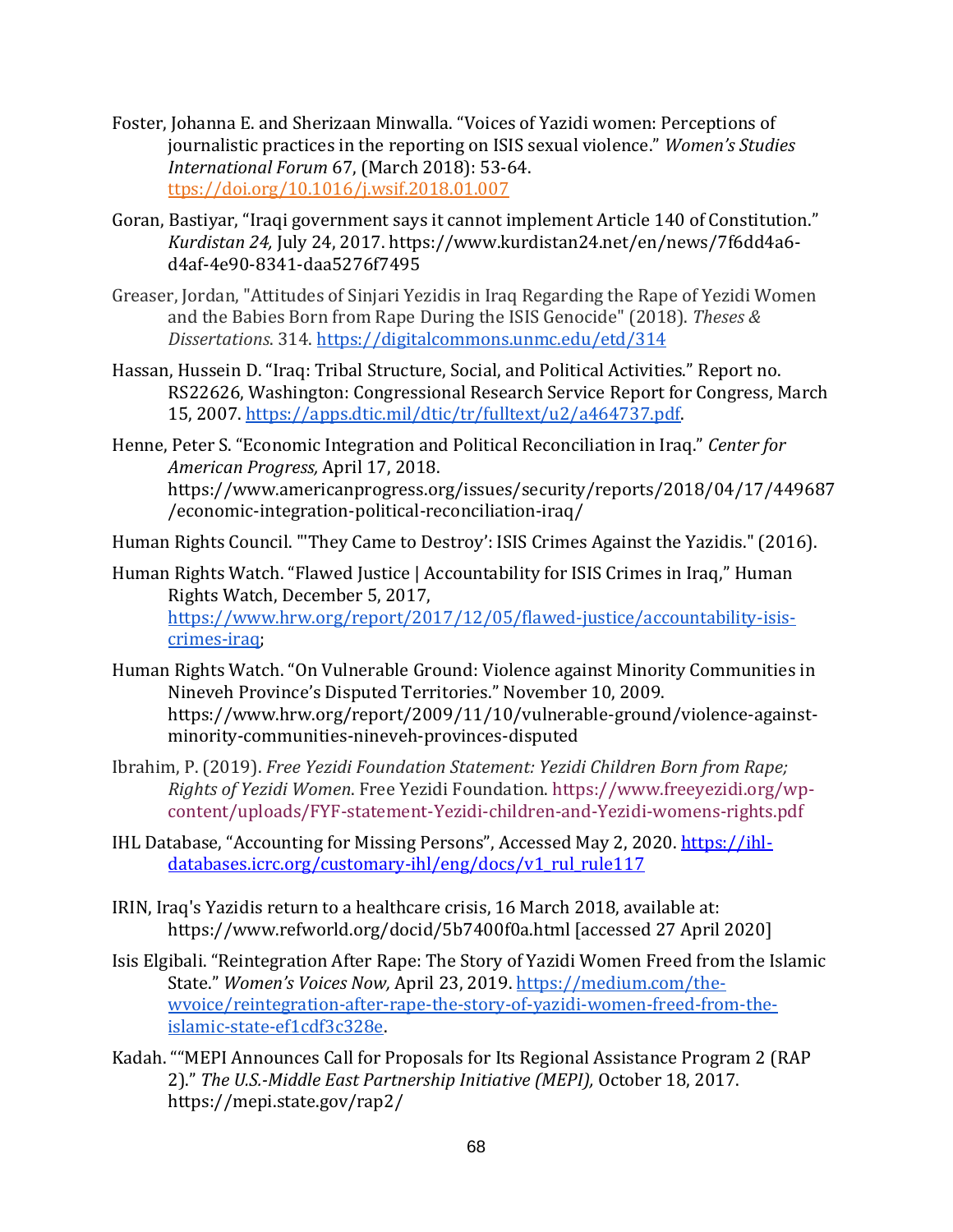- Karzan Sulaivany. "Yezidi spirityla council revoked statement, will not accept children of ISIS rape victims." *Kurdistan 24*, April 27, 2019. <https://www.kurdistan24.net/en/news/b60947c5-22b5-421b-bc22-1efc5c3ab5ea>
- [Kaválek](http://www.meri-k.org/author/tomas-kavalek), Tomáš. "Competing Interests in Shingal: Yazidis Caught Between Millstones." *Middle East Research Institute,* November 2, 2016. http://www.merik.org/publication/competing-interests-in-shingal-yazidis-caught-betweenmillstones/
- Kerr, Rachel. "International Criminal Justice." In *An Introduction to Transitional Justice*, edited by Olivera Simic, 47-66. London, Routledge, 2016.
- Khalaf, Naser Basha. "Yazidis will suffer losses in Iraqi elections." *The Jerusalem Post,* April 28, 2018. https://www.jpost.com/opinion/yazidis-in-sinjar-will-suffer-losses-iniraqi-elections-552966
- Kreyenbroek, Ji, Kizilhan, A. Cavelius, R. Salman, A. Sharon, I. Levav, et al. "Individual, Collective, and Transgenerational Traumatization in the Yazidi." BMC Medicine. BioMed Central, December 11, 2017. [https://link.springer.com/article/10.1186/s12916-017-0965-7.](https://link.springer.com/article/10.1186/s12916-017-0965-7)
- Lee, Sabine. *Children born of war in the twentieth century*. Manchester University Press, 2017.
- Melchior, Jillian Kay. "The Rape of the Yazidis." *National Review* 66, no. 20 (2014): 21.
- Mihr, Anja. "Chapter 1: An Introduction to Transitional Justice." In *An Introduction to Transitional Justice*, edited by Olivera Simić, 1-27. New York: Routledge, 2017.
- Miller, Kenneth E., Andrew Rasmussen. "War exposure, daily stressors, and mental health in conflict and post-conflict settings: Bridging the divide between trauma-focused and psychosocial frameworks." *Social Science & Medicine*, Volume 70, Issue 1, 2010, Pages 7-16.
- Mironova, Vera. "The Overloaded Prisons of Iraq: How the Fight Against ISIS Increases the Burden." *Foreign Affairs*, December 1, 2016, [https://www.foreignaffairs.com/articles/iraq/2016-12-01/overloaded-prisons](https://www.foreignaffairs.com/articles/iraq/2016-12-01/overloaded-prisons-iraq)[iraq.](https://www.foreignaffairs.com/articles/iraq/2016-12-01/overloaded-prisons-iraq)
- Mirza Dinnayi. "Isis may be gone but we are handing them a victory over the Yazidi people they tried to destroy." *Independent*, August 7, 2019. [https://www.independent.co.uk/voices/isis-yazidi-genocide-syria-iraq-mental](https://www.independent.co.uk/voices/isis-yazidi-genocide-syria-iraq-mental-health-ptsd-a9044956.html)[health-ptsd-a9044956.html.](https://www.independent.co.uk/voices/isis-yazidi-genocide-syria-iraq-mental-health-ptsd-a9044956.html)
- Mohammadi, Dara. "Help for Yazidi survivors of sexual violence." *The Lancet Psychiatry* 3, no. 5 (2016): 409-410.
- Murad, Nadia. "My people were massacred five years ago. The genocide continues", *The Washington Post,* July 31, 2019. [https://www.washingtonpost.com/opinions/global](https://www.washingtonpost.com/opinions/global-opinions/my-people-were-massacred-five-years-ago-the-genocide-continues/2019/07/31/b4ee1352-b24f-11e9-8f6c-7828e68cb15f_story.html)[opinions/my-people-were-massacred-five-years-ago-the-genocide](https://www.washingtonpost.com/opinions/global-opinions/my-people-were-massacred-five-years-ago-the-genocide-continues/2019/07/31/b4ee1352-b24f-11e9-8f6c-7828e68cb15f_story.html)[continues/2019/07/31/b4ee1352-b24f-11e9-8f6c-7828e68cb15f\\_story.html](https://www.washingtonpost.com/opinions/global-opinions/my-people-were-massacred-five-years-ago-the-genocide-continues/2019/07/31/b4ee1352-b24f-11e9-8f6c-7828e68cb15f_story.html)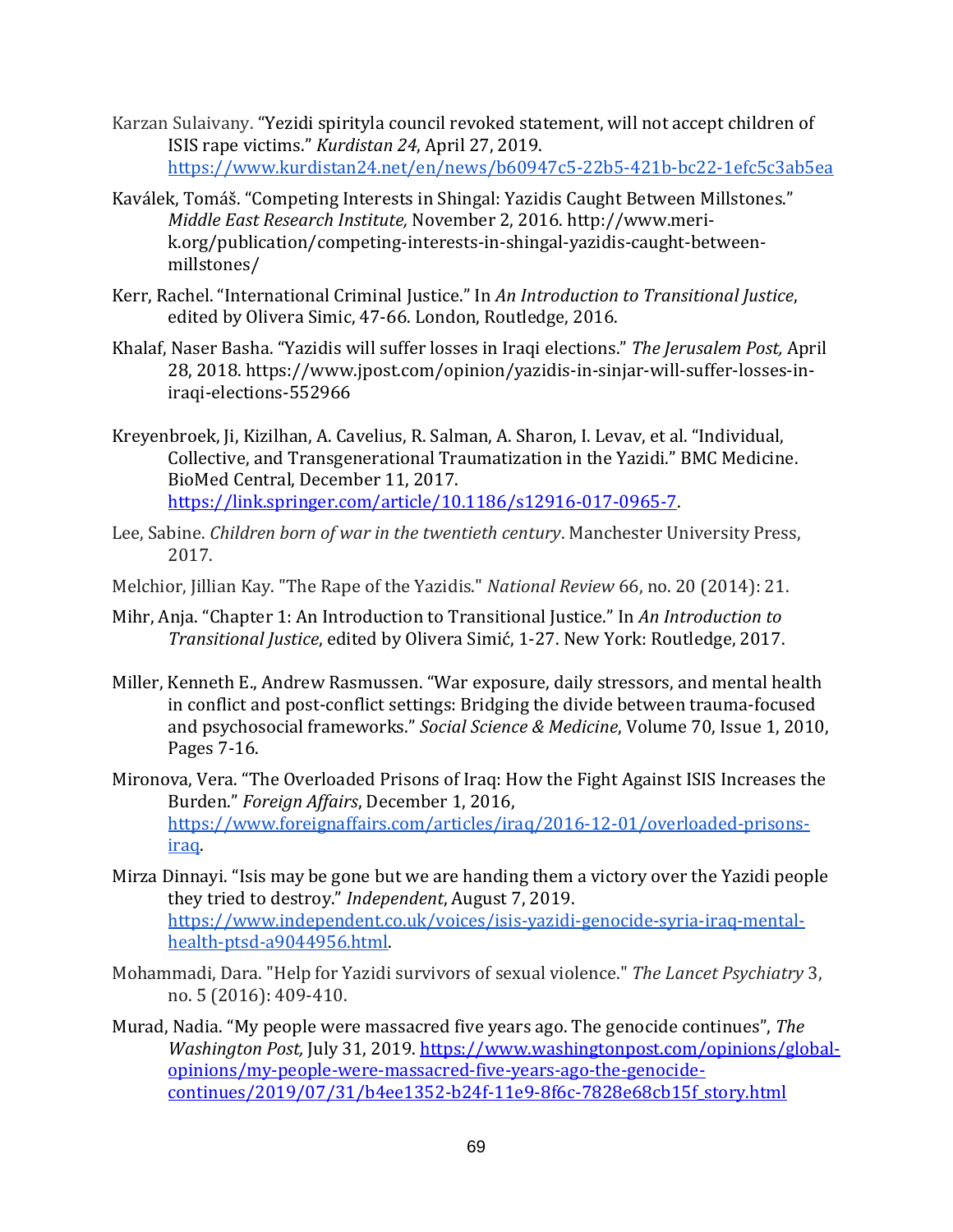- Neenan, J. *Closing the protection gap for children born of war - Addressing stigmatisation and the intergenerational impact of sexual violence in conflict.* LSE & FCO (2017). http://www.lse.ac.uk/women-peace-security/assets/documents/2018/LSE-WPS-Children-Born-of- War.pdf
- Neurink, Judit. "Yazidis demand Iraq actively search for their missing persons", *DW,* 6 March 2019. [https://www.dw.com/en/yazidis-demand-iraq-actively-search-for](https://www.dw.com/en/yazidis-demand-iraq-actively-search-for-their-missing-persons/a-47782694)[their-missing-persons/a-47782694](https://www.dw.com/en/yazidis-demand-iraq-actively-search-for-their-missing-persons/a-47782694)
- Nisan Ahmado. "Yazidis Push for Reparation Bill in Iraqi Parliament." *VOA Extremism Watch,* February 19, 2020.
- Oberlandesgericht Frankfurt am Main. "Higher Regional Court Frankfurt/Main: Beginning of the Main Trial Against Taha Al-J." Press release, April 24, 2020. *Ordentliche Gerichtsbarkeit Hessen,* [ordentliche-gerichtsbarkeit.hessen.de/sites/ordentliche](https://ordentliche-gerichtsbarkeit.hessen.de/sites/ordentliche-gerichtsbarkeit.hessen.de/files/PI%2053ste1204120%20%28beginning%20main%20trial%20Taha%20Al%20J.%29_0.pdf)[gerichtsbarkeit.hessen.de/files/PI%2053ste1204120%20%28beginning%20main](https://ordentliche-gerichtsbarkeit.hessen.de/sites/ordentliche-gerichtsbarkeit.hessen.de/files/PI%2053ste1204120%20%28beginning%20main%20trial%20Taha%20Al%20J.%29_0.pdf) [%20trial%20Taha%20Al%20J.%29\\_0.pdf.](https://ordentliche-gerichtsbarkeit.hessen.de/sites/ordentliche-gerichtsbarkeit.hessen.de/files/PI%2053ste1204120%20%28beginning%20main%20trial%20Taha%20Al%20J.%29_0.pdf)
- Ochab, Ewelina. "Nadia Murad Explains The Blueprint To Help Religious Communities In Iraq", *Forbes,* July 24 2019, [https://www.forbes.com/sites/ewelinaochab/2019/07/24/nadia-murad-explains](https://www.forbes.com/sites/ewelinaochab/2019/07/24/nadia-murad-explains-the-blueprint-to-help-religious-communities-in-iraq/#5b90a9fb16ea)[the-blueprint-to-help-religious-communities-in-iraq/#5b90a9fb16ea](https://www.forbes.com/sites/ewelinaochab/2019/07/24/nadia-murad-explains-the-blueprint-to-help-religious-communities-in-iraq/#5b90a9fb16ea)
- Pancdevski, Bojan. "Yazidi Survivors Are Key to Bringing Islamic State Members to Justice." *The Wall Street Journal,* January 1, 2020. [wsj.com/articles/yazidi-survivors-are-key](https://www.wsj.com/articles/yazidi-survivors-are-key-to-bringing-islamic-state-members-to-justice-11577882496)[to-bringing-islamic-state-members-to-justice-11577882496](https://www.wsj.com/articles/yazidi-survivors-are-key-to-bringing-islamic-state-members-to-justice-11577882496)*.*
- Pardy, Nicola. "Yazidi women still fear ISIS months after their defeat." *PRI*, May 21,2019. [https://www.pri.org/stories/2019-05-21/yazidi-women-still-fear-isis-months](https://www.pri.org/stories/2019-05-21/yazidi-women-still-fear-isis-months-after-their-defeat)[after-their-defeat.](https://www.pri.org/stories/2019-05-21/yazidi-women-still-fear-isis-months-after-their-defeat)
- Pascoe, Daniel. "Is Diya a Form of Clemency?" *BU International Law Journal* 34 (2016): 149- 179.
- Persecution Prevention Project. "Before It's Too Late -A Report Concerning the Ongoing Genocide and Persecution Endured by the Yazidis in Iraq, and Their Need for Immediate Protection." *Yale MacMillan Center Genocide Studies Program*, (2019): 7- 30.
- Porter, Lizzie. "The long search for Iraq's missing", *News Statesman,* 15 August 2019. [https://www.newstatesman.com/world/middle-east/2019/08/long-search-iraq-s](https://www.newstatesman.com/world/middle-east/2019/08/long-search-iraq-s-missing)[missing](https://www.newstatesman.com/world/middle-east/2019/08/long-search-iraq-s-missing)
- Rohwerder, Brigitte. "Reintegration of children born of wartime rape." (2019).
- Rosa Duarte-Herrera and Clara Ifsits, "Genozide against Yazidis," *University of Vienna Law Review* 1 (2017): 1–33[,](https://doi.org/10.25365/vlr-2017-1-1-1) [https://doi.org/10.25365/vlr-2017-1-1-1;](https://doi.org/10.25365/vlr-2017-1-1-1)
- Rydgren, Jens, and Dana Sofi. "Interethnic Relations in Northern Iraq: Brokerage, Social Capital and the Potential for Reconciliation." *International Sociology* 26, no. 1. (January 2011): 25-49.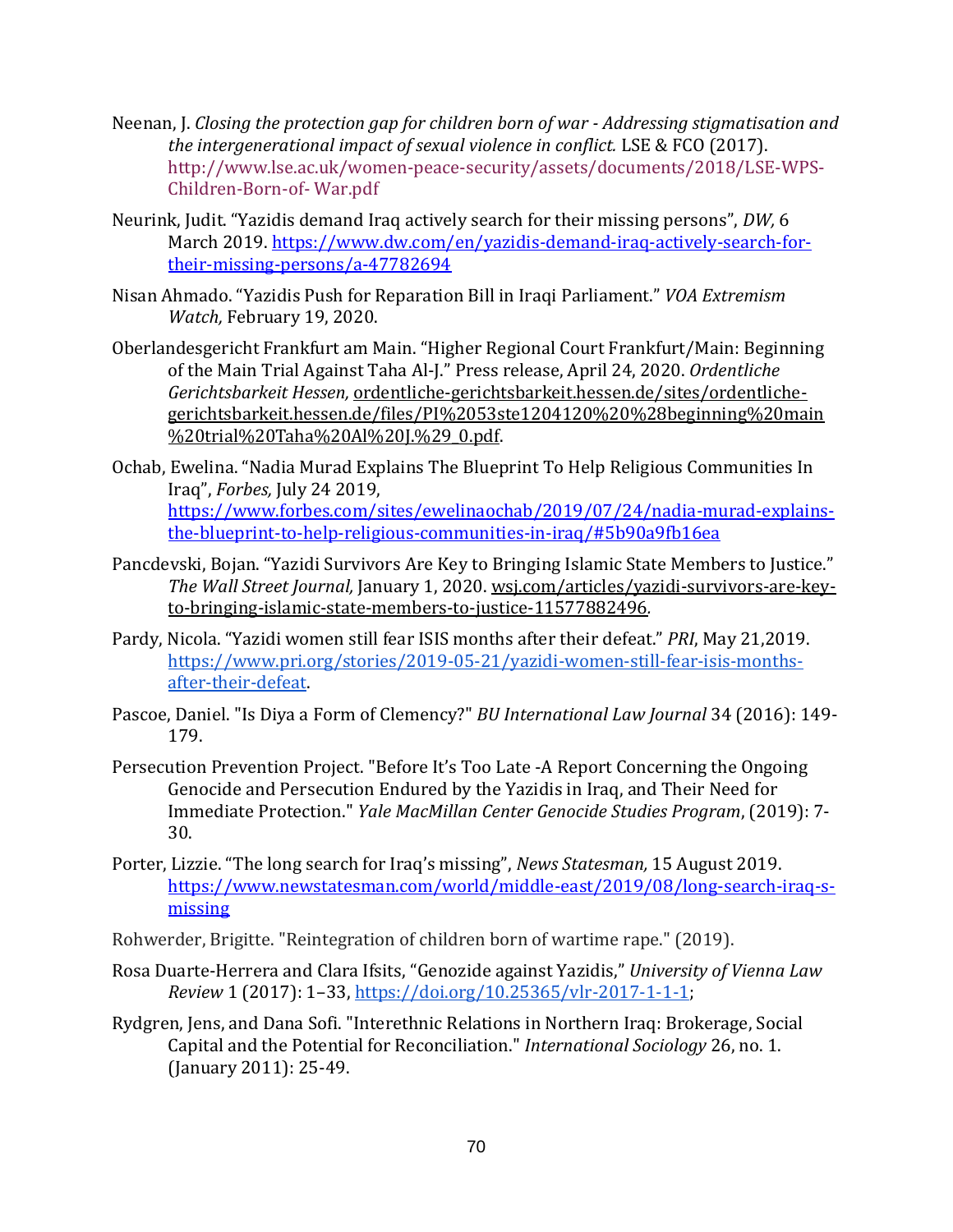Sanam Naraghi, Melinda Holmes. *Invisible Women: Gendered Dimensions of Return, Rehabilitation and Reintegration from Violent Extremism*. United Nations Development Programme (UNDP) and International Civil Society Action Network (ICAN), 2019. [https://www.undp.org/content/dam/undp/library/Democratic%20Governance/IC](https://www.undp.org/content/dam/undp/library/Democratic%20Governance/ICAN_UNDP_Invisible_Women_Report.pdf) AN\_UNDP\_Invisible\_Women\_Report.pdf

- Schuetze, Christopher F. "German Trial Accuses Iraqi of Genocide in Killing Yazidi Girl." *The New York Times*, April 25, 2020. nyti.ms/3eRCS2g.
- Shelton, Tracy. "If it wasn't for the Kurdish fighters, we would have died up there", *Public Radio International,* August 29, 2014. [https://www.pri.org/stories/2014-08-29/if](https://www.pri.org/stories/2014-08-29/if-it-wasn-t-kurdish-fighters-we-would-have-died-there)[it-wasn-t-kurdish-fighters-we-would-have-died-there](https://www.pri.org/stories/2014-08-29/if-it-wasn-t-kurdish-fighters-we-would-have-died-there)
- Shubert, Atika and Bharati, Naik, "ISIS 'forced pregnant Yazidi women to have abortions,'" *CNN.* Web.
- Siddique, Haroon. "20,000 Iraqis besieged by Isis escape from mountain after US air strikes", *The Guardian,* 10 August 2014. [https://www.theguardian.com/world/2014/aug/10/iraq-yazidi-isis-jihadists](https://www.theguardian.com/world/2014/aug/10/iraq-yazidi-isis-jihadists-islamic-state-kurds)[islamic-state-kurds](https://www.theguardian.com/world/2014/aug/10/iraq-yazidi-isis-jihadists-islamic-state-kurds)
- Su, Alice. "No Escape from Sinjar Mountain." *Foreign Policy*, (2014).
- Susman, Tina. "Iraqis agree to Quotas on Minorities." *Los Angeles Times,* November 4, 2008. https://www.latimes.com/archives/la-xpm-2008-nov-04-fg-iraq4-story.html
- Tarannum S, Elshazly M, Harlass S, Ventevogel P. Integrating mental health into primary health care in Rohingya refugee settings in Bangladesh: experiences of UNHCR. Intervention [serial online] 2019 [cited 2020 Apr 27]; 17:130-9. Available from: <http://www.interventionjournal.org/text.asp?2019/17/2/130/271891>
- U.S. Congress. Senate. *Elie Wiesel Genocide and Atrocities Prevention Act of 2018 (Elie Wiesel Act).* S 1158. 115th Cong. Introduced in Senate May 17, 2017 <https://www.congress.gov/bill/115th-congress/senate-bill/1158>
- UN Habitat, "Emerging Land Tenure Issues Among Displaced Yazidis From Sinjar, Iraq", November 2015. [https://unhabitat.org/sites/default/files/documents/2019-](https://unhabitat.org/sites/default/files/documents/2019-04/emerging_land_tenure_issues_among_displaced_yazidis_from_sinjar_iraq.pdf) 04/emerging land tenure issues among displaced yazidis from sinjar iraq.pdf
- UN News, "UN declares Iraq 'Level 3 Emergency' to trigger more resources, speed up aid delivery", 14 August 2014. [https://news.un.org/en/story/2014/08/475162-un](https://news.un.org/en/story/2014/08/475162-un-declares-iraq-level-3-emergency-trigger-more-resources-speed-aid-delivery)[declares-iraq-level-3-emergency-trigger-more-resources-speed-aid-delivery](https://news.un.org/en/story/2014/08/475162-un-declares-iraq-level-3-emergency-trigger-more-resources-speed-aid-delivery)
- UN OHCHR, "ISIL's legacy of terror: at least 200 mass graves in Iraq, says UN report", Accessed May 2, 2020. [https://www.ohchr.org/EN/NewsEvents/Pages/DisplayNews.aspx?NewsID=23831](https://www.ohchr.org/EN/NewsEvents/Pages/DisplayNews.aspx?NewsID=23831&LangID=E) [&LangID=E](https://www.ohchr.org/EN/NewsEvents/Pages/DisplayNews.aspx?NewsID=23831&LangID=E)
- UNAMI, "Government of Iraq, UNITAD conclude first Sinjar mass grave exhumation in Kojo village", *Relief Web,* 21 March 2019. [https://reliefweb.int/report/iraq/government](https://reliefweb.int/report/iraq/government-iraq-unitad-conclude-first-sinjar-mass-grave-exhumation-kojo-village)[iraq-unitad-conclude-first-sinjar-mass-grave-exhumation-kojo-village](https://reliefweb.int/report/iraq/government-iraq-unitad-conclude-first-sinjar-mass-grave-exhumation-kojo-village)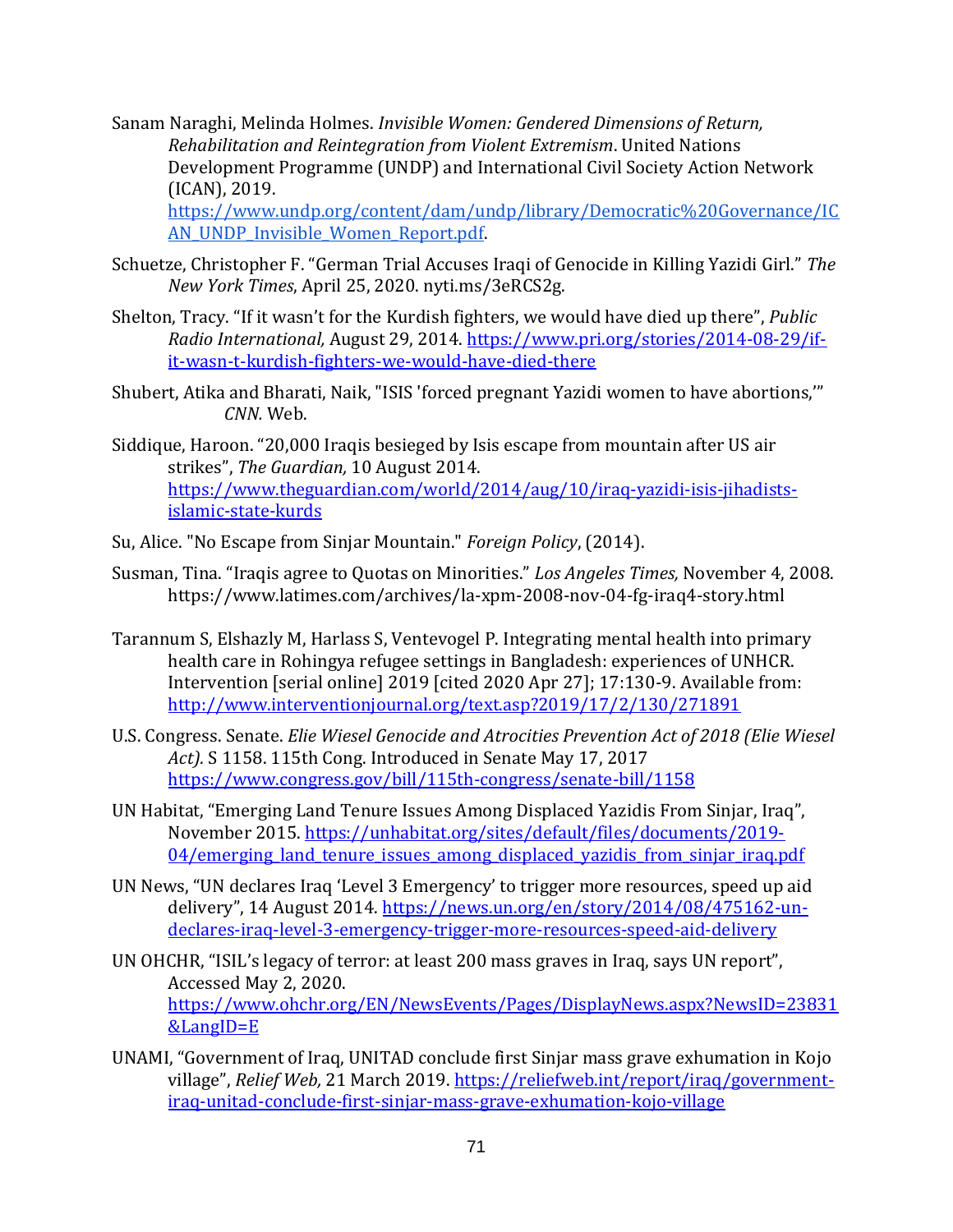- UNHCR, "COI Note on the Situation of Yazidi IDPs in the Kurdistan Region of Iraq", 11 November 2019.<https://www.refworld.org/pdfid/5cd156657.pdf>
- UNHCR, "The Crisis in Iraq", accessed May 2, 2020. <https://www.unrefugees.org/emergencies/iraq/>

UNIRAQ, "UN Declares a 'Level 3 Emergency' for Iraq to Ensure More Effective Humanitarian Response", 14 August 2014. [https://www.uniraq.org/index.php?option=com\\_k2&view=item&id=2384:un](https://www.uniraq.org/index.php?option=com_k2&view=item&id=2384:un-declares-a-level-3-emergency-for-iraq-to-ensure-more-effective-humanitarian-response&Itemid=605&lang=en)[declares-a-level-3-emergency-for-iraq-to-ensure-more-effective-humanitarian](https://www.uniraq.org/index.php?option=com_k2&view=item&id=2384:un-declares-a-level-3-emergency-for-iraq-to-ensure-more-effective-humanitarian-response&Itemid=605&lang=en)[response&Itemid=605&lang=en](https://www.uniraq.org/index.php?option=com_k2&view=item&id=2384:un-declares-a-level-3-emergency-for-iraq-to-ensure-more-effective-humanitarian-response&Itemid=605&lang=en)

- United Nations, Human Rights Council. *"They Came to Destroy": ISIS Crimes Against the Yazidis*, A/HRC/32/CRP.2 (June 15, 2016), available from [ohchr.org/Documents/HRBodies/HRCouncil/CoISyria/A\\_HRC\\_32\\_CRP.2\\_en.pdf.](https://www.ohchr.org/Documents/HRBodies/HRCouncil/CoISyria/A_HRC_32_CRP.2_en.pdf)
- Van Zoonen, Dave and Khogir Wirya. "The Yazidis: Perceptions of Reconciliation and Conflict." *Middle East Research Institute*, (2017): 17. [https://www.usip.org/sites/default/files/Yazidis-Perceptions-of-Reconciliation](https://www.usip.org/sites/default/files/Yazidis-Perceptions-of-Reconciliation-and-Conflict-Report.pdf)[and-Conflict-Report.pdf.](https://www.usip.org/sites/default/files/Yazidis-Perceptions-of-Reconciliation-and-Conflict-Report.pdf)
- Westcott, Tom. "Iraq's Yazidi Survivors Fight to Start Over." The New Humanitarian, September 2, 2019. https://www.thenewhumanitarian.org/feature/2019/09/02/Iraq-Yazidisurvivors-fight.
- Wimmer, Andreas. "Democracy and Ethno-religious Conflict in Iraq." *Survival* 45, no. 5 (Winter 2003): 111-34.
- Wirya, Khogir., and Dave van Zoonen. *The Yazidis: Perception of Reconciliation and Conflict.*  Erbil - Kurdistan Region: Middle East Research Institute, 2017. https://www.usip.org/sites/default/files/Yazidis-Perceptions-of-Reconciliationand-Conflict-Report.pdf
- Woolner, Leah, Myriam Denov, and Sarilee Kahn. ""I Asked Myself If I Would Ever Love My Baby": Mothering Children Born of Genocidal Rape in Rwanda." *Violence against women* 25, no. 6 (2019): 703-720.
- World Health Organization and United Nations High Commissioner for Refugees. mhGAP Humanitarian Intervention Guide (mhGAP-HIG): Clinical management of mental, neurological and substance use conditions in humanitarian emergencies. Geneva: WHO, 2015.